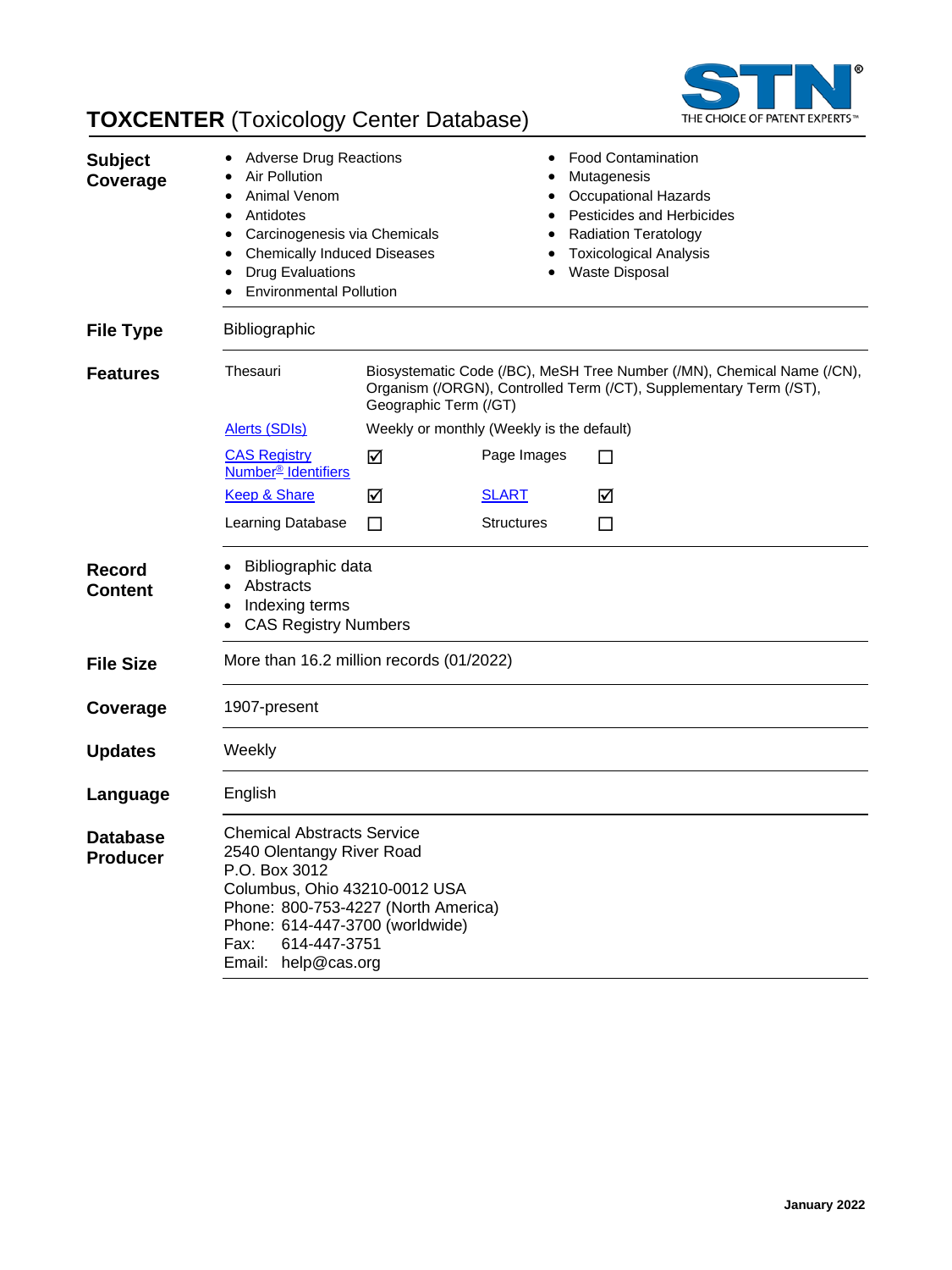| <b>Sources</b>   | ANEUPL<br><b>BIOSIS</b><br>CAplus <sup>SM</sup><br><b>CIS</b><br>$\bullet$<br>CLINICALTRIALS.GOV<br><b>CRISP</b><br><b>DART</b><br><b>EMIC</b><br>$\bullet$<br>EPIDEM<br><b>ETIC</b><br><b>FEDRIP</b><br>HAPAB<br><b>HMTC</b><br>IPA<br><b>ISRCTN</b><br><b>MEDLINE®</b><br><b>PESTAB</b><br><b>PPBIB</b><br>$\bullet$<br><b>RISKLINE</b><br><b>TSCATS</b> | <b>Aneuploidy File</b><br>1946 to the present<br>1907 to the present<br><b>CIS Abstracts</b><br>ClinicalTrials.gov<br><b>Toxicology Research Projects</b><br>Development and Reproductive Toxicology File<br>Environmental Mutagen Information Center File<br>Epidemiology Information System<br>Environmental Teratology Information Center File<br>Federal Research in Progress<br>Health Aspects of Pesticides Abstract Bulletin<br><b>Hazardous Materials Technical Center File</b><br>1970 to the present<br><b>ISRCTN Register of Clinical Trial Numbers</b><br>1946 to the present<br><b>Pesticides Abstracts</b><br>Poisonous Plants Bibliography<br>Swedish National Chemicals Inspectorate<br><b>Toxic Substances Control Act Test Submissions</b> |
|------------------|------------------------------------------------------------------------------------------------------------------------------------------------------------------------------------------------------------------------------------------------------------------------------------------------------------------------------------------------------------|--------------------------------------------------------------------------------------------------------------------------------------------------------------------------------------------------------------------------------------------------------------------------------------------------------------------------------------------------------------------------------------------------------------------------------------------------------------------------------------------------------------------------------------------------------------------------------------------------------------------------------------------------------------------------------------------------------------------------------------------------------------|
| <b>User Aids</b> | <b>STNGUIDE</b>                                                                                                                                                                                                                                                                                                                                            | Online Helps (HELP DIRECTORY lists all help messages available)                                                                                                                                                                                                                                                                                                                                                                                                                                                                                                                                                                                                                                                                                              |
| <b>Clusters</b>  | ALLBIB<br><b>AUTHORS</b><br><b>BIOSCIENCE</b><br><b>CASRNS</b><br><b>COMPANIES</b><br><b>CORPSOURCE</b><br><b>ENVIRONMENT</b>                                                                                                                                                                                                                              | <b>FOOD</b><br><b>FORMULATIONS</b><br><b>HEALTH</b><br><b>MEDICINE</b><br><b>PHARMACOLOGY</b><br><b>TOXICOLOGY</b><br><b>STN Database Clusters information (PDF)</b>                                                                                                                                                                                                                                                                                                                                                                                                                                                                                                                                                                                         |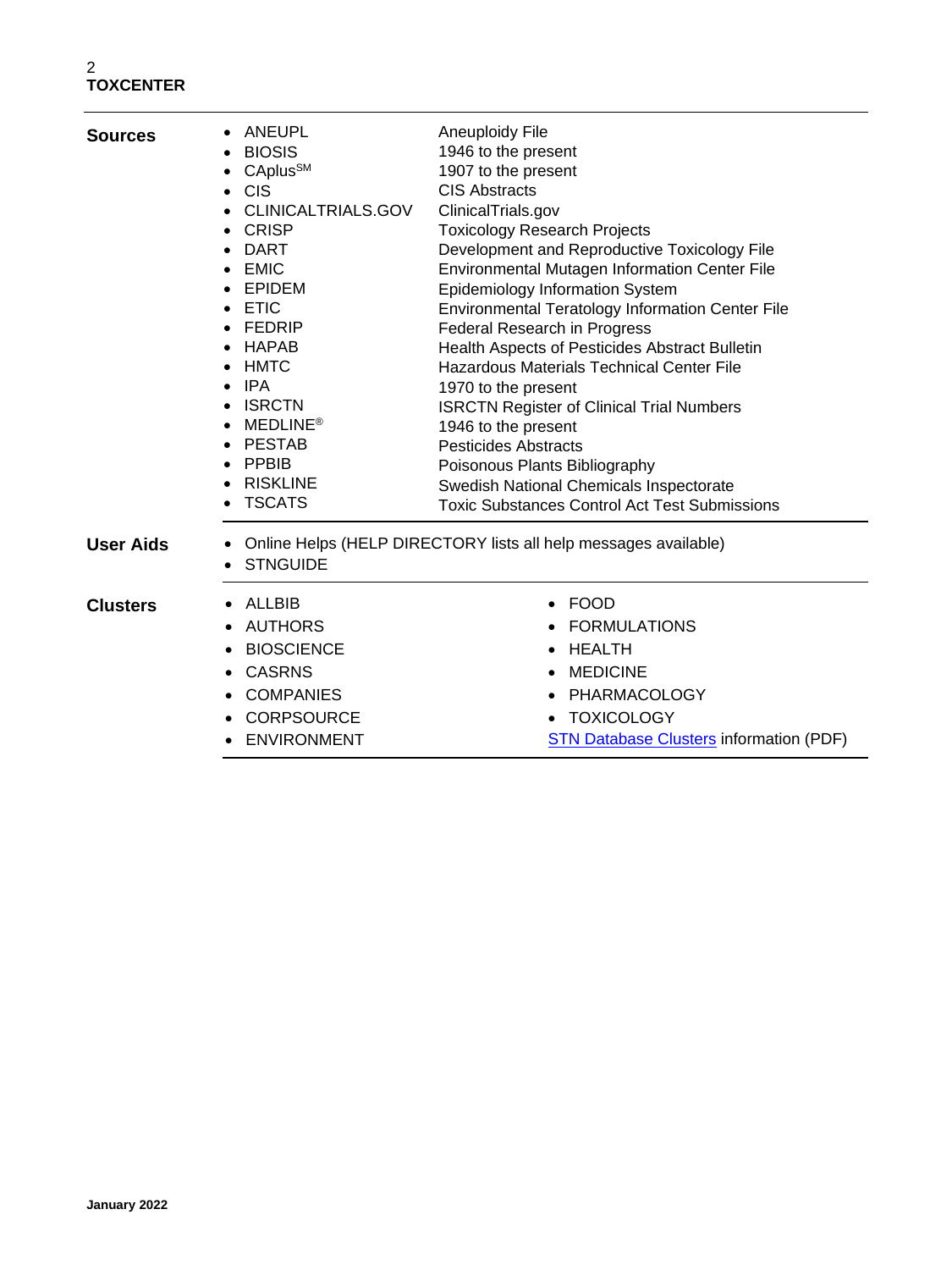# **Search and Display Field Codes**

The fields that allow left truncation are marked with an asterisk (\*).

| <b>Search Field Name</b>                                                                                                                                                                                                                                                                                                  | <b>Search</b><br>Code | <b>Search Examples</b>                                                                                                             | <b>Display</b><br><b>Codes</b>                         |
|---------------------------------------------------------------------------------------------------------------------------------------------------------------------------------------------------------------------------------------------------------------------------------------------------------------------------|-----------------------|------------------------------------------------------------------------------------------------------------------------------------|--------------------------------------------------------|
| Basic Index * (contains single words<br>from the title (TI), abstract (AB),<br>named person (NA), chemical name<br>(CN), supplementary term (ST),<br>controlled term (CT), geographic<br>term (GT), organism (ORGN),<br>biosystematic codes (BC), and gene<br>name (GEN) fields, as well as CAS<br>Registry Numbers (RN)) | None (or<br>/BI)      | <b>S GROWTH FACTOR</b><br>S HEPATITIS<br>S ?ALLEL?<br>S 79-07-2<br>S MEDICAL DEVICE# (L) MANUFACTURER#<br>S HOME (S) INTERVENTION  | AB, BC, CN, CT,<br>GEN, GT, NA,<br>ORGN, RN, ST,<br>ΤI |
| Abstract * (1)                                                                                                                                                                                                                                                                                                            | /AB                   | S ANTIPSYCHOT?/AB<br>S INDUCED-ARRHYTHMIA/AB<br>S ?TOXIC?/AB                                                                       | AB                                                     |
| <b>Accession Number</b><br>Author (includes inventor and editor)<br>(2)                                                                                                                                                                                                                                                   | /AN<br>/AU            | S (HAND (S) TREMOR#)/AB<br>S 2001:3269/AN<br>S SCOTT, M?/AU                                                                        | AN<br>AU, SO                                           |
| <b>Author Group</b><br>Author Identifier<br>Biosystematic Code (3,4,5) Superterm<br>(6)                                                                                                                                                                                                                                   | /AUTH<br>/AUID<br>/BC | S BROOKS A?/AUTH<br>S 0000-0002-6514-2355/AUID<br>S PURPLE BACTERIA/BC<br>S 85306/BC                                               | AUTH<br><b>AUID</b><br><b>BC</b>                       |
| Chemical Name (5,7) (contains names<br>from the chemical name (CN) and<br>CAS Registry Number (RN) fields)                                                                                                                                                                                                                | /CN                   | S HOMINIDAE/BC AND 57-88-5<br>S INTERLEUKIN?/CN<br>S SAL-I/CN                                                                      | CN, RN                                                 |
| Chemical Name Segment *<br>Classification Code (8) (Concept Code)                                                                                                                                                                                                                                                         | /CNS<br>/CC           | S ?FLUOR?/CNS<br>S GENERAL BIOLOGY?/CC<br>S "FORESTRY AND FOREST PRODUCTS"/CC<br>S 28:08.04/CC<br>S 60-2/CC<br>S 10006/CC          | CN, RN<br>CC                                           |
| <b>Clinical Trial Numbers</b>                                                                                                                                                                                                                                                                                             | /NCT                  | S ISRCTN02140505/NCT<br>S NCT00005487/NCT                                                                                          | <b>NCT</b>                                             |
| Collaborator<br>Comment<br>Controlled Term (5,10,11) (includes<br>main terms)                                                                                                                                                                                                                                             | /AUCL<br>/CM<br>/CT   | S BEGAY JACK/AUCL<br>S TOXICOL?/CM<br>S SUNSCREENING AGENTS/CT<br>S (HYPERTENSION (L) BL)/CT<br>S *MEDICARE/CT<br>S F3.375.100./CT | <b>AUCL</b><br>CM<br><b>CT</b>                         |
| Corporate Source (9,12) (Patent<br>Assignee)                                                                                                                                                                                                                                                                              | /CS                   | S FORD/CS<br>S SURGERY DEPARTMENT/CS<br>S ROSIGLITAZONE STUDY GROUP/CS                                                             | CS                                                     |
| Country of Publication (13) (code and<br>text)                                                                                                                                                                                                                                                                            | /CY                   | SL1 AND US/CY                                                                                                                      | <b>CY</b>                                              |
| Digital Object Identifier (32)                                                                                                                                                                                                                                                                                            | /DOI (or<br>/FTDOI)   | S 10.3109/?/DOI                                                                                                                    | FTDOI, DOI                                             |
| Document Type (code and text) (14)                                                                                                                                                                                                                                                                                        | /DT (or<br>/TC)       | SL1 AND J/DT                                                                                                                       | DT                                                     |
| Duration Begin, Date (Initial Project<br>Date) (15,16)                                                                                                                                                                                                                                                                    | /DB                   | S DB>=2000                                                                                                                         | DB                                                     |
| Duration End, Date (Final Project Date)<br>(15, 16)                                                                                                                                                                                                                                                                       | /DE                   | S DE>=2000                                                                                                                         | DE                                                     |
| Electronic Publication Date (15,22)<br>Electronic Publication Year (15,22)                                                                                                                                                                                                                                                | /EPD<br>/EPY          | S 21 DEC 2012<br>S 2013/EPY                                                                                                        | EPD, SO<br>EPY, SO                                     |
| Email Address (17)<br>Entry Date (15)<br>Field Availability (code and text)                                                                                                                                                                                                                                               | /EML<br>/ED<br>/FA    | S A.DAY@UTORONTO.CA/EML<br>S L8 AND ED>=20020600<br>SL7 AND RN/FA                                                                  | CS, EML<br>ED, UP<br>Not displayed                     |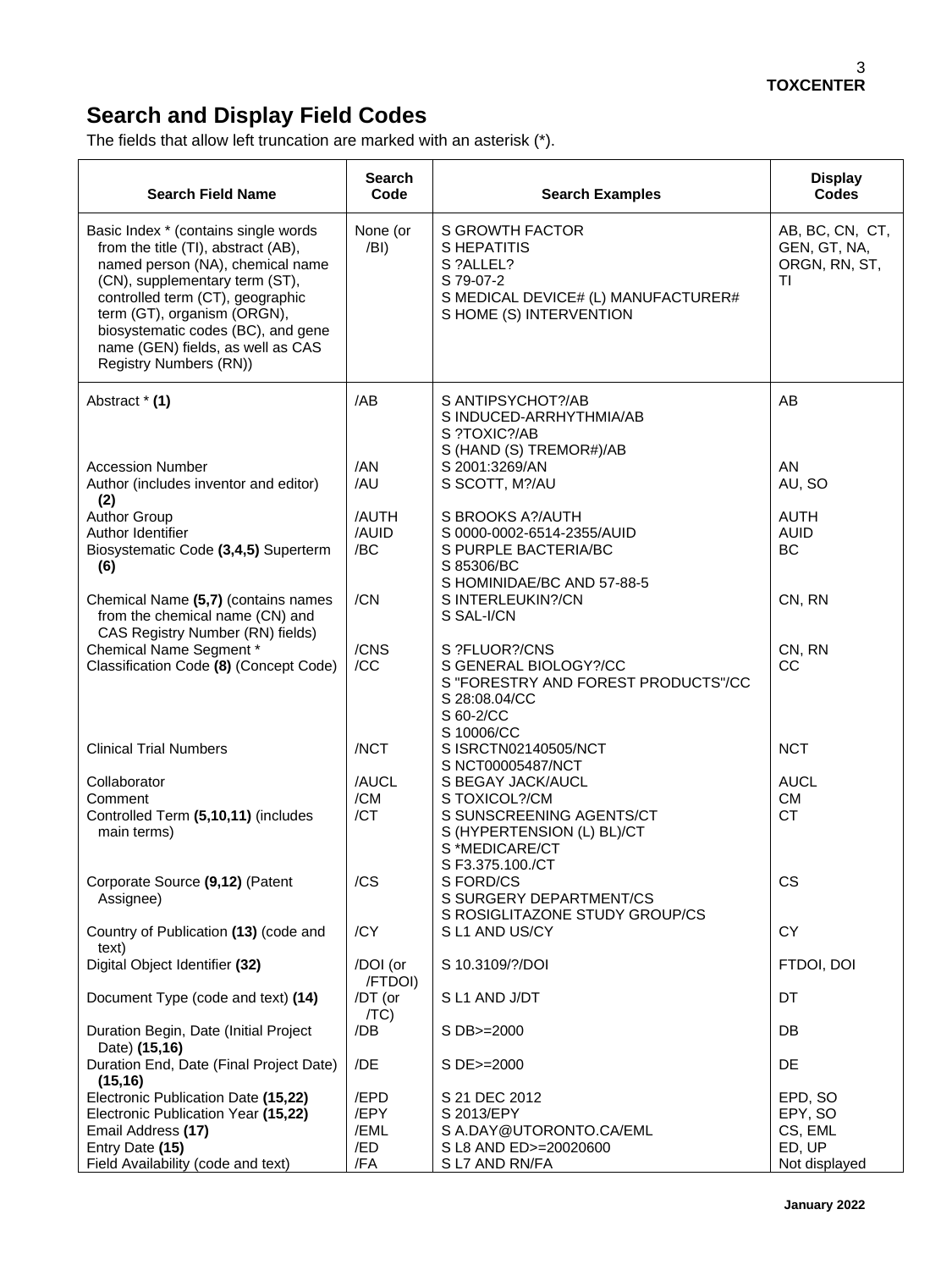# **Search and Display Field Codes (cont'd)**

| <b>Search Field Name</b>                                                                                                                                                                                                                                                                | <b>Search</b><br>Code          | <b>Search Examples</b>                                                                                                                                                | <b>Display</b><br><b>Codes</b>                |
|-----------------------------------------------------------------------------------------------------------------------------------------------------------------------------------------------------------------------------------------------------------------------------------------|--------------------------------|-----------------------------------------------------------------------------------------------------------------------------------------------------------------------|-----------------------------------------------|
| <b>File Segment</b>                                                                                                                                                                                                                                                                     | $\overline{F}$                 | S CAPLUS/FS AND MODULATION                                                                                                                                            | FS                                            |
| Gene Name (13)                                                                                                                                                                                                                                                                          | /GEN                           | S CLINICAL TRIALS.GOV/FS<br>S C-JUN/GEN<br>S HUMAN APOE GENE/GEN                                                                                                      | <b>GEN</b>                                    |
| Grant Number (22)<br>Grant Organization (22)                                                                                                                                                                                                                                            | /GN<br>/GO                     | S P30 CA016672/GN<br>S NCI/GO                                                                                                                                         | <b>GN</b><br>GO                               |
| Group Author                                                                                                                                                                                                                                                                            | /AUGR                          | S DANACOL GROUP/AUGR                                                                                                                                                  | <b>AUGR</b>                                   |
| Geographic Term (3,5)                                                                                                                                                                                                                                                                   | /GT                            | S (PALEARCTIC REGION (S) AFRICA)/GT<br>S UK/GT                                                                                                                        | GT                                            |
| Index Term (contains single words<br>from the named person (NA),<br>chemical name (CN), supplementary<br>term (ST), controlled term (CT),<br>geographic term (GT), organism<br>(ORGN), and biosystematic codes<br>(BC) fields, as well as CAS Registry<br>Numbers (RN))                 | /IT                            | S GENETIC ENGINEERING/IT<br>S (BACTERIA (L) VIRUS)/IT<br>S (CYTOTOXIN (S) PROTEIN)/IT<br>S 64-17-5/IT                                                                 | BC, CN, CT, GT,<br>NA, ORGN, RN,<br><b>ST</b> |
| International Standard (Document)<br>Number (contains CODEN, ISBN,                                                                                                                                                                                                                      | /ISN                           | S LANCAO/ISN<br>S 0022-3263/ISN                                                                                                                                       | ISN, SO                                       |
| and ISSN) (17)<br>Inventor (18)                                                                                                                                                                                                                                                         | /IN                            | S 9971-62-253-X/ISN<br>S BUSH R?/IN                                                                                                                                   | <b>AU</b>                                     |
| Journal Title Code (10)                                                                                                                                                                                                                                                                 | /JTC                           | S 9892302/JTC                                                                                                                                                         |                                               |
|                                                                                                                                                                                                                                                                                         |                                | S AN7/JTC                                                                                                                                                             | <b>SO</b>                                     |
| Journal Title, Full and Abbreviated (19)                                                                                                                                                                                                                                                | /JT                            | S DRUG SAF./JT                                                                                                                                                        | JT, SO                                        |
| Language (code and text) (20)                                                                                                                                                                                                                                                           | /LA                            | S L8 AND EN/LA                                                                                                                                                        | LA                                            |
| Meeting Date (3,15,21)                                                                                                                                                                                                                                                                  | /MD                            | S MD>20010600                                                                                                                                                         | MD, SO                                        |
| Meeting Location (3)                                                                                                                                                                                                                                                                    | /ML                            | S ORLANDO/ML                                                                                                                                                          | ML, SO                                        |
| Meeting Organizer (3,9)                                                                                                                                                                                                                                                                 | /MO                            | S ONCOLOGISTS/MO                                                                                                                                                      | MO, SO                                        |
| Meeting Title (3)                                                                                                                                                                                                                                                                       | /MT                            | S (ANNUAL AND SCIENTI?)/MT                                                                                                                                            | MT, SO                                        |
| Meeting Year (3,14)                                                                                                                                                                                                                                                                     | /MY                            | S MY>=2001                                                                                                                                                            | MD, MY, SO                                    |
| Named Person or Institution (22)                                                                                                                                                                                                                                                        | /NA                            | S MOZART?/NA                                                                                                                                                          | <b>NA</b>                                     |
| Number of Contract (33)                                                                                                                                                                                                                                                                 | /NC                            | S DE07085/NC<br>S NCI/NC                                                                                                                                              | <b>NC</b>                                     |
| Number of Report (22)                                                                                                                                                                                                                                                                   | /NR                            | S NASA-00001502/NR<br>S NASA/NR                                                                                                                                       | NR, SO                                        |
| Order Number (23)                                                                                                                                                                                                                                                                       | /ON                            | S NTIS-OTS0590168/ON                                                                                                                                                  | <b>ON</b>                                     |
| Organism Name (3,5) (includes<br>Superterms) (6)                                                                                                                                                                                                                                        | /ORGN                          | S RODENTIA/ORGN AND L1<br>S HUMANS+ALL/ORGN AND L1                                                                                                                    | <b>ORGN</b>                                   |
| Other Source (24)                                                                                                                                                                                                                                                                       | /OS                            | S (2001:9177 AND IPA)/OS                                                                                                                                              | <b>OS</b>                                     |
| Patent Country (18)                                                                                                                                                                                                                                                                     | /PC                            | S US/PC                                                                                                                                                               | PC, PI                                        |
| Patent Number (18,31)                                                                                                                                                                                                                                                                   | (or /PCS)<br>/PN<br>(or /PATS) | S US4561876/PN                                                                                                                                                        | PI                                            |
| Patent Number/Kind Code                                                                                                                                                                                                                                                                 | /PNK                           | S US2005233010/PNK                                                                                                                                                    | <b>PNK</b>                                    |
| Publication Date (15,19)                                                                                                                                                                                                                                                                | /PD                            | S PD>=20020100                                                                                                                                                        | PD, PI, SO                                    |
| Publication Year (15,19)                                                                                                                                                                                                                                                                | /PY                            | S 2001-2002/PY                                                                                                                                                        | PI, PY, SO                                    |
| Section (25) (code and text)                                                                                                                                                                                                                                                            | /SC                            | S DRUG ANALYSIS/SC<br>S 8/SC                                                                                                                                          | SC                                            |
| Source (contains publication title,<br>publication date, collation information<br>(volume, issue, pagination), meeting<br>information, patent information,<br>editor, publisher, number of report,<br>space flight mission, investigator,<br>and affiliation, CODEN, ISSN, and<br>ISBN) | /SO                            | S EPA/OTS/SO<br>S (NEW DRUGS AND 19 AND 1)/SO<br>S (UK AND PAT)/SO<br>S FLIGHT EXPERIMENT/SO<br>S SCIENCE PUBLISHER/SO<br>S (JPCHAX AND ASAP)/SO<br>S NASA00027887/SO | <b>SO</b>                                     |
| Summary Language (26) (code and<br>text)                                                                                                                                                                                                                                                | /SL                            | S DE/SL                                                                                                                                                               | <b>SL</b>                                     |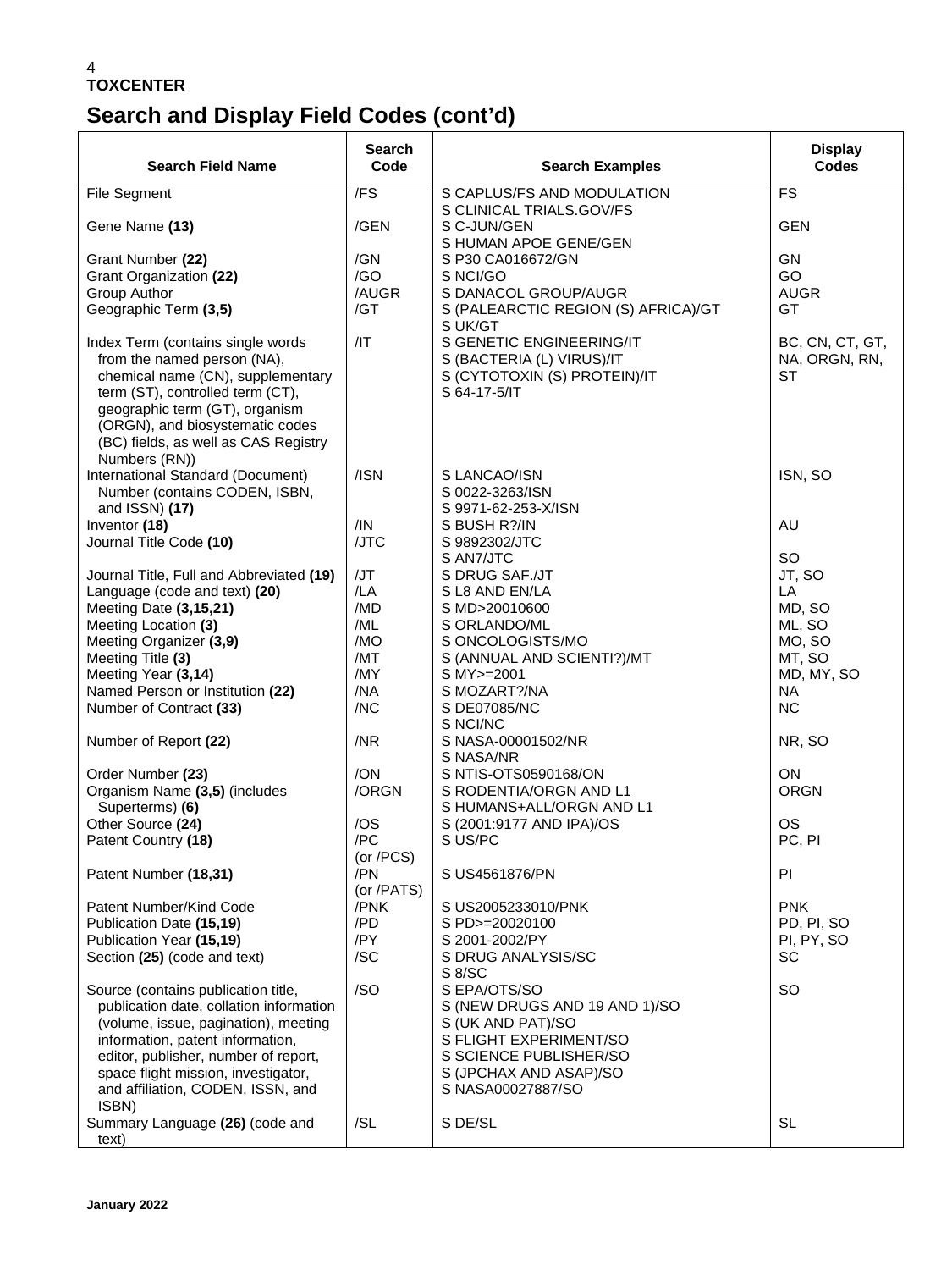## **Search and Display Field Codes (cont'd)**

| <b>Search Field Name</b>                                                                               | <b>Search</b><br>Code       | <b>Search Examples</b>                                                                   | <b>Display</b><br><b>Codes</b>      |
|--------------------------------------------------------------------------------------------------------|-----------------------------|------------------------------------------------------------------------------------------|-------------------------------------|
| Supplementary Term (5,27,28)                                                                           | /ST                         | S ANTIDOTES/ST<br>S CARDIAC DRUGS/ST<br>S CHEMISTRY/ST (L) MAJOR CONCEPTS/FA             | SТ                                  |
| Update Date (15)<br>Unique Ingredient Identifier (22)<br>Uniform Resource Locator (3)<br>Zip Code (30) | /UP<br>/UNII<br>/URL<br>/ZP | S L1 AND UP>=20020600<br>S 9RMU91N5K2/UNII<br>S HTTP://WWW.BIOSCIENCE?/URL<br>S 02139/ZP | ED. UP<br>UNII<br>SO. URL<br>CS, ZP |

- **(1)** Available for all file segments except ANEUPL and ETIC.
- **(2)** Available for all file segments except TSCATS.
- **(3)** Available for BIOSIS file segment only.
- **(4)** The /BC field is a subset of the /ORGN field.
- **(5)** There is an online thesaurus associated with this field.
- **(6)** Enter HELP STERMS at an arrow prompt in the file for a list of superterms.
- **(7)** Available for BIOSIS, CAPLUS, DART, EMIC, ETIC, IPA and MEDLINE file segments.
- **(8)** Contains code, text, and major terms for BIOSIS file segment; contains CA section and subsection for CAPLUS file segment; contains code and text for IPA file segment; contains the code for the CIS file segment; contains the TSCA Section for the TSCATS file segment.
- **(9)** Search with implied (S) proximity is available in this field.
- **(10)** Available for DART, EMIC and MEDLINE file segments only.
- **(11)** MeSH Tree Numbers are also searched in this field. (L) proximity is available with Qualifiers. Postings for MeSH headings do not include narrower terms, while MeSH Tree Numbers do include all narrower levels.
- **(12)** Available for BIOSIS, CAPLUS, CIS, CRISP, DART, EMIC, FEDRIP, IPA, MEDLINE, PESTAB AND TSCATS file segments.
- **(13)** Available for CAPLUS and MEDLINE file segments only.
- **(14)** Available for ANEUPL, BIOSIS, CAPLUS, CIS, DART, EMIC, ETIC, IPA, MEDLINE and PESTAB file segments.
- **(15)** Numeric search field that may be searched using numeric operators or ranges.
- **(16)** Available for FEDRIP file segment only.
- **(17)** Available for BIOSIS, DART, EMIC, and MEDLINE file segment only.
- **(18)** Available for BIOSIS and CAPLUS file segments only.
- **(19)** Available for all file segments except CRISP, FEDRIP and TSCATS.
- **(20)** Available for all file segments except EPIDEM, PPBIB and TSCATS.
- **(21)** When the meeting date is multiple days, e.g., 5-10 FEB 2001, only the first and last days are searchable.
- **(22)** Available for MEDLINE file segment only.
- **(23)** Available for TSCATS file segment only.
- **(24)** Available for BIOSIS, CAPLUS, EMIC, FEDRIP, IPA and MEDLINE file segments only.
- **(25)** Available for IPA file segment only.
- **(26)** Available for IPA file segment only.
- **(27)** Available for ANEUPL, BIOSIS, CIS, CRISP, EMIC, EPIDEM, ETIC, FEDRIP, HMTC, IPA, MEDLINE, PPBIB, RISKLINE and TSCATS file segments.
- **(28)** Search single words from the CAPLUS ST field in /BI or /IT.
- **(29)** Available for CRISP, EPIDEM, FEDRIP file segments only
- **(30)** Available for CRISP and FEDRIP file segments only.
- **(31)** Either STN or Derwent format may be used.
- **(32)** Available in BIOSIS and MEDLINE file segments only. Unable to EXPAND on this field.
- **(33)** Available for DART, and EMIC file segments only.

## **Limiting Search Codes**

Only an L-number for an answer set created in TOXCENTER may be limited.

| <b>Search Field Name</b> | <b>Search</b><br>Code | <b>Search Examples</b> |
|--------------------------|-----------------------|------------------------|
| Animal subject           | /ANIMAL               | $S$ L3/ANI $(1)$       |
| English language records | <b>ENGLISH</b>        | S L1/ENG, HUM (1,2)    |
| Female subject           | /FEMALE               | $S$ L2/FEM (1)         |
| Human subject            | /HUMAN                | S L1/HUM (1)           |
| Male subject             | /MALE                 | $S$ L2/MALE $(1)$      |

**(1)** The code may be abbreviated to the first three letters.

**(2)** An answer set may be limited to more than one subject area.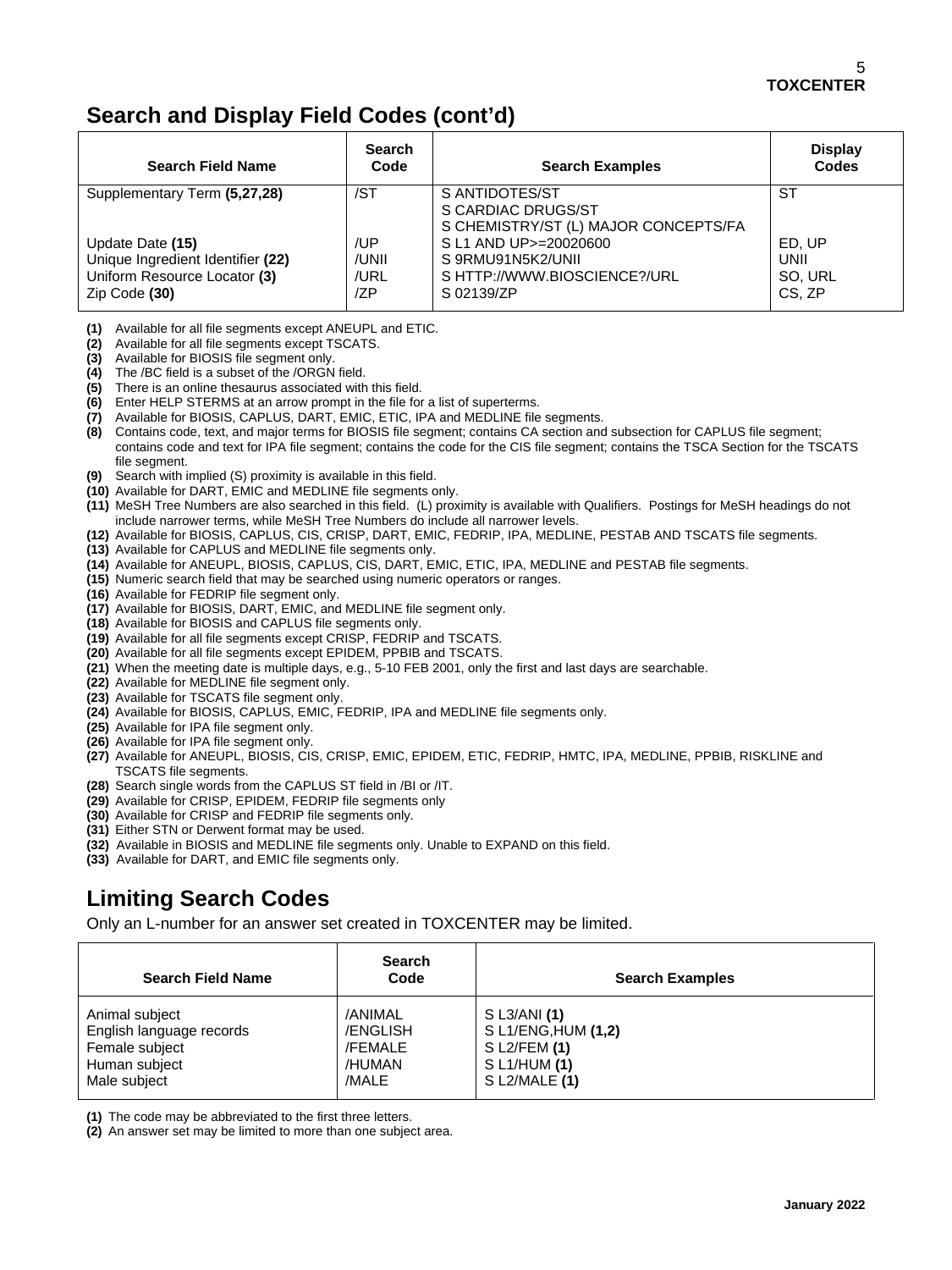## **Chemical Name (/CN) Thesaurus**

All Relationship Codes can be used with both the SEARCH and EXPAND command in the Chemical Name (/CN) thesaurus.

| Code        | <b>Content</b>                                                   | <b>Example</b>             |
|-------------|------------------------------------------------------------------|----------------------------|
| ALL         | All associated terms                                             | E CHAETOGLOBOSINS+ALL/CN   |
|             | (SELF, CN, RN, RR, EC, UF, USE, HM, PA, INDX, NOTE,<br>PNTE, RE) | E 8057-37-2+ALL/CN         |
| AUTO (1)    | Automatic Relationship Code (SELF, USE)                          | E BROMOACETIC ACID+AUTO/CN |
| HМ          | Heading Mapped to (SELF, RN, RR, CN, EC, HM)                     | E NEOSPORIN+HM/CN          |
| <b>NOTE</b> | Notes associated with the term                                   | E SERICYSTATIN+NOTE/CN     |
|             | (SELF, CN, RN, EC, RR, INDX, PA, NOTE, PNTE, RE)                 | E EC 2.4.1.119+NOTE/CN     |
| <b>PFT</b>  | Preferred and Forbidden Terms<br>(SELF, CN, RN, EC, RR, UF, USE) | E COMBRETASTATIN+PFT/CN    |
| <b>RN</b>   | CAS Registry Number associated with the name or name             | S MANGANESE CHLORIDE+RN/CN |
|             | associated with CAS Registry Number                              | E 20603-88-7+RN/CN         |
|             | (SELF, CN, RN, EC)                                               |                            |
| <b>RR</b>   | <b>Associated CAS Registry Numbers</b>                           | E FLUVALINATE+RR/CN        |
|             | (SELF CN, RN, EC, RR)                                            | E 7773-01-5+RR/CN          |
|             |                                                                  | E 9RMU91N5K2+RR/CN         |
| <b>XUSE</b> | USE and UF terms from the current MeSH                           | E 6-CHRYSENYLAMINE+XUSE/CN |
|             | (SELF, USE, UF)                                                  | S 6-CHRYSENAMINE+XUSE/CN   |

**(1)** Automatic relationship is SET OFF. When SET REL is ON, the result of EXPAND without any relationship code is the same as described for AUTO.

## **Field Descriptors for the /CN Thesaurus**

| Code        | <b>Description</b>               |
|-------------|----------------------------------|
| →           | Self                             |
| <b>CN</b>   | Chemical Name and Enzyme Name    |
| EC          | <b>Enzyme Commission Numbers</b> |
| HM          | Heading Mapped To                |
| <b>INDX</b> | <b>Indexer Note</b>              |
| <b>NOTE</b> | Scope Note                       |
| <b>PA</b>   | Pharmacological Action           |
| <b>PNTE</b> | Previous Indexing Note           |
| <b>RE</b>   | Reference                        |
| <b>RN</b>   | <b>CAS Registry Number</b>       |
| <b>RR</b>   | <b>Related Registry Numbers</b>  |
| UF          | Used For Term                    |
| <b>USE</b>  | Used Term                        |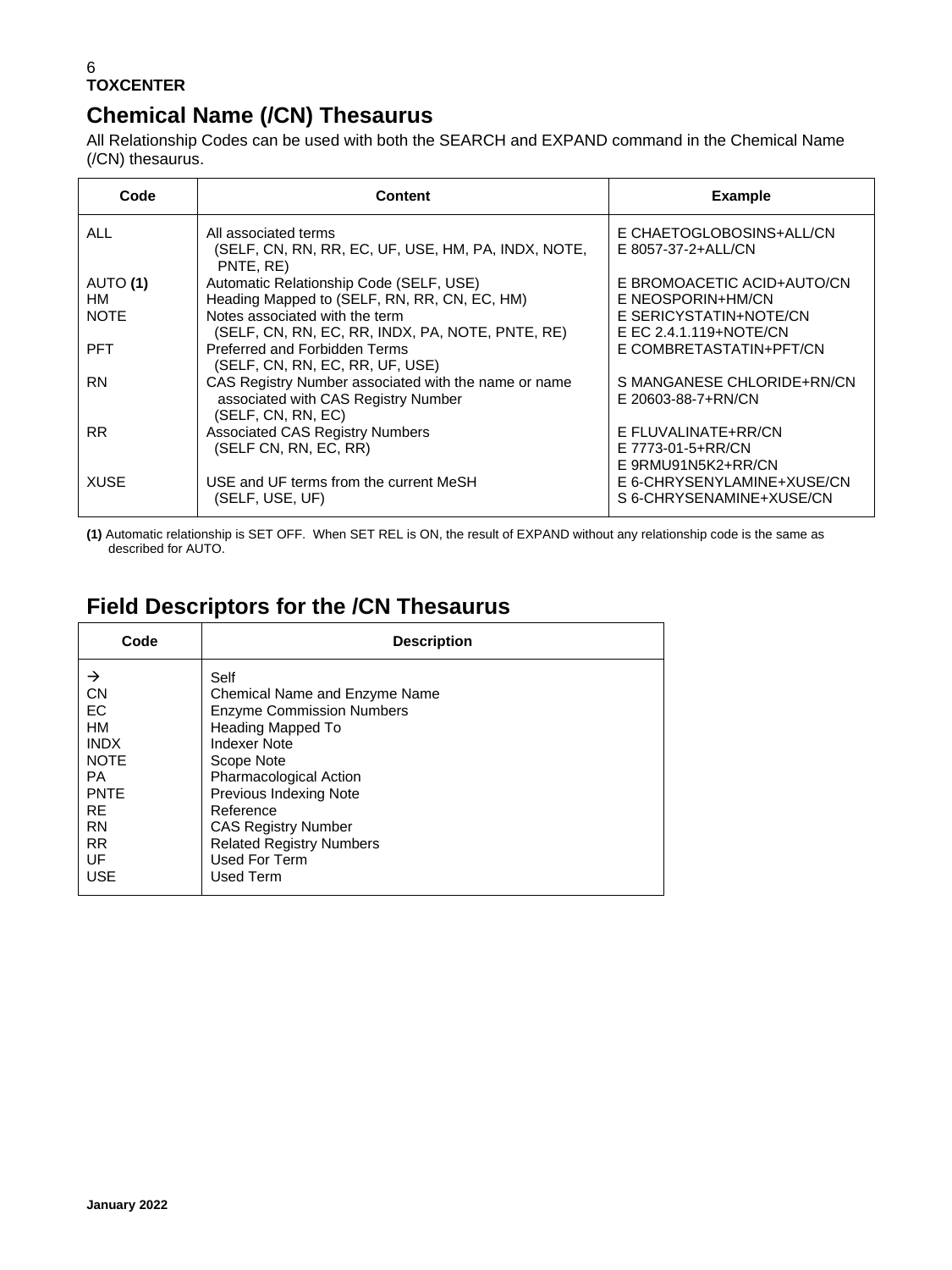## **Controlled Term (/CT) Thesaurus**

All Relationship Codes can be used with both the SEARCH and EXPAND command in the Controlled Term (/CT) thesaurus.

The /CT thesaurus contains the current Controlled Terms. MeSH Tree Numbers are searchable terms in the /CT thesaurus.

The /CT and /MN Thesaurus have the same EXPAND capabilities except when expanding MeSH Tree Numbers. The /CT Thesaurus will expand the same Tree Number hierarchy, while the /MN Thesaurus will expand the MeSH terms corresponding to the various MeSH Tree Numbers.

| Code        | <b>Content</b>                                                                                                                                                                     | <b>Example</b>                               |
|-------------|------------------------------------------------------------------------------------------------------------------------------------------------------------------------------------|----------------------------------------------|
| <b>ALL</b>  | All associated terms<br>(BT, SELF, MN, DC, NOTE, INDX, ENTC, AQ, PNTE,<br>HNTE, ONTE, MHTH, BXTH, PA, UF, USE, QUSE, NT,<br>QLF, QA, QCAT, QNOTE, QINDX, QHNTE, QONTE, QUF,<br>RT) | E PEPTIC ULCER+ALL/CT<br>E C6.405.748+ALL/CT |
| AUTO (1)    | Automatic Relationship Code (Preferred Terms and<br>Qualifiers)                                                                                                                    | E NASAL SINUSES+AUTO/CT                      |
| <b>BT</b>   | (SELF, USE, QUSE)<br><b>Broader Terms</b><br>(BT, SELF, MN)                                                                                                                        | E ADV EFF+AUTO/CT<br>E PREGNANCY TESTS+BT/CT |
| <b>HIE</b>  | Hierarchy (Broader and Narrower Terms)<br>(BT, SELF, MN, NT)                                                                                                                       | E RECEPTORS, DRUG+HIE/CT                     |
| KT          | Keyword Terms (multiword phrases containing the term)<br>(SELF, KT)                                                                                                                | S SHOCK+KT/CT                                |
| <b>MN</b>   | Tree Number and descriptor class<br>(SELF, MN, DC)                                                                                                                                 | E PROSTHESIS FAILURE+MN/CT                   |
| <b>NOTE</b> | Notes associated with the term<br>(SELF, MN, NOTE, INDX, ENTC, AQ, PNTE, HNTE, ONTE,<br>MHTH, BXTH, PA)                                                                            | E RHINOVIRUS+NOTE/CT                         |
| <b>NT</b>   | <b>Narrower Terms</b><br>(SELF, MN, NT)                                                                                                                                            | S NEURONS+NT/CT                              |
| <b>PFT</b>  | All Preferred and Forbidden Terms                                                                                                                                                  | E FIBRIN TISSUE<br>ADHESIVE+PFT/CT           |
| QLF         | (SELF, MN, ENTC, AQ, UF, USE)<br>Qualifier and associated terms<br>(SELF, AQ, QUSE, QLF, QA, QCAT, QNOTE, QINDX,<br>QHNTE, QONTE, QUF)                                             | S ADVERSE EFFECTS+QLF/CT                     |
| <b>QPFT</b> | <b>Qualifier Preferred</b><br>(SELF, QUSE, QLF, QUF)                                                                                                                               | E PSYCHOLOGY+QPFT/CT                         |
| <b>RT</b>   | <b>Related Terms</b><br>(SELF, MN, RT)                                                                                                                                             | E ETHICS+RT/CT                               |
| <b>STD</b>  | Standard (Broader, Narrower, and Related Terms)<br>(BT, SELF, MN, NT, RT)                                                                                                          | S SPINAL CORD+STD/CT<br>E PNEUMONIA+STD/CT   |
| UF          | Used For Terms (Forbidden Terms)<br>(SELF, MN, UF)                                                                                                                                 | E SEX BEHAVIOR+UF/CT                         |
| <b>USE</b>  | Used Terms (Preferred Terms)<br>(SELF, MN, USE)                                                                                                                                    | E JOINT TUBERCULOSIS+USE/CT                  |
| <b>XUSE</b> | USE and UF terms from the current MeSH<br>(SELF, USE, UF)                                                                                                                          | E RADICULITIS+XUSE/CT                        |

**(1)** Automatic relationship is SET OFF. When SET REL is ON, the result of EXPAND without any relationship code is the same as described for AUTO.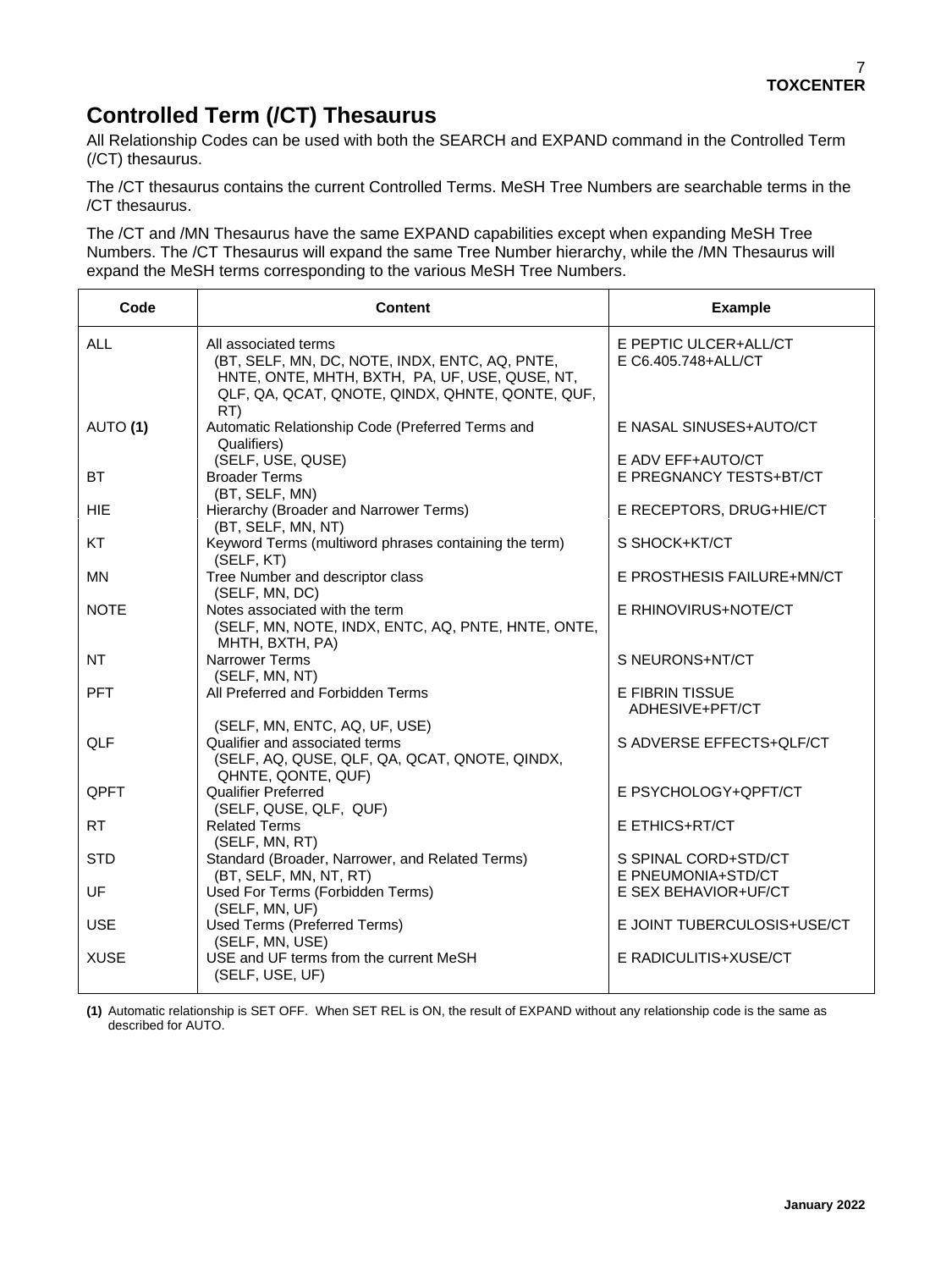## **Field Descriptors for the /CT Thesaurus**

| Code                                                                                                                                                                                                                                                                                                                                             | <b>Description</b>                                                                                                                                                                                                                                                                                                                                                                                                                                                                                                                                                                                                                                                                                                                                 |
|--------------------------------------------------------------------------------------------------------------------------------------------------------------------------------------------------------------------------------------------------------------------------------------------------------------------------------------------------|----------------------------------------------------------------------------------------------------------------------------------------------------------------------------------------------------------------------------------------------------------------------------------------------------------------------------------------------------------------------------------------------------------------------------------------------------------------------------------------------------------------------------------------------------------------------------------------------------------------------------------------------------------------------------------------------------------------------------------------------------|
| $\rightarrow$<br>AQ<br><b>BT</b><br><b>BXTH</b><br><b>DC</b><br><b>ENTC</b><br><b>HNTE</b><br><b>INDX</b><br><b>KT</b><br><b>MH</b><br><b>MHTH</b><br><b>MN</b><br><b>NOTE</b><br>NT<br><b>ONTE</b><br><b>PA</b><br>PNTE<br>QA<br>QCAT<br><b>OHNTE</b><br><b>QINDX</b><br>QLF<br><b>ONOTE</b><br><b>QONTE</b><br><b>QUF</b><br>QUSE<br>RT.<br>UF | Self<br><b>Allowable Qualifier</b><br><b>Broader Term</b><br>Backwards Cross Reference Thesaurus<br><b>Descriptor Class</b><br><b>Entry Combination</b><br><b>History Note</b><br><b>Indexer Note</b><br>Keyword Terms<br><b>MeSH Heading</b><br><b>MH Thesaurus</b><br><b>MeSH Tree Number</b><br>Scope Note, Consider Also Terms<br>Narrower Term<br><b>Online Note</b><br><b>Pharmacological Action</b><br><b>Previous Indexing Note</b><br><b>Qualifier Abbreviation</b><br><b>Allowable Categories</b><br><b>Qualifier History Note</b><br>Qualifier Indexer Note<br>MeSH Qualifier (subheading)<br><b>Qualifier Scope Note</b><br><b>Qualifier Online Note</b><br>Qualifier Use For<br>Qualifier Use<br><b>Related Term</b><br>Used For Term |
| <b>USE</b>                                                                                                                                                                                                                                                                                                                                       | Used Term                                                                                                                                                                                                                                                                                                                                                                                                                                                                                                                                                                                                                                                                                                                                          |

## **Geographic Term (/GT) Thesaurus**

All Relationship Codes can be used with both the SEARCH and EXPAND command in the Geographic Term (/GT) thesaurus.

| Code       | <b>Content</b>                                                      | <b>Example</b>             |
|------------|---------------------------------------------------------------------|----------------------------|
| <b>ALL</b> | All associated terms<br>(BT, SELF, UF, USE, NT)                     | E TANZANIA+ALL/GT          |
| AUTO (1)   | Automatic Relationship Code<br>(SELF, USE)                          | E GOLD COAST+AUTO/GT       |
| BT         | <b>Broader Terms</b><br>(BT, SELF)                                  | E POLAND+BT/GT             |
| KT         | Keyword Terms (multiword phrases containing the term)<br>(SELF, KT) | E GERMANY+KT/GT            |
| NT         | Narrower Terms<br>(SELF, NT)                                        | E AFRICA+NT/GT             |
| <b>PFT</b> | Preferred and Forbidden Terms<br>(SELF, UF, USE)                    | E DDR+PFT/GT               |
| <b>STD</b> | Standard (Broader and Narrower Terms)<br>(BT, SELF, NT)             | E PALEARCTIC REGION+STD/GT |
| UF         | Used For Terms (Forbidden Terms)<br>(SELF, UF)                      | E IVORY COAST+UF/GT        |
| <b>USE</b> | Used Terms (Preferred Terms)<br>(SELF, USE)                         | E ABYSSINIA+USE/GT         |

**(1)** Automatic relationship is SET OFF. When SET REL is ON, the result of EXPAND without any relationship code is the same as described for AUTO.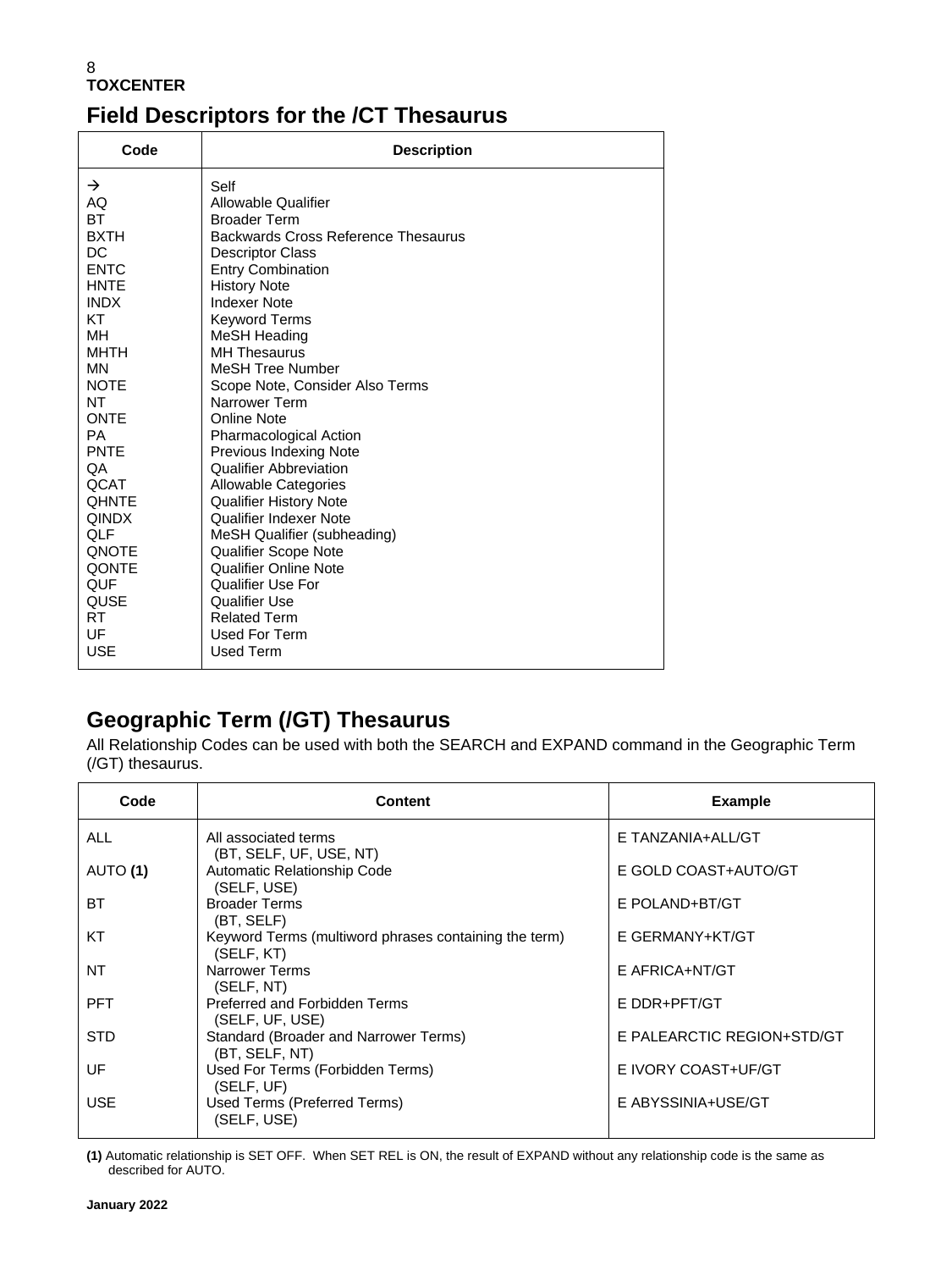## **Field Descriptors for the /GT Thesaurus**

| Code                                             | <b>Description</b>                                                                         |
|--------------------------------------------------|--------------------------------------------------------------------------------------------|
| <b>BT</b><br>KT<br><b>NT</b><br>UF<br><b>USE</b> | Self<br><b>Broader Term</b><br>Keyword Term<br>Narrower Term<br>Used For Term<br>Used Term |

### **MeSH Tree Number (/MN) Thesaurus**

In the MeSH Tree Number (/MN) Thesaurus, all Relationship Codes can only be used with the EXPAND command.

The /CT and /MN Thesaurus have the same EXPAND abilities except when expanding MeSH Tree Numbers. The /CT Thesaurus will expand the same Tree Number hierarchy, while the /MN Thesaurus will expand the MeSH terms corresponding to the various MeSH Tree Numbers.

The /MN thesaurus does not have any postings. When searching, it is necessary to edit the field code to /CT.

| Code        | <b>Content</b>                                                                                                                                                                         | <b>Example</b>                                   |
|-------------|----------------------------------------------------------------------------------------------------------------------------------------------------------------------------------------|--------------------------------------------------|
| <b>ALL</b>  | All associated terms<br>(BT, SELF, MN, MH, DC, NOTE, INDX, ENTC, AQ, PNTE,<br>HNTE, ONTE, MHTH, BXTH, PA, UF, USE, QUSE, NT,<br>QLF, QA, QCAT, QNOTE, QINDX, QHNTE, QONTE, QUF,<br>RT) | E GRANULOMA+ALL/MN<br>E C23.550.+ALL/MN          |
| AUTO (1)    | Automatic Relationship Code (Preferred Terms and<br>Qualifiers)<br>(SELF, USE, QUSE)                                                                                                   | E PANCREATIC<br>CHOLERA+AUTO/MN                  |
| <b>BT</b>   | <b>Broader Terms</b><br>(BT, SELF, MN, MH)                                                                                                                                             | E ILLUSIONS+BT/MN                                |
| <b>HIE</b>  | Hierarchy (Broader and Narrower Terms)<br>(BT, SELF, MN, MH, NT)                                                                                                                       | E CHLAMYDIA+HIE/MN                               |
| <b>KT</b>   | Keyword Terms (multiword phrases containing the term)<br>(SELF, KT)                                                                                                                    | E SHOCK+KT/MN                                    |
| MN          | Tree Number and descriptor class<br>(SELF, MN, MH, DC)                                                                                                                                 | E ABSCESS+MN/MN                                  |
| <b>NOTE</b> | Notes associated with the term<br>(SELF, MN, MH, NOTE, INDX, ENTC, AQ, PNTE, HNTE,<br>ONTE, MHTH, BXTH, PA)                                                                            | E SPINAL NERVES+NOTE/MN                          |
| NT          | <b>Narrower Terms</b><br>(SELF, MN, MH, NT)                                                                                                                                            | E TOOTH+NT/MN                                    |
| <b>PFT</b>  | Preferred and Forbidden Terms<br>(SELF, MN, MH, ENTC, AQ, USE, UF)                                                                                                                     | E PROSTHESIS FAILURE+PFT/MN                      |
| <b>QLF</b>  | Qualifier and associated terms<br>(SELF, QUSE, QLF, QA, QCAT, QNOTE, QINDX, AQ,<br>QHNTE, QONTE, QUF)                                                                                  | E AE+QLF/MN                                      |
| QPFT        | <b>Qualifier Preferred</b><br>(SELF, QUSE, QLF, QUF)                                                                                                                                   | E METABOLISM+QPFT/MN                             |
| <b>RT</b>   | <b>Related Terms</b><br>(SELF, MN, MH, RT)                                                                                                                                             | E AIR BAGS+RT/MN                                 |
| <b>STD</b>  | Standard (Broader, Narrower, and Related Terms)<br>(BT, SELF, MN, MH, NT, RT)                                                                                                          | E ALCOHOLISM+STD/MN<br>E C21.613.455.571.+STD/MN |
| UF          | Used For Terms (Forbidden Terms)<br>(SELF, MN, MH, UF)                                                                                                                                 | E IODIDE PEROXIDASE+UF/MN                        |
| <b>USE</b>  | <b>Used Terms (Preferred Terms)</b><br>(SELF, MN, MH, USE)                                                                                                                             | E OPHTHALMIA+USE/MN                              |
| <b>XUSE</b> | USE and UF Terms from the current MeSH<br>(SELF, USE, UF)                                                                                                                              | E ARSENIC POISONING+XUSE/MN                      |

**(1)** Automatic relationship is SET OFF. When SET REL is ON, the result of EXPAND without any relationship code is the same as described for AUTO.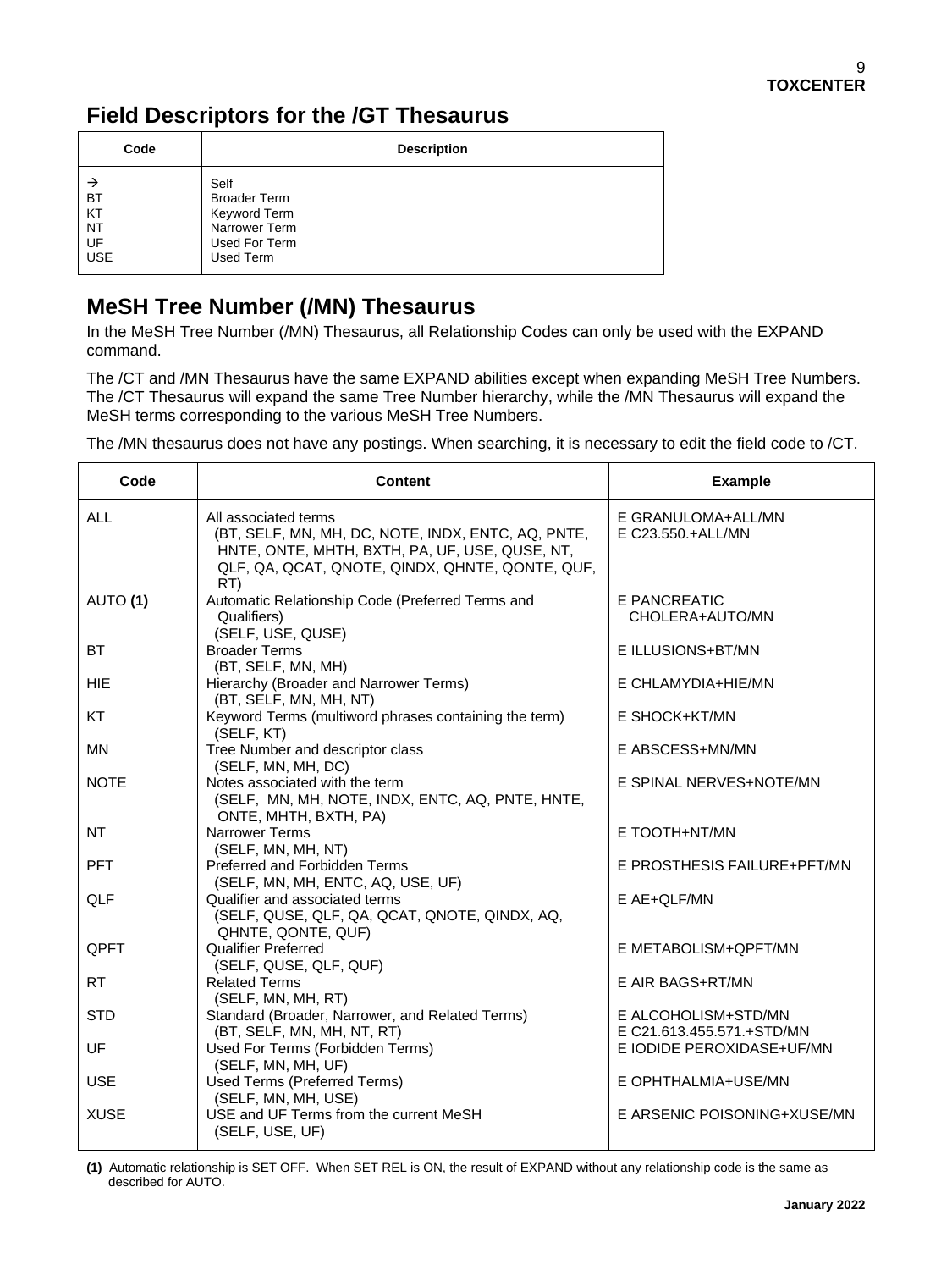### 10 **TOXCENTER Field Descriptors for the /MN Thesaurus**

| Code                                                                                                                                                                                                                                                                                                                               | <b>Description</b>                                                                                                                                                                                                                                                                                                                                                                                                                                                                                                                                                                                                                                                                                              |
|------------------------------------------------------------------------------------------------------------------------------------------------------------------------------------------------------------------------------------------------------------------------------------------------------------------------------------|-----------------------------------------------------------------------------------------------------------------------------------------------------------------------------------------------------------------------------------------------------------------------------------------------------------------------------------------------------------------------------------------------------------------------------------------------------------------------------------------------------------------------------------------------------------------------------------------------------------------------------------------------------------------------------------------------------------------|
| $\rightarrow$<br>AQ<br><b>BT</b><br><b>BXTH</b><br><b>DC</b><br><b>ENTC</b><br><b>HNTE</b><br><b>INDX</b><br><b>KT</b><br><b>MH</b><br>MHTH<br><b>MN</b><br><b>NOTE</b><br><b>NT</b><br><b>ONTE</b><br><b>PA</b><br>PNTE<br>QA<br>QCAT<br><b>OHNTE</b><br><b>QINDX</b><br>QLF<br><b>ONOTE</b><br>QONTE<br>QUF<br>QUSE<br>RT.<br>UF | Self<br><b>Allowable Qualifier</b><br><b>Broader Term</b><br>Backwards Cross Reference Thesaurus<br><b>Descriptor Class</b><br><b>Entry Combination</b><br><b>History Note</b><br><b>Indexer Note</b><br>Keyword Terms<br>MeSH Heading<br><b>MH Thesaurus</b><br><b>MeSH Tree Number</b><br>Scope Note, Consider Also Terms<br>Narrower Term<br>Online Note<br><b>Pharmacological Action</b><br>Previous Indexing Note<br><b>Qualifier Abbreviation</b><br>Allowable Categories<br><b>Qualifier History Note</b><br>Qualifier Indexer Note<br>MeSH Qualifier (subheading)<br><b>Qualifier Scope Note</b><br>Qualifier Online Note<br>Qualifier Use For<br>Qualifier Use<br><b>Related Term</b><br>Used For Term |
| <b>USE</b>                                                                                                                                                                                                                                                                                                                         | Used Term                                                                                                                                                                                                                                                                                                                                                                                                                                                                                                                                                                                                                                                                                                       |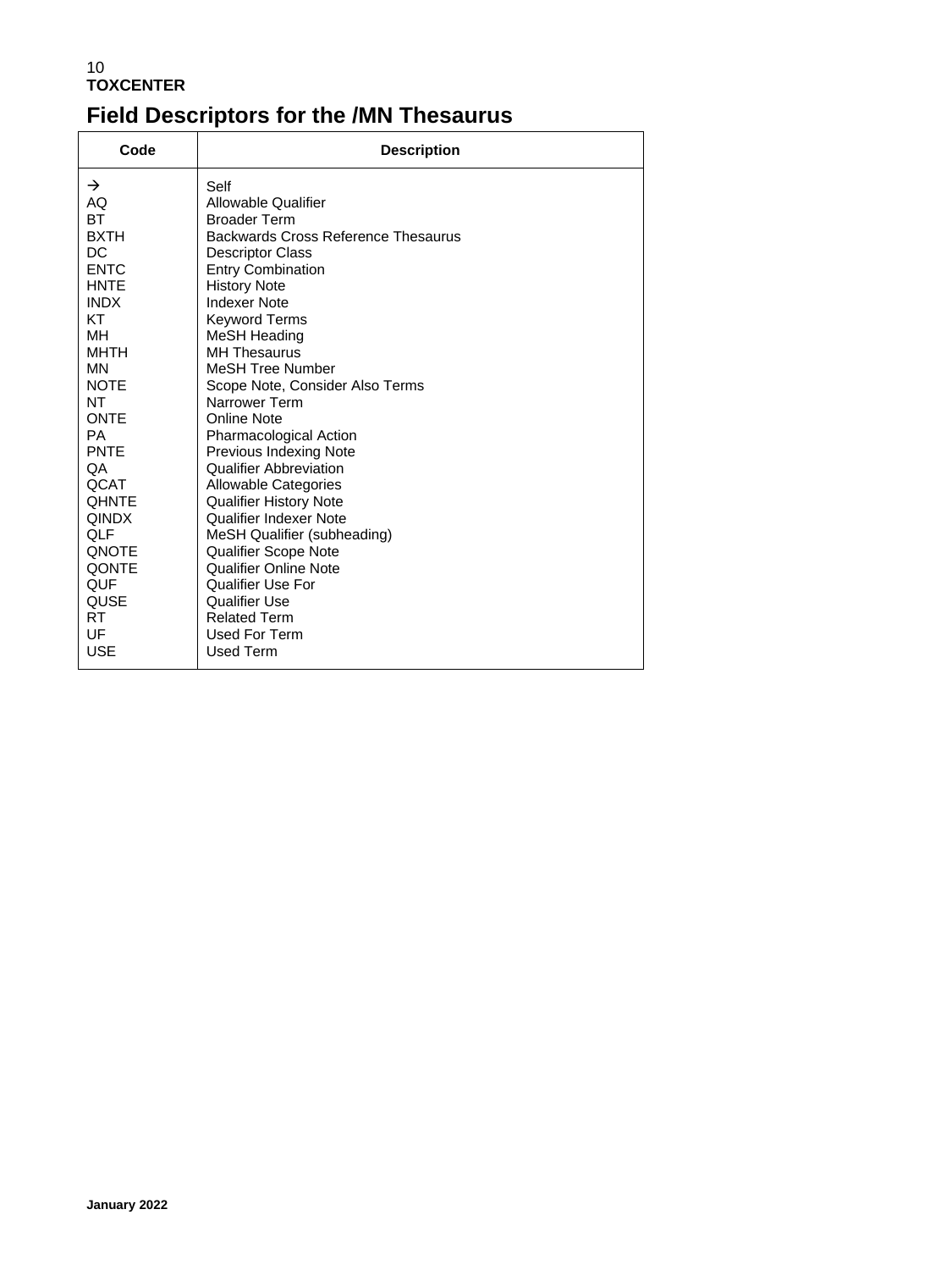## **Organism (/ORGN) Thesaurus**

All Relationship Codes can be used with both the SEARCH and EXPAND command in the Organism (/ORGN, /BC) thesaurus.

| Code        | <b>Content</b>                                                        | <b>Example</b>       |
|-------------|-----------------------------------------------------------------------|----------------------|
| <b>ALL</b>  | All associated terms<br>(BT, SELF, NOTE, UF, USE, NT, RT, BC)         | E RODENTIA+ALL/ORGN  |
| AUTO (1)    | Automatic Relationship Code<br>(SELF, USE)                            | E PISCES+AUTO/ORGN   |
| BT          | <b>Broader Terms</b><br>(BT, SELF)                                    | E BOVIDAE+BT/ORGN    |
| HIE.        | Hierarchy<br>(BT, SELF, NT)                                           | E PISCES+HIE/ORGN    |
| KT          | Keyword Terms (multiword phrases containing the term)<br>(SELF, KT)   | E VIRUSES+KT/ORGN    |
| <b>NOTE</b> | Notes associated with the term<br>(SELF, NOTE)                        | E PROTOZOA+NOTE/ORGN |
| NT          | <b>Narrower Terms</b><br>(SELF, NT)                                   | E AMPHIBIA+NT/ORGN   |
| <b>PFT</b>  | Preferred and Forbidden Terms<br>(SELF, UF, USE)                      | E PISCES+PFT/ORGN    |
| <b>RT</b>   | <b>Related Terms</b><br>(SELF, RT)                                    | E RODENTS+RT/ORGN    |
| <b>STD</b>  | Standard (Broader, Narrower, and Related Terms)<br>(BT, SELF, NT, RT) | E AVES+STD/ORGN      |
| UF          | Used For Terms (Forbidden Terms)<br>(SELF, UF)                        | E SALIENTIA+UF/ORGN  |
| <b>USE</b>  | Used Terms (Preferred Terms)<br>(SELF, USE)                           | E BC25990+USE/ORGN   |

**(1)** Automatic relationship is SET OFF. When SET REL is ON, the result of EXPAND without any relationship code is the same as described for AUTO.

### **Field Descriptors for the /ORGN Thesaurus**

| Code                                                                             | <b>Description</b>                                                                                                                               |
|----------------------------------------------------------------------------------|--------------------------------------------------------------------------------------------------------------------------------------------------|
| →<br><b>BC</b><br><b>BT</b><br>KT<br><b>NOTE</b><br><b>NT</b><br><b>RT</b><br>UF | Self<br><b>Biosystematic Codes</b><br><b>Broader Term</b><br>Keyword Term<br>Scope Note<br>Narrower Term<br><b>Related Term</b><br>Used For Term |
| <b>USE</b>                                                                       | Used Term                                                                                                                                        |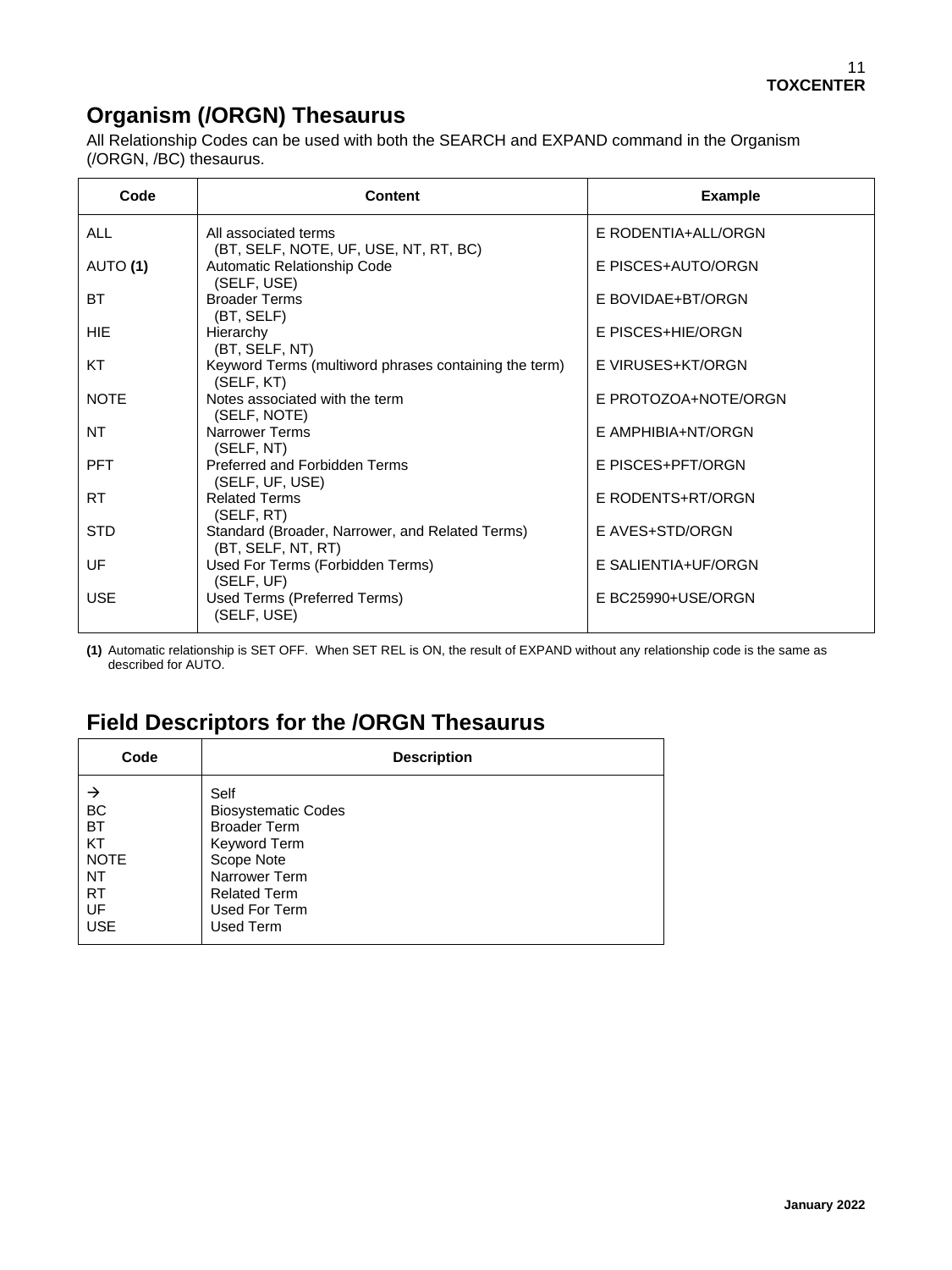## **Supplementary Term (/ST) Thesaurus**

All Relationship Codes can be used with both the SEARCH and EXPAND command in the Controlled Term (/ST) thesaurus.

| Code        | <b>Content</b>                                                        | <b>Example</b>               |
|-------------|-----------------------------------------------------------------------|------------------------------|
| ALL         | All associated terms<br>(BT, SELF, NOTE, UF, USE, NT, RT)             | E ANIMAL HUSBANDRY+ALL/ST    |
| AUTO (1)    | Automatic Relationship Code<br>(SELF, USE)                            | E PEDIATRICS+AUTO/ST         |
| <b>BT</b>   | <b>Broader Terms</b><br>(BT, SELF)                                    | E ALLERGY+BT/ST              |
| <b>HIF</b>  | Hierarchy (Broader and Narrower Terms)<br>(BT, SELF, NT)              | E HUMAN MEDICINE+HIE/ST      |
| KT          | Keyword Terms (multiword phrases containing the term)<br>(SELF, KT)   | E DENTAL+KT/ST               |
| <b>NOTE</b> | Scope Notes<br>(SELF, NOTE)                                           | E DENTAL MEDICINE+NOTE/ST    |
| NT          | <b>Narrower Terms</b><br>(SELF, NT)                                   | E AGRICULTURE+NT/ST          |
| <b>PFT</b>  | Preferred and Forbidden Terms<br>(SELF, UF, USE)                      | E ANTIVIRAL - DRUG+PFT/ST    |
| <b>RT</b>   | <b>Related Terms</b><br>(SELF, RT)                                    | E TOXICOLOGY+RT/ST           |
| <b>STD</b>  | Standard (Broader, Narrower, and Related Terms)<br>(BT, SELF, NT, RT) | E CLINICAL IMMUNOLOGY+STD/ST |
| UF          | Used For Terms (Forbidden Terms)<br>(SELF, UF)                        | E ANTIVIRAL - DRUG+UF/ST     |
| <b>USE</b>  | Used Terms (Preferred Terms)<br>(SELF, USE)                           | E ANTIVIRAL+USE/ST           |

**(1)** Automatic relationship is SET OFF. When SET REL is ON, the result of EXPAND without any relationship code is the same as described for AUTO.

### **Field Descriptors for the /ST Thesaurus**

| Code        | <b>Description</b>  |
|-------------|---------------------|
| →           | Self                |
| <b>BT</b>   | <b>Broader Term</b> |
| KT          | Keyword Term        |
| <b>NOTE</b> | Scope Note          |
| NT          | Narrower Term       |
| <b>RT</b>   | <b>Related Term</b> |
| UF          | Used For Term       |
| <b>USE</b>  | Used Term           |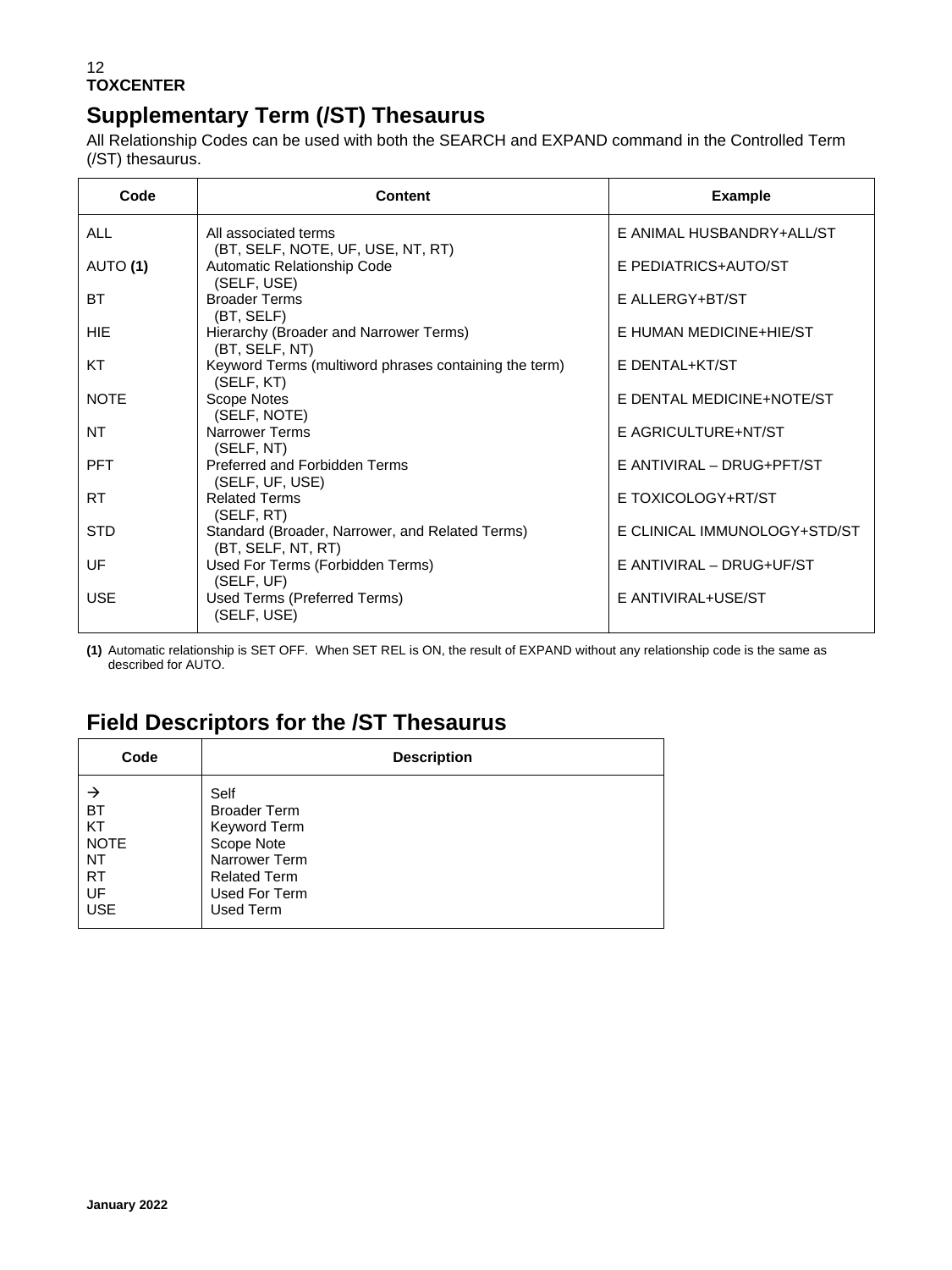## **DISPLAY and PRINT Formats**

Any combination of formats may be used to display or print answers. Multiple codes must be separated by spaces or commas, e.g., D L1 1-5 CN CO. The fields are displayed or printed in the order requested.

Hit-term highlighting is available in all fields except CM, CP, ED, MY, PC, and PY. Highlighting must be ON during SEARCH to use the HIT, KWIC, and OCC display formats.

| Format                 | <b>Content</b>                                               | <b>Examples</b>  |
|------------------------|--------------------------------------------------------------|------------------|
| AB (1)                 | Abstract                                                     | D AB             |
| AN                     | <b>Accession Number</b>                                      | D AN FS          |
| AU (IN) (2)            | Author or Inventor                                           | D AU 1-5         |
| <b>AUCL</b>            | Collaborator                                                 | <b>D AUCL</b>    |
| <b>AUGR</b>            | Group Author                                                 | D AUGR           |
| <b>AUID</b>            | Author Identifier                                            | <b>D AUID</b>    |
| BC(3)                  | <b>Biosystematic Code</b>                                    | D BC             |
| CC(4)                  | <b>Classification Code (Concept Code)</b>                    | D CC 18          |
| CM (5)                 | Comment                                                      | D CM SO          |
| CN (6)                 | <b>Chemical Name</b>                                         | D RN CN          |
| CP(4)                  | <b>Copyright Notice</b>                                      | D CP             |
| CS(7)                  | Corporate Source (includes ZP)                               | D <sub>CS</sub>  |
| CSS(8)                 | Supporting Organization (Sponsoring Agency)                  | D CSS            |
| CT(9)                  | <b>Controlled Term</b>                                       | D CT             |
| CY (10)                | Country of Publication                                       | D CY             |
| DB (11)                | Duration Begin, Date (Initial Project Date)                  | D DB DE          |
| DE (11)                | Duration End, Date (Final Project Date)                      | D DB DE          |
| DN                     | <b>Document Number</b>                                       | D DN             |
| DOI (FTDOI) (29)       | Digital Object Identifier                                    | D DOI or D FTDOI |
| DT (TC) (12)           | Document Type                                                | D <sub>D</sub> T |
| $ED$ (UP)              | Entry and Last Updated Dates                                 | D135ED           |
| EML (9,13)             | E-mail Address                                               | D EML AU         |
| EPD (5,13)             | <b>Electronic Publication Date</b>                           | D EPD            |
| EPY (5,13)             | <b>Electronic Publication Year</b>                           | D EPY            |
| FS                     | <b>File Segment</b>                                          | D FS 2,7         |
| <b>GEN (10)</b>        | Gene Name                                                    | D GEN            |
| GN (5)                 | <b>Grant Number</b>                                          | D GN             |
| GO(5)                  | <b>Grant Organization</b>                                    | D <sub>GO</sub>  |
| GT(3)                  | Geographic Term                                              | D GT             |
| ISN (13,14)            | International Standard (Document) Number (CODEN, ISBN, ISSN) | D ISN            |
| JT (13,14)             | Journal Title                                                | D JT             |
| JTA (13,15)            | Journal Title, Abbreviated                                   | D JTA            |
| JTF (13,16)            | Journal Title, Full                                          | D JTF            |
| LA (17)                | Language                                                     | D LA             |
| MD (3,13)              | <b>Meeting Date</b>                                          | D MD             |
| ML (3,13)              | <b>Meeting Location</b>                                      | D ML             |
| MO(3, 13)              | <b>Meeting Organizer</b>                                     | D MO             |
| MT (3,13)              | <b>Meeting Title</b>                                         | D MT             |
| MY (3,13)              | <b>Meeting Year</b>                                          | D MY             |
| NA (5)                 | Named Person or Institution                                  | D NA             |
| <b>NC</b> (8)          | Number of Contract                                           | D <sub>NC</sub>  |
| <b>NCT</b>             | <b>Clinical Trial Numbers</b>                                | D NCT            |
| NR (5,13)              | Number of Report                                             | D NR             |
| ON (18)                | <b>Order Number</b>                                          | D ON             |
| ORGN <sub>(3)</sub>    | Organism                                                     | <b>D ORGN</b>    |
| OS (19)                | Other Source                                                 | D OS             |
| PC (PCS) (13,20)       | Patent Country                                               | D <sub>PC</sub>  |
| PD (13,14)             | <b>Publication Date</b>                                      | D PD             |
| PI (20, 28) (PN, PATS) | Patent Information                                           | D <sub>PI</sub>  |
| <b>PNK</b>             | Patent Number/Kind Code                                      | D PNK            |
| PY (13,14)             | <b>Publication Year</b>                                      | D PY             |
| RN (21)                | CAS Registry Number and Chemical Name                        | D <sub>RN</sub>  |
| <b>RNK (30)</b>        | Rank, Relevance Score                                        | D RNK            |
| <b>RNKM (30)</b>       | <b>Rank Multifiles</b>                                       | D RNKM           |
| SC (22)                | Section                                                      | D SC             |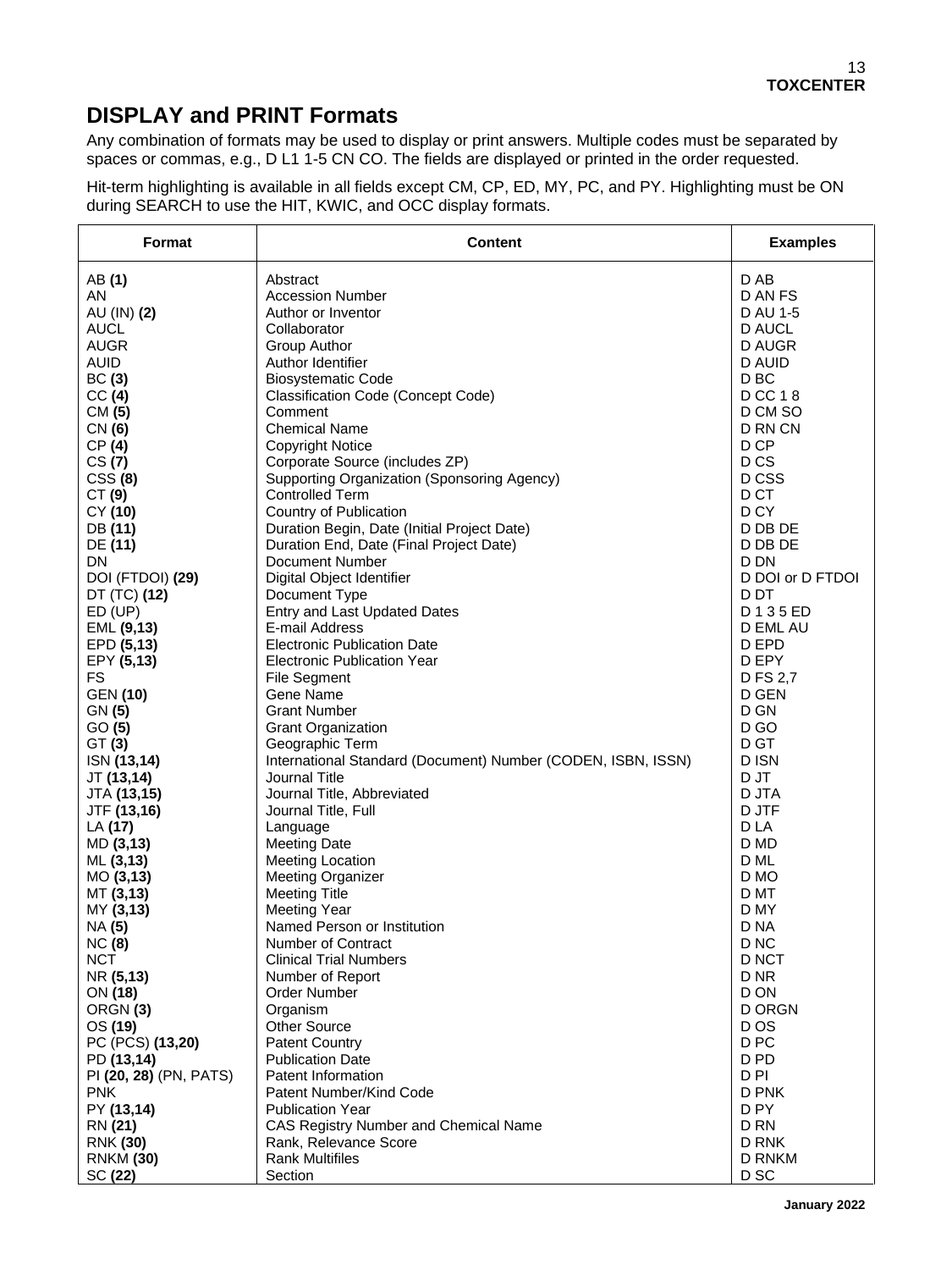## **DISPLAY and PRINT Formats (cont'd)**

| Format                                          | <b>Content</b>                                                                                                                                                                | <b>Examples</b>                              |
|-------------------------------------------------|-------------------------------------------------------------------------------------------------------------------------------------------------------------------------------|----------------------------------------------|
| SL (23)                                         | Summary Language                                                                                                                                                              | D SL                                         |
| SO                                              | Source                                                                                                                                                                        | D TI SO                                      |
| ST (24)                                         | Supplementary Term                                                                                                                                                            | D ST                                         |
| TI (25)                                         | Title                                                                                                                                                                         | D TI                                         |
| UNII (5,13)                                     | Unique Ingredient Identifier                                                                                                                                                  | <b>D UNII</b>                                |
| URL (3,13)                                      | Uniform Resource Locator                                                                                                                                                      | <b>DURL</b>                                  |
| ZP (26)                                         | Zip Code                                                                                                                                                                      | D <sub>ZP</sub>                              |
| ABS                                             | AN, CP, AB                                                                                                                                                                    | D ABS                                        |
| <b>ALL</b>                                      | AN, CP, DN, TI, AU, AUID, CS, CSS, ON, NC, PI, SO, DOI, CM, CY, DT, FS,<br>NCT, OS, LA, SL, ED, DB, DE, AB, SC, CC, BC, CT, ST, NA, GT, ORGN,<br>RN, CN, UNII, GEN, GO, GN    | D ALL                                        |
| AUTH                                            | AUY, AUCL, AUGR                                                                                                                                                               | D AUTH                                       |
| <b>BIB</b>                                      | AN, CP, DN, TI, AU, AUID, CS, CSS, ON, NC, PI, SO, DOI, CY, DT, FS, NCT,<br>OS, LA, SL, ED, DB, DE, GO, GN (BIB is the default)                                               | <b>DL2 3 BIB</b>                             |
| <b>CBIB</b>                                     | AN, DN, compressed bibliographic information                                                                                                                                  | D CBIB                                       |
| <b>DALL</b>                                     | ALL, delimited for post processing                                                                                                                                            | <b>D DALL</b>                                |
| <b>IABS</b>                                     | ABS, indented with text labels                                                                                                                                                | D IABS                                       |
| <b>IALL</b>                                     | ALL, indented with text labels                                                                                                                                                | <b>DIALL</b>                                 |
| <b>IBIB</b>                                     | BIB, indented with text labels                                                                                                                                                | D IBIB                                       |
| <b>IND</b>                                      | AN, CP, SC, CC, BC, CT, ST, NA, GT, ORGN, RN, CN, UNII, GEN                                                                                                                   | D IND                                        |
| SCAN (25,27)                                    | TI, CM, CN (random display without answer numbers)                                                                                                                            | D SCAN                                       |
| <b>HIT</b><br><b>HITIND</b><br>KWIC<br>OCC (25) | Fields containing hit terms<br><b>IND</b><br>Hit terms with 20 words on either side (Keyword in Context)<br>Number of occurrences of hit terms and fields in which they occur | D HIT<br>D HITIND<br>D KWIC NOH<br>D OCC 1-6 |

**(1)** Available in all file segments except ANEUPL and ETIC.

- **(2)** Available in all file segments except TSCATS.
- **(3)** Available in BIOSIS file segment only.
- **(4)** Available in BIOSIS, CAPLUS, CIS, IPA, and TSCATS file segments only.
- **(5)** Available in MEDLINE file segment only.
- **(6)** Available in BIOSIS, CAPLUS, DART, EMIC, ETIC, IPA, and MEDLINE file segments.
- **(7)** Available in BIOSIS, CAPLUS, CIS, CRISP, DART, EMIC, FEDRIP, IPA, MEDLINE, PESTAB, AND TSCATS file segments.
- **(8)** Available for CRISP, EPIDEM, FEDRIP file segments only
- **(9)** Available in DART, EMIC, and MEDLINE file segment only.
- **(10)** Available in CAPLUS and MEDLINE file segments only.
- **(11)** Available in FEDRIP file segment only.
- **(12)** Available in ANEUPL, BIOSIS, CAPLUS, CIS, DART, EMIC, ETIC, IPA, MEDLINE and PESTAB file segments.
- **(13)** Custom display only.
- **(14)** Available in all file segments except CRISP, FEDRIP, and TSCATS.
- **(15)** Available in ANEUPL, CAPLUS, DART, EMIC, EPIDEM, ETIC, HAPAB, HMTC, IPA, MEDLINE, PESTAB, PPBIB, and RISKLINE file segments
- **(16)** Available in BIOSIS, CAPLUS, DART, ETIC, IPA, MEDLINE, and PESTAB file segments.
- **(17)** Available in all file segments except EPIDEM, PPBIB, and TSCATS.
- **(18)** Available in TSCATS file segment only.
- **(19)** Available in BIOSIS, CAPLUS, EMIC, FEDRIP, IPA, and MEDLINE file segments only.
- **(20)** Available in BIOSIS and CAPLUS file segments only.
- **(21)** Available in all file segments except CRISP and FEDRIP.
- **(22)** Available in IPA file segment only.
- **(23)** Available in BIOSIS and IPA file segments only.
- **(24)** Available in ANEUPL, BIOSIS, CAPLUS, CIS, CRISP, EMIC, EPIDEM, ETIC, FEDRIP, HMTC, IPA, MEDLINE, PPBIB, RISKLINE, and TSCATS file segments.
- **(25)** No online display fee for this format.
- **(26)** Available for CRISP and FEDRIP file segments only.
- **(27)** SCAN must be specified on the command line, i.e., D SCAN or DISPLAY SCAN.
- **(28)** Patent numbers are available in STN and Derwent format. The format for DISPLAY, PRINT, SELECT, and SORT is set using the SET PATENT command. STN is the default format. Enter SET PAT DERWENT to change to the Derwent format. To reset to the STN format, enter SET PAT STN.
- **(29)** Available in BIOSIS and MEDLINE file segments only.
- **(30)** The RNK and RNKM formats display only the hit term occurrence ranking for the record, with the following line: RELEVANCE SCORE ##. RNK is for the single file environment, while RNKM is for the multifile environment.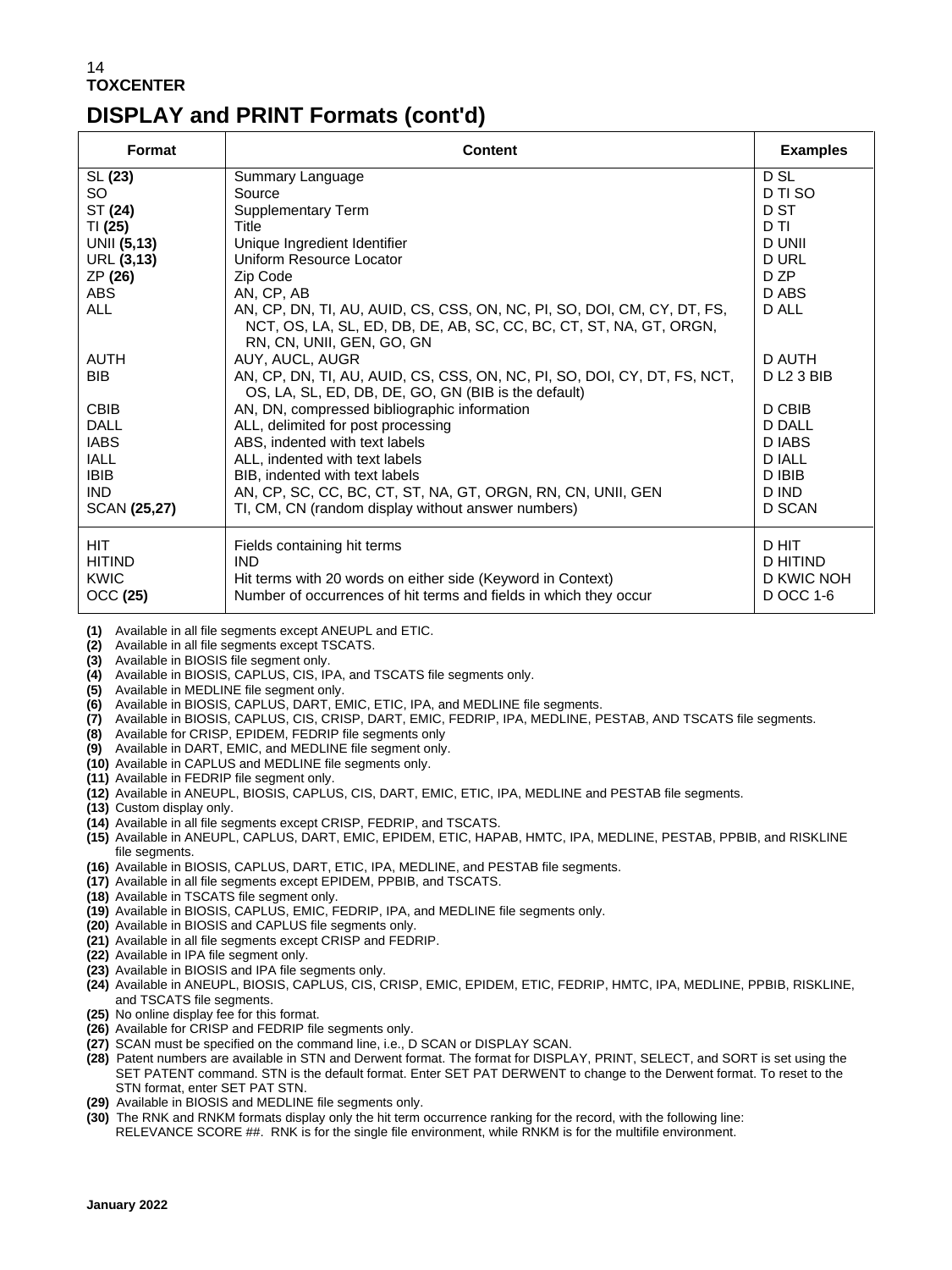## **SELECT, ANALYZE, and SORT Fields**

The SELECT command is used to create E-numbers containing terms taken from the specified field in an answer set.

The ANALYZE command is used to create an L-number containing terms taken from the specified field in an answer set.

The SORT command is used to rearrange the search results in either alphabetic or numeric order of the specified field(s).

| <b>Field Name</b>                                | <b>Field Code</b> | <b>ANALYZE/</b><br>SELECT(1) | <b>SORT</b> |
|--------------------------------------------------|-------------------|------------------------------|-------------|
| Abstract (2)                                     | AB                | Y(3)                         | N           |
| <b>Accession Number</b>                          | AN                | Y                            | Ν           |
| Author (Inventor) (4)                            | AU                | Υ                            | Υ           |
| <b>Author Group</b>                              | <b>AUTH</b>       | Υ                            | Υ           |
| Author Identifier                                | <b>AUID</b>       | Y                            | Y           |
| Biosystematic Code (5)                           | ВC                | Y                            | N           |
| CAS Registry Number (6)                          | <b>RN</b>         | Y(3)                         | N           |
| Chemical Name (7)                                | <b>CN</b>         | Y                            | N           |
|                                                  | <b>NAME</b>       | Y(3)                         | N           |
| Chemical Name and CAS Registry Number            | <b>CHEM</b>       | Y(3)                         | N           |
| Citation                                         | <b>CIT</b>        | Y(8,9)                       | N           |
| Classification Code (10) (Concept Code)          | CC                | Y                            | N           |
| <b>Clinical Trial Numbers</b>                    | <b>NCT</b>        | Y                            | Υ           |
| <b>CODEN</b>                                     | <b>CODEN</b>      | N                            | Υ           |
| Collaborator                                     | <b>AUCL</b>       | Υ                            | Υ           |
| Comment                                          | <b>CM</b>         | Y(8,35)                      | N           |
| Controlled Term (10)                             | <b>CT</b>         | Y                            | N           |
| Corporate Source (12) (Patent Assignee)          | <b>CS</b>         | Υ                            | Υ           |
| Country Of Publication (13)                      | <b>CY</b>         | Υ                            | Υ           |
| <b>Document Number</b>                           | <b>DN</b>         | Y                            | Υ           |
| Document Type (14)                               | DT                | Υ                            | Υ           |
| Duration Begin, Date (15) (Initial Project Date) | DB                | Υ                            | Υ           |
| Duration End, Date (15) (Final Project Date)     | DE                | Y                            | Υ           |
| Electronic Publication Date (24)                 | <b>EPD</b>        | Y                            | Υ           |
| Electronic Publication Year (24)                 | <b>EPY</b>        | Υ                            | Υ           |
| E-mail Address (11)                              | EML               | Υ                            | Υ           |
| <b>File Segment</b>                              | <b>FS</b>         | Υ                            | Y           |
| GenBank Number (16)                              | <b>GENBANK</b>    | Y(3)                         | N           |
|                                                  | <b>GBN</b>        | Y(3)                         | N           |
| Gene Name                                        | <b>GEN</b>        | Y                            | Υ           |
| <b>Grant Number</b>                              | GN                | Y                            | Υ           |
| <b>Grant Organization</b>                        | GO                | Y                            | Υ           |
| Group Author                                     | <b>AUGR</b>       | Υ                            | Υ           |
| Geographic Term (5)                              | GT                | Y                            | Υ           |
| International Standard Book Number               | <b>ISBN</b>       | N                            | Y           |
| International Standard (Document) Number (17)    | <b>ISN</b>        | Y(18)                        | N           |
| <b>International Standard Serial Number</b>      | <b>ISSN</b>       | N                            | Υ           |
| Inventor (19)                                    | IN                | Υ                            | Y           |
| Journal Title, Abbreviated and Full (17)         | <b>JT</b>         | Υ                            | Υ           |
| Journal Title, Abbreviated (20)                  | <b>JTA</b>        | Y(21)                        | Υ           |
| Journal Title, Full (22)                         | <b>JTF</b>        | Y(21)                        | Υ           |
| Journal Title Code (17)                          | <b>JTC</b>        | N                            | Υ           |
| Language (23)                                    | LA                | Υ                            | Υ           |
| Meeting Date (5)                                 | <b>MD</b>         | Υ                            | Υ           |
| Meeting Location (5)                             | ML                | Υ                            | Υ           |
| Meeting Organizer (5)                            | MO                | Υ                            | Υ           |
| Meeting Title (5)                                | MT                | Υ                            | Υ           |
| Meeting Year (5)                                 | MY                | Y(8)                         | Υ           |
| Named Person or Institution (24)                 | <b>NA</b>         | Υ                            | N           |
| Number of Contract (25)                          | <b>NC</b>         | Υ                            | Υ           |
| Number of Report (26)                            | <b>NR</b>         | Υ                            | Y           |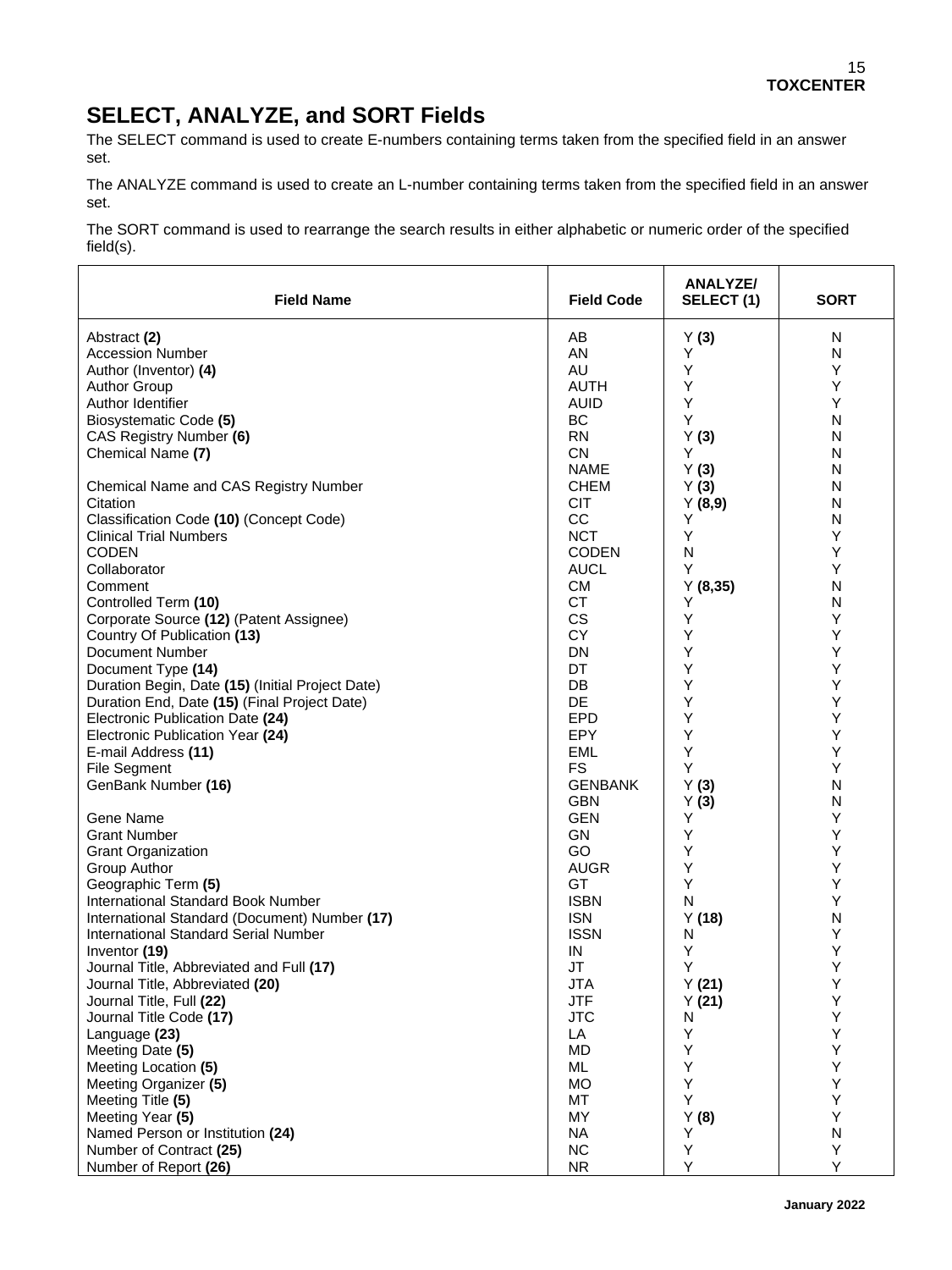## **SELECT, ANALYZE, and SORT Fields (cont'd)**

| <b>Field Name</b>                                | <b>Field Code</b> | <b>ANALYZE/</b><br>SELECT (1) | <b>SORT</b> |
|--------------------------------------------------|-------------------|-------------------------------|-------------|
| Occurrence Count of Hit Terms                    | <b>OCC</b>        | N                             | Υ           |
| Organism (5)                                     | <b>ORGN</b>       | Y                             | N           |
| Order Number (27)                                | <b>ON</b>         | Υ                             | Υ           |
| Other Source (28)                                | OS.               | Υ                             | Υ           |
| Patent Country (19)                              | PC                | Y(8)                          |             |
|                                                  | <b>PCS</b>        | Y(8)                          |             |
| Patent Information (19)                          | PI                | Y(29)                         |             |
| Patent Number (19)                               | <b>PN</b>         | Υ                             |             |
|                                                  | <b>PATS</b>       | Y                             |             |
| Patent Number/Kind Code                          | <b>PNK</b>        | Y(8)                          | N           |
| Publication Date (18)                            | <b>PD</b>         |                               |             |
| Publication Year (18)                            | PY                | Y                             |             |
| Section (20)                                     | SC                | Y                             |             |
| Source                                           | <b>SO</b>         | Y(8,31)                       | N           |
| Summary Language (32)                            | <b>SL</b>         |                               |             |
| Supplementary Term (33)                          | <b>ST</b>         |                               | N           |
| Supporting Organization (25) (Sponsoring Agency) | <b>CSS</b>        |                               | Υ           |
| Title                                            | ΤI                | Y (default)                   | Υ           |
| Treatment Code (14)                              | ТC                | Y(34)                         | Υ           |
| Uniform Resource Locator (5)                     | URL               |                               |             |
| Unique Ingredient Identifier (24)                | UNII              | Υ                             | N           |
| Zip Code (6)                                     | <b>ZP</b>         |                               |             |

**(1)** HIT may be used to restrict terms extracted to terms that match the search expression used to create the answer set, e.g., SEL HIT TI.

- **(2)** Available in all file segments except ANEUPL and ETIC.
- **(3)** Appends /BI to the terms created by SELECT.
- **(4)** Available in all file segments except TSCATS.
- **(5)** Available for the BIOSIS file segment only.
- **(6)** Available in all file segments except CRISP and FEDRIP.
- **(7)** Available in BIOSIS, CAPLUS, DART, EMIC, ETIC, IPA, and MEDLINE file segments.
- **(8)** SELECT HIT and ANALYZE HIT are not valid with this field.
- **(9)** Extracts first author, publication year, volume, and first page with a truncation symbol appended and with /RE appended to the terms created by SELECT.
- **(10)** Available in BIOSIS, CAPLUS, CIS, IPA and TSCATS file segments only.
- **(11)** Available in DART, EMIC, and MEDLINE file segment only. **(12)** Available in BIOSIS, CAPLUS, CIS, CRISP, DART, EMIC, FEDRIP, IPA, MEDLINE, PESTAB, AND TSCATS file segments.
- **(13)** Available in CAPLUS and MEDLINE file segments only.
- **(14)** Available in ANEUPL, BIOSIS, CAPLUS, CIS, DART, EMIC, ETIC, IPA, MEDLINE and PESTAB file segments.
- **(15)** Available in FEDRIP file segment only.
- **(16)** Available in BIOSIS and MEDLINE file segments only.
- **(17)** Available in all file segments except CRISP, FEDRIP, and TSCATS.
- **(18)** Selects or analyzes CODEN, ISSN, and ISBN with /ISN appended to the terms created by SELECT.
- **(19)** Available for BIOSIS and CAPLUS file segments only.
- **(20)** Available in ANEUPL, CAPLUS, DART, EMIC, EPIDEM, ETIC, HAPAB, HMTC, IPA, MEDLINE, PESTAB, PPBIB, and RISKLINE file segments.
- **(21)** Appends /JT to the terms created by SELECT.
- **(22)** Available in BIOSIS, CAPLUS, DART, ETIC, IPA, MEDLINE, and PESTAB file segments.
- **(23)** Available in all file segments except EPIDEM, PPBIB, and TSCATS.
- **(24)** Available in MEDLINE file segment only.
- **(25)** Available for CRISP, EPIDEM, FEDRIP file segments only
- **(26)** Available in MEDLINE file segment only.
- **(27)** Available in TSCATS file segment only.
- **(28)** Available in BIOSIS, CAPLUS, EMIC, FEDRIP, IPA, and MEDLINE file segments only.
- **(29)** Selects or analyzes the patent number and appends /PN to the terms created by SELECT.
- **(30)** Available in IPA file segment only.
- **(31)** Selects or analyzes CODEN, ISSN, and ISBN with /SO appended to the terms created by SELECT.
- **(32)** Available in BIOSIS and IPA file segments only.
- **(33)** Available in ANEUPL, BIOSIS, CAPLUS, CIS, CRISP, EMIC, EPIDEM, ETIC, FEDRIP, HMTC, IPA, MEDLINE, PPBIB, RISKLINE, and TSCATS file segments.
- **(34)** Appends /DT to the terms created by SELECT.
- **(35)** Selects or analyzes the PMID values with /DN appended.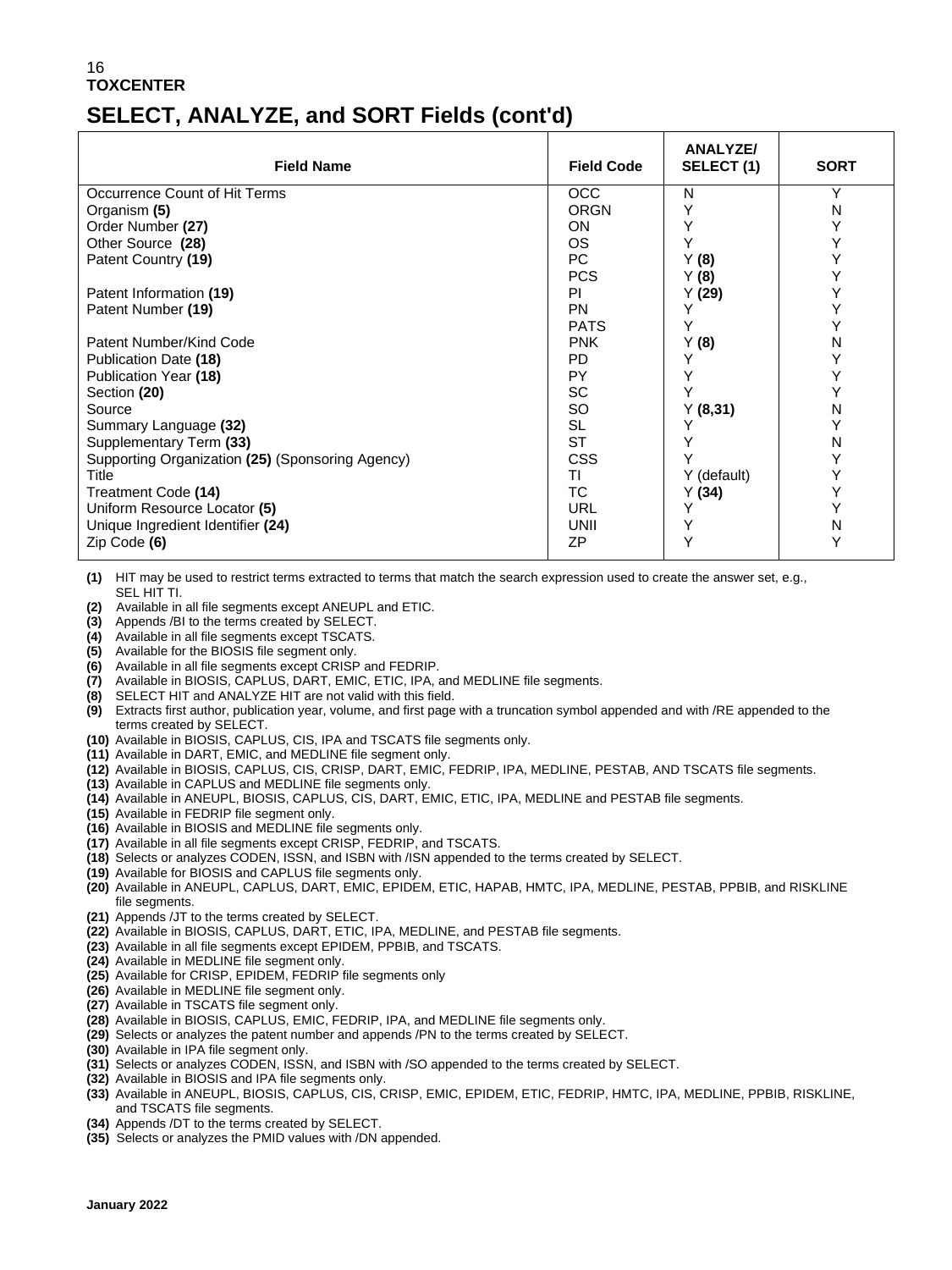### **Sample Records**

#### **DISPLAY IALL (BIOSIS File Segment)**

| ACCESSION NUMBER:                 | 2011:95669 TOXCENTER                                           |
|-----------------------------------|----------------------------------------------------------------|
| COPYRIGHT:                        | Copyright (c) 2011 The Thomson Corporation                     |
| DOCUMENT NUMBER: PREV201100132307 |                                                                |
| TITLE:                            | Methods for Genotyping Verotoxin-Producing Escherichia<br>coli |
| AUTHOR(S):                        | Karama, M.; Gyles, C. L. [Reprint Author]                      |
| CORPORATE SOURCE:                 | Univ Guelph, Dept Pathobiol, Guelph, ON N1G 2W1, Canada        |
|                                   | cqyles@uoquelph.ca                                             |
| SOURCE:                           | Zoonoses and Public Health, (OCT 2010) Vol. 57, No. 7-8,       |
|                                   | pp. 447-462.                                                   |
|                                   | ISSN: 1863-1959.                                               |
|                                   | DIGITAL OBJECT IDENTIFIER: 10.1111/j.1863-2378.2009.01259.x    |
| DOCUMENT TYPE:                    | Article                                                        |
|                                   | General Review; (Literature Review)                            |
| FILE SEGMENT:                     | <b>BIOSIS</b>                                                  |
| OTHER SOURCE:                     | BIOSIS 2011:132307                                             |
| LANGUAGE:                         | English                                                        |
| ENTRY DATE:                       | Entered STN: 15 Mar 2011                                       |
|                                   | Last Updated on STN: 15 Mar 2011                               |

#### ABSTRACT:

Verotoxin-producing Escherichia coli (VTEC) is annually incriminated in more than 100 000 cases of enteric foodborne human disease and in losses amounting to \$US 2.5 billion every year. A number of genotyping methods have been developed to track VTEC infections and determine diversity and evolutionary relationships among these microorganisms. These methods have facilitated monitoring and surveillance of foodborne VTEC outbreaks and early identification of outbreaks or clusters of outbreaks. Pulsed-field gel electrophoresis (PFGE) has been used extensively to track and differentiate VTEC because of its high discriminatory power, reproducibility and ease of standardization. Multiple-locus variable-number tandem-repeats analysis (MLVA) and microarrays are the latest genotyping methods that have been applied to discriminate VTEC. MLVA, a simpler and less expensive method, is proving to have a discriminatory power comparable to that of PFGE. Microarrays are successfully being applied to differentiate VTEC and make inferences on genome diversification. Novel methods that are being evaluated for subtyping VTEC include the detection of single nucleotide polymorphisms and optical mapping. This review discusses the principles, applications, advantages and disadvantages of genotyping methods that have been used to differentiate VTEC strains. These methods have been mainly used to differentiate strains of O157: H7 VTEC and to a lesser extent non-0157 VTEC.<br>CLASSIFICATION CODE: Pathology - General 12502 CLASSIFICATION CODE: Pathology - General 12502

|                               | CLASSIFICATION CODE, PACHOTOGY - GENETAI 12502            |
|-------------------------------|-----------------------------------------------------------|
|                               | Toxicology - General and methods 22501                    |
|                               | Physiology and biochemistry of bacteria<br>31000          |
|                               | Medical and clinical microbiology - Bacteriology<br>36002 |
|                               | SUPPLEMENTARY TERMS: Major Concepts                       |
|                               | Toxicology; Infection; Methods and Techniques; Human      |
|                               | Medicine (Medical Sciences)                               |
| SUPPLEMENTARY TERMS: Diseases |                                                           |
|                               | foodborne infection: bacterial disease, toxicity          |
|                               | SUPPLEMENTARY TERMS: Chemicals & Biochemicals             |
|                               | verotoxin: toxin                                          |
|                               | SUPPLEMENTARY TERMS: Methods & Equipment                  |
|                               | genotyping: laboratory techniques, genetic techniques;    |
|                               | microarray: laboratory techniques, genetic techniques;    |
|                               | optical mapping: laboratory techniques, genetic           |
|                               | techniques; pulsed-field gel electrophoresis:             |
|                               | electrophoretic techniques, laboratory techniques;        |
|                               | Multiple-locus variable-number tandem-repeats analysis:   |
|                               | laboratory techniques, genetic techniques                 |
|                               | SUPPLEMENTARY TERMS: Miscellaneous Descriptors            |
|                               | single nucleotide polymorphism                            |
|                               |                                                           |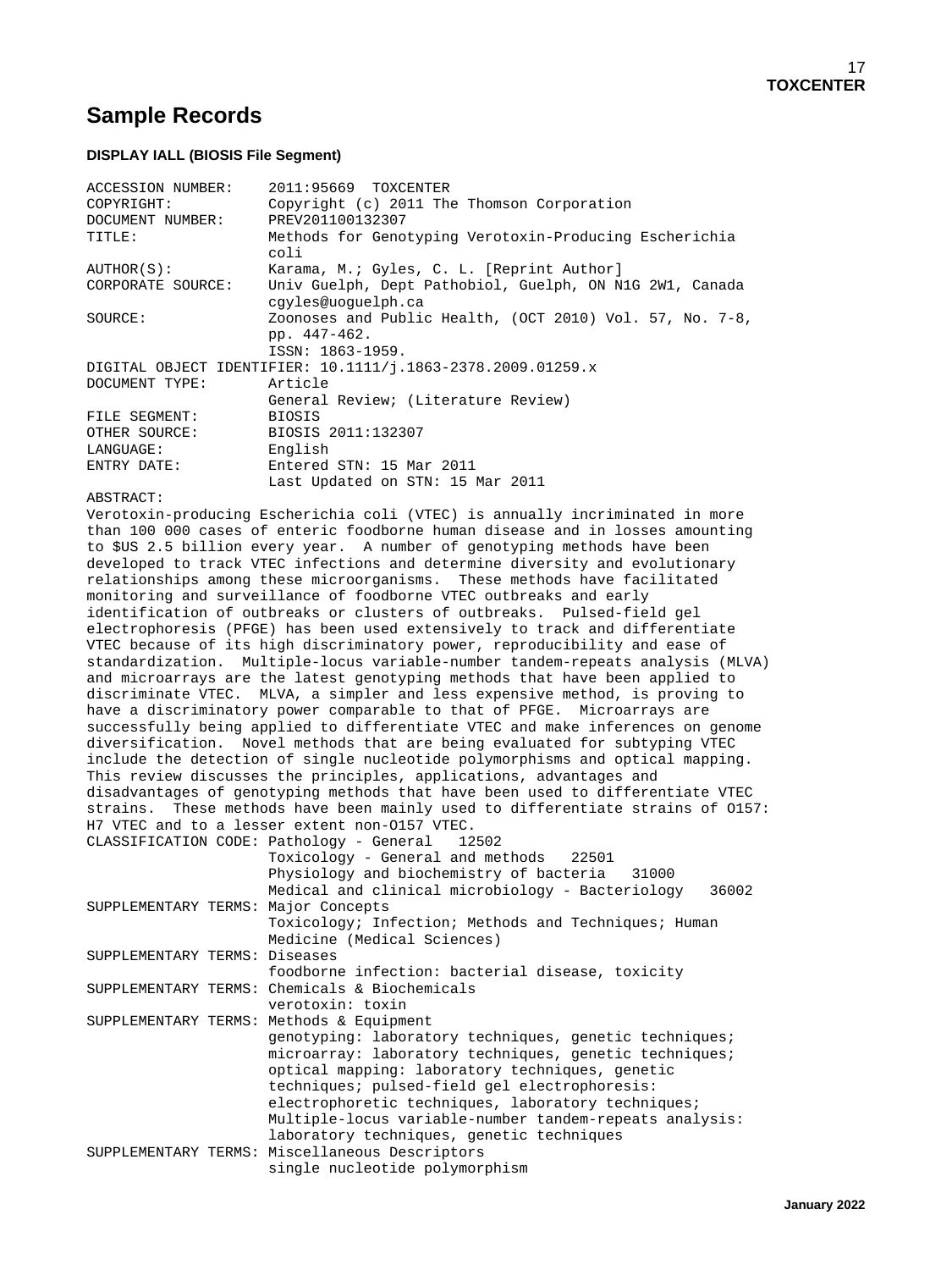| ORGANISM: | Classifier<br>Enterobacteriaceae 06702                                                            |
|-----------|---------------------------------------------------------------------------------------------------|
|           | Super Taxa<br>Facultatively Anaerobic Gram-Negative Rods; Eubacteria;<br>Bacteria; Microorganisms |
|           | Organism Name                                                                                     |
|           | Escherichia coli (species): pathogen, serovar-0157:H7                                             |
|           | Taxa Notes                                                                                        |
|           | Bacteria, Eubacteria, Microorganisms                                                              |
| ORGANISM: | Classifier                                                                                        |
|           | Hominidae 86215                                                                                   |
|           | Super Taxa                                                                                        |
|           | Primates; Mammalia; Vertebrata; Chordata; Animalia                                                |
|           | Organism Name                                                                                     |
|           | human (common): host                                                                              |
|           | Taxa Notes                                                                                        |
|           | Animals, Chordates, Humans, Mammals, Primates,<br>Vertebrates                                     |

#### **DISPLAY IALL (CAPLUS File Segment)**

| ACCESSION NUMBER:   | 2001:187664 TOXCENTER                                 |
|---------------------|-------------------------------------------------------|
| COPYRIGHT:          | Copyright 2011 ACS                                    |
| DOCUMENT NUMBER:    | CA13519271902Z                                        |
| TITLE:              | Methods for assessing complement activation           |
| AUTHOR(S):          | Hugli, Tony E.; Stoughton, Roland B.                  |
| CORPORATE SOURCE:   | ASSIGNEE: The Scripps Research Institute              |
| PATENT INFORMATION: | US 6297024 B1 2 Oct 2001                              |
| SOURCE:             | $(2001)$ U.S., 28 pp., Cont.-in-part of U.S. Ser. No. |
|                     | 173,579.                                              |
|                     | CODEN: USXXAM.                                        |
| COUNTRY:            | UNITED STATES                                         |
| DOCUMENT TYPE:      | Patent                                                |
| FILE SEGMENT:       | <b>CAPLUS</b>                                         |
| OTHER SOURCE:       | CAPLUS 2001:719020                                    |
| LANGUAGE:           | English                                               |
| ENTRY DATE:         | Entered STN: 16 Nov 2001                              |
|                     | Last Updated on STN: 19 Mar 2002                      |

#### ABSTRACT:

Methods for measuring in vivo activation of the lectin pathway by measuring mannan-binding serine protease activity (MASP) are provided. The methods are accomplished by C3a and C4a levels in in vitro activated EDTA plasma. In accomplished by C3a and C4a levels in in vitro activated EDTA plasma. particular, the increase in C3a and/or C4a as a function of time is an indicator of the amount of activated MASP in EDTA plasma. Methods are also provided for measuring the alternate and classical pathways of complement activation, exclusive of the lectin pathway, and thereby disorders associated therewith. To perform such measurements, Futhan or other serine protease inhibitor is added to blood or plasma, containing a divalent metal ion chelator, and C3a and C4a are measured. CLASSIFICATION CODE: 15-4

|                  | SUPPLEMENTARY TERMS: Miscellaneous Descriptors<br>complement activation MASP1 MASP2 lectin pathway; C3a C4a<br>C5a chelator drug screening; transplant rejection<br>autoimmune disease complement activation                                                                                          |
|------------------|-------------------------------------------------------------------------------------------------------------------------------------------------------------------------------------------------------------------------------------------------------------------------------------------------------|
| REGISTRY NUMBER: | 80295-42-7 (complement C3a)<br>80295-49-4 (complement C4a)<br>80295-54-1 (complement C5a)<br>172306-56-8 (MASP serine protease)<br>214915-11-4 (MASP-1 serine protease)<br>214915-16-9 (MASP-2 serine protease)<br>$60 - 00 - 4$ (EDTA)<br>37259-58-8 (Serine protease)<br>$14127-61-8$ (Calcium ion) |
| REGISTRY NUMBER: | $82956 - 11 - 4; 77 - 92 - 9$                                                                                                                                                                                                                                                                         |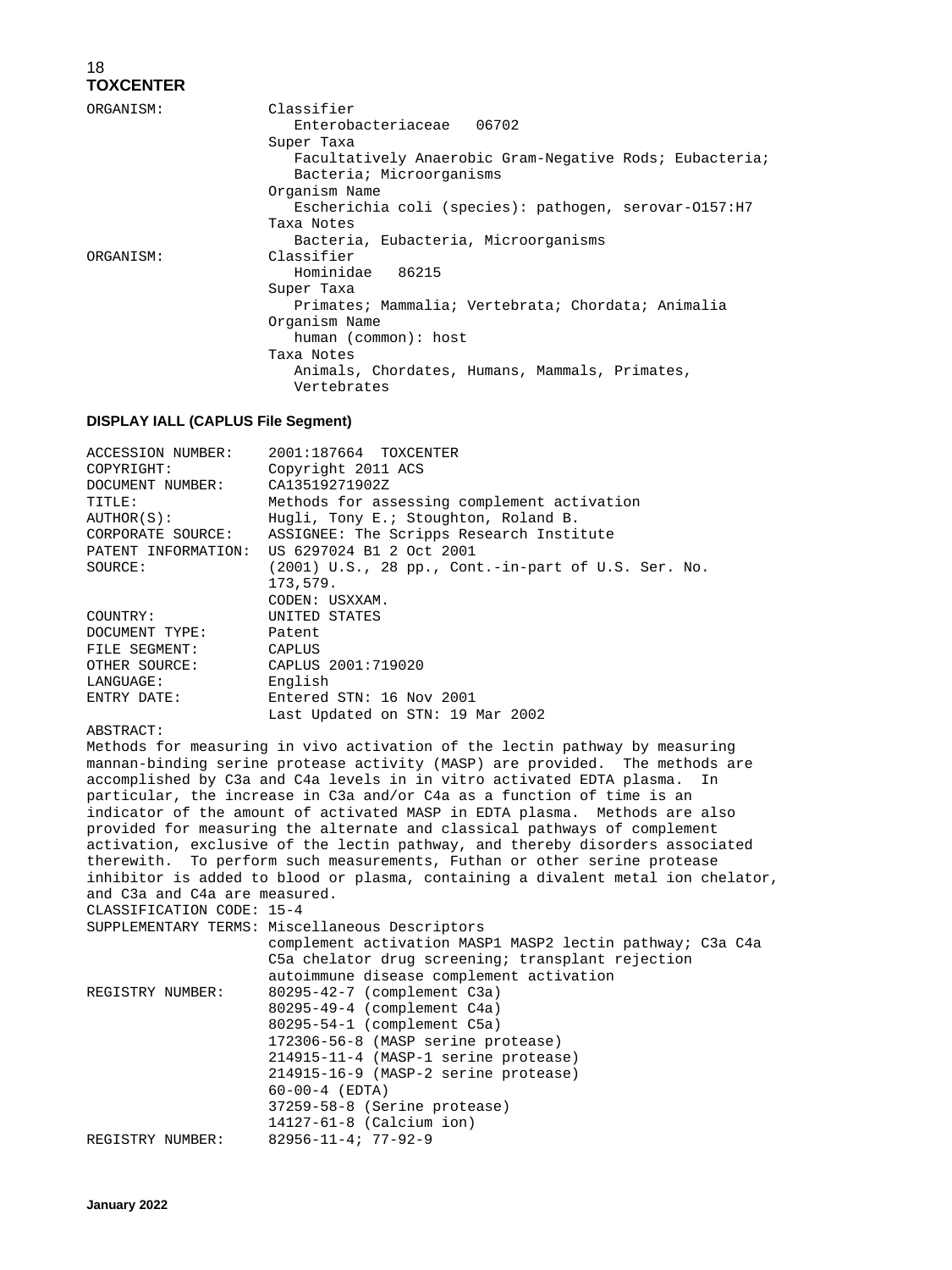#### **DISPLAY IALL (IPA File Segment)**

| <b>ACCESSION NUMBER:</b> | 2001:153071 TOXCENTER                               |
|--------------------------|-----------------------------------------------------|
| COPYRIGHT:               | Copyright 2001 ASHP                                 |
| DOCUMENT NUMBER:         | 38-10342                                            |
| TITLE:                   | Gender gap narrows in smoking prevalence, deaths    |
| AUTHOR(S):               | anon                                                |
| SOURCE:                  | American Journal of Health-System Pharmacy, (May 15 |
|                          | 2001) Vol. 58, pp. 852, 854.                        |
|                          | CODEN: AHSPEK, ISSN: 1079-2082.                     |
| DOCUMENT TYPE:           | Journal                                             |
| FILE SEGMENT:            | IPA                                                 |
| OTHER SOURCE:            | IPA 2001:10342                                      |
| LANGUAGE:                | English                                             |
| ENTRY DATE:              | Entered STN: 16 Nov 2001                            |
|                          | Last Updated on STN: 16 Nov 2001                    |

ABSTRACT:

It was announced that the gap in smoking prevalence between men and women has closed to less than 5 percentage points; women now account for 39% of all smoking related deaths, a proportion that has more than doubled since 1965, according to the latest U.S. Surgeon General's report on smoking. Women who smoke not only share the same health risk as men but are also faced with health consequences that are unique to women, including pregnancy complications, problems with menstrual function, and cervical cancer. The report also states that nicotine addiction appears generally similar between the sexes, however, women's regulation of nicotine intake may be less precise than men's. Elvira deC. Weiss<br>SECTION CODE: 22 Sociology, Economics and Ethics; 4 Toxicity CLASSIFICATION CODE: 12:00 Autonomic drugs SUPPLEMENTARY TERMS: Miscellaneous Descriptors Nicotine; smoking; women Autonomic drugs; nicotine; women Smoking; cigarettes; women Cigarettes; smoking; women Women; smoking; cigarettes Toxicity; nicotine; women Sex; consumers; smoking Death; cigarettes; smoking Pregnancy; cigarettes; smoking Cervix neoplasms; cigarettes; smoking REGISTRY NUMBER: 54-11-5 (Nicotine)

#### **DISPLAY IALL (MEDLINE File Segment)**

| ACCESSION NUMBER: | 2012:377043 TOXCENTER                                      |
|-------------------|------------------------------------------------------------|
| DOCUMENT NUMBER:  | PubMed ID: 22336149                                        |
| TITLE:            | Arsenic, organic foods, and brown rice syrup               |
| AUTHOR(S):        | Jackson Brian P; Taylor Vivien F; Karagas Margaret R;      |
|                   | Punshon Tracy; Cottingham Kathryn L                        |
| CORPORATE SOURCE: | Trace Element Analysis Core Laboratory, Department of      |
|                   | Earth Sciences, Dartmouth College, Hanover, New Hampshire  |
|                   | 03755, USA BPJ@dartmouth.edu                               |
| SOURCE:           | Environmental health perspectives, (2012 May) Vol. 120,    |
|                   | No. 5, pp. 623-6. Electronic Publication Date: 13 Feb      |
|                   | 2012.                                                      |
|                   | Journal code: 0330411. E-ISSN: 1552-9924. L-ISSN:          |
|                   | $0091 - 6765$ .                                            |
|                   | Report No.: NLM-PMC3346791.                                |
|                   | DIGITAL OBJECT IDENTIFIER: 10.1289/ehp.1104619             |
| COMMENT:          | Comment in: Environ Health Perspect. 2012 May;120(5):A204. |
|                   | PubMed ID: 22549048                                        |
| COUNTRY:          | United States                                              |
| DOCUMENT TYPE:    | Journal; Article; (JOURNAL ARTICLE)                        |
|                   | (RESEARCH SUPPORT, N.I.H., EXTRAMURAL)                     |
|                   | (RESEARCH SUPPORT, U.S. GOV'T, NON-P.H.S.)                 |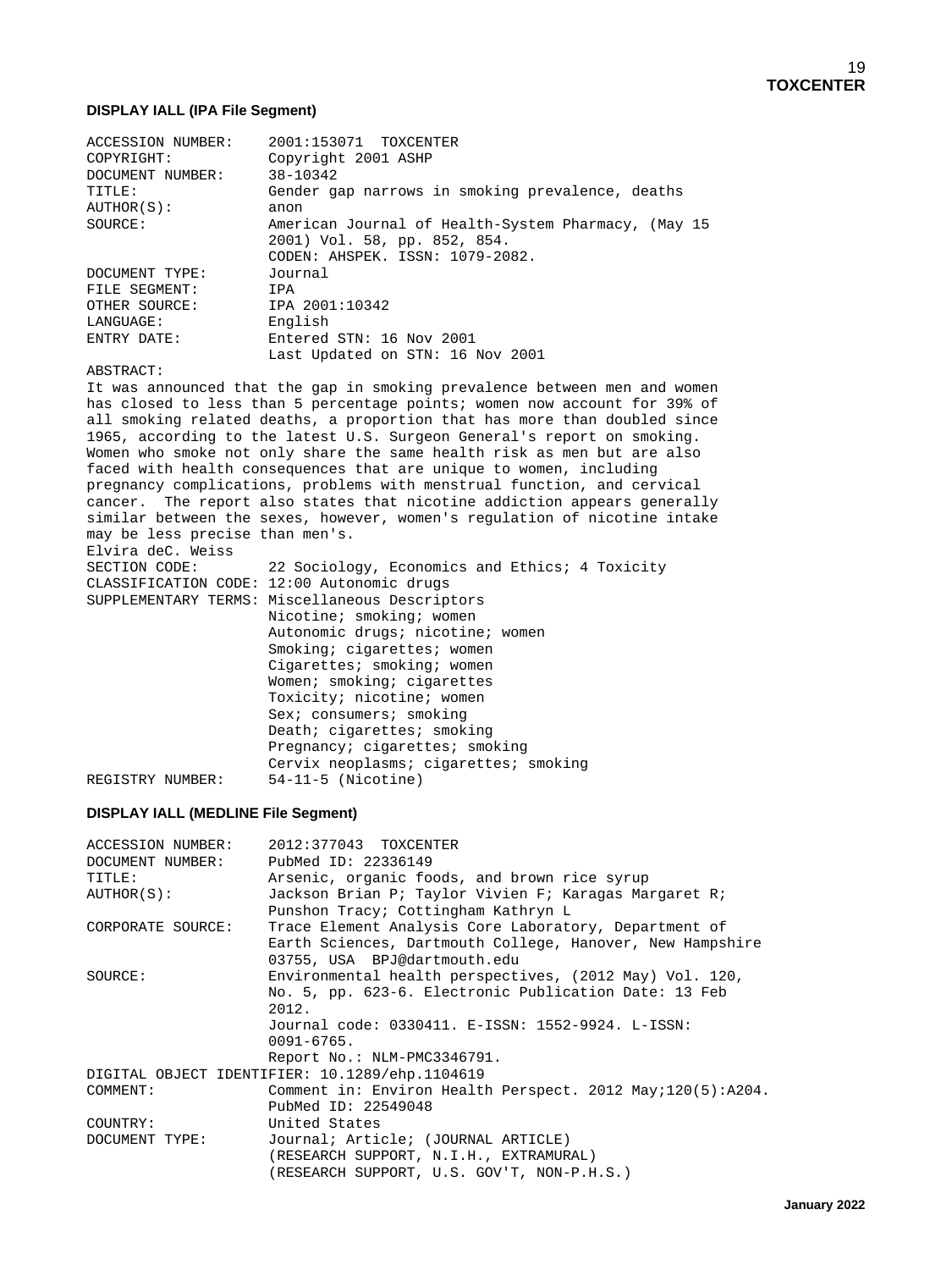FILE SEGMENT: MEDLINE<br>
OTHER SOURCE: MEDLINE OTHER SOURCE: MEDLINE 2012430909 English ABSTRACT:

BACKGROUND: Rice can be a major source of inorganic arsenic (Asi) for many sub-populations. Rice products are also used as ingredients in prepared foods, some of which may not be obviously rice based. Organic brown rice syrup (OBRS) is used as a sweetener in organic food products as an alternative to high-fructose corn syrup. We hypothesized that OBRS introduces As into these products.

OBJECTIVE: We determined the concentration and speciation of As in commercially available brown rice syrups and in products containing OBRS, including toddler formula, cereal/energy bars, and high-energy foods used by endurance athletes.

METHODS: We used inductively coupled plasma mass spectrometry (ICP-MS) and ion chromatography coupled to ICP-MS to determine total As (Astotal) concentrations and As speciation in products purchased via the Internet or in stores in the Hanover, New Hampshire, area. Discussion: We found that OBRS can contain high concentrations of Asi and dimethyl-arsenate (DMA). An "organic" toddler milk formula containing OBRS as the primary ingredient had Astotal concentrations up to six times the U.S. Environmental Protection Agency safe drinking water limit. Cereal bars and high-energy foods containing OBRS also had higher As concentrations than equivalent products that did not contain OBRS. Asi was the main As species in most food products tested in this study.

CONCLUSIONS: There are currently no U.S. regulations applicable to As in food, but our findings suggest that the OBRS products we evaluated may introduce significant concentrations of Asi into an individual's diet. Thus, we conclude that there is an urgent need for regulatory limits on As in food.<br>CONTROLLED TERM: \*Arsenic: AN, analysis

| CONTROLLED TERM:    | *Arsenic: AN, analysis            |
|---------------------|-----------------------------------|
|                     | Cereals: CH, chemistry            |
|                     | Child                             |
|                     | Child, Preschool                  |
|                     | *Food Contamination: AN, analysis |
|                     | Humans                            |
|                     | Infant                            |
|                     | *Oryza sativa: CH, chemistry      |
|                     | *Sweetening Agents                |
| REGISTRY NUMBER:    | 7440-38-2 (Arsenic)               |
| CHEMICAL NAME:      | Sweetening Agents                 |
| UNIO INGREDIENT ID: | N712M78A8G                        |
| GRANT ORGANIZATION: | United States NIEHS NIH HHS       |
| GRANT NUMBER:       | P20 ES018175; P42 ES007373        |
|                     |                                   |

#### **DISPLAY IALL (ANEUPL File Segment)**

| ACCESSION NUMBER: | 2002:348890 TOXCENTER                                   |
|-------------------|---------------------------------------------------------|
| DOCUMENT NUMBER:  | ANEUPL-83-001787                                        |
| TITLE:            | MICROTUBULE ORGANIZING CENTERS DURING THE CELL CYCLE OF |
|                   | 3T3 CELLS.                                              |
| AUTHOR(S):        | BROOKS R F; RICHMOND F N                                |
| SOURCE:           | Journal of Cell Science, (1983) 61 231.                 |
|                   | CODEN: JNCSA.                                           |
| FILE SEGMENT:     | ANEUPL                                                  |
| LANGUAGE:         | English                                                 |
| ENTRY DATE:       | Entered STN: Dec 2002                                   |
|                   | Last Updated on STN: Dec 2002                           |
|                   | SUPPLEMENTARY TERMS: Miscellaneous Descriptors          |
|                   | AGENT TEST RESULTS; MAMMAL MOUSE CELL CULTURE; COLCEMID |
| REGISTRY NUMBER:  | $477 - 30 - 5$                                          |
|                   |                                                         |

UNIQ I<br>GRANT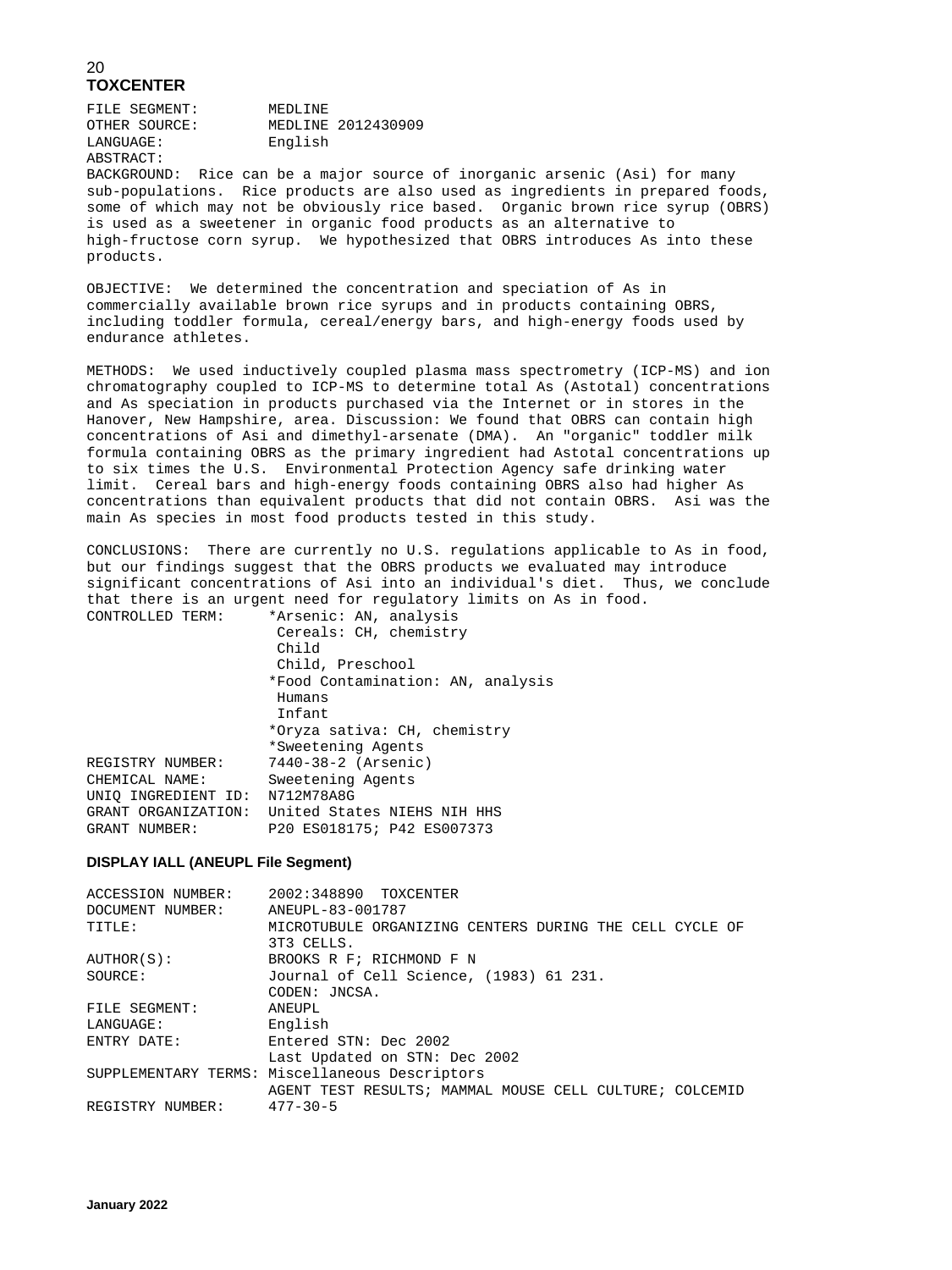#### **DISPLAY IALL (CIS File Segment)**

| <b>ACCESSION NUMBER:</b>     | 2002:523046 TOXCENTER                                                                                                                                                                                                                                                                                                                                  |
|------------------------------|--------------------------------------------------------------------------------------------------------------------------------------------------------------------------------------------------------------------------------------------------------------------------------------------------------------------------------------------------------|
| DOCUMENT NUMBER:             | $CIS - 01 - 01633$                                                                                                                                                                                                                                                                                                                                     |
| TITLE:                       | Toxicological profile for alpha-, beta-, gamma- and<br>delta-hexachlorocyclohexane (Update)                                                                                                                                                                                                                                                            |
| AUTHOR(S):                   | Anonymous                                                                                                                                                                                                                                                                                                                                              |
| CORPORATE SOURCE:<br>SOURCE: | Agency for Toxic Substances and Diseases Registry (ATSDR)<br>U.S. Department of Health and Human Services, Public<br>Health Service, Agency for Toxic Substances and Disease<br>Registry, Division of Toxicology/Toxicology Information<br>Branch, 1600 Clifton Road NE, E-29, Atlanta, GA 30333,<br>USA, July 1999. xix, 273p. Illus. Approx. 860 ref |
| DOCUMENT TYPE:               | Book; (Monograph)                                                                                                                                                                                                                                                                                                                                      |
| FILE SEGMENT:                | CIS                                                                                                                                                                                                                                                                                                                                                    |
| LANGUAGE:                    | English                                                                                                                                                                                                                                                                                                                                                |
| ENTRY DATE:                  | Entered STN: Dec 2002                                                                                                                                                                                                                                                                                                                                  |
|                              | Last Updated on STN: Dec 2002                                                                                                                                                                                                                                                                                                                          |
| 50000300                     |                                                                                                                                                                                                                                                                                                                                                        |

ABSTRACT:

This profile was prepared in accordance with guidelines set by the US Agency for Toxic Substances and Disease Registry and the EPA. The key literature related to the toxic effects of hexachlorocyclohexane is identified and reviewed. Contents: public health statement; health effects; chemical and physical information; production, import, use and disposal; potential for human exposure; analytical methods; regulations and advisories; glossary. Health hazards include: neurologic effects (dizziness, seizures); haematological changes; effects on the immune system; liver and kidney damage; changes in reproductive hormone levels in the blood; animal studies show reproductive effects, genotoxicity and cancerogenicity (liver cancer). (Update of CIS 99-234).

CLASSIFICATION CODE: 120 SUPPLEMENTARY TERMS: Miscellaneous Descriptors HEXACHLOROCYCLOHEXANE; TOXICOLOGY; TOXICITY EVALUATION; HEALTH HAZARDS; USA; CRITERIA DOCUMENT; TOXIC EFFECTS; LITERATURE SURVEY; EXPOSURE EVALUATION; LIMITATION OF EXPOSURE; GLOSSARY; SKIN ABSORPTION; NEUROLOGICAL EFFECTS; CARCINOGENIC EFFECTS; HAEMATOLOGICAL EFFECTS; IMMUNOTOXIC EFFECTS; MUTAGENIC EFFECTS; ANTIFERTILITY EFFECTS; HEPATIC DAMAGE; RENAL DAMAGE; DETERMINATION IN BIOLOGICAL MATTER; LEGISLATION REGISTRY NUMBER: 319-84-6; 319-85-7; 319-86-8; 58-89-9; 608-73-1

### **DISPLAY IALL (CRISP File Segment)**

| ACCESSION NUMBER: | 2002:562111 TOXCENTER                                                       |
|-------------------|-----------------------------------------------------------------------------|
|                   | DOCUMENT NUMBER: CRISP-2000-TW00927-03                                      |
| TITLE:            | TAXOL EFFECTS ON SIGNALING PATHWAYS IN OVARIAN CELLS                        |
| AUTHOR(S):        | HORWITZ S B                                                                 |
|                   | CORPORATE SOURCE: ALBERT EINSTEIN COLL OF MED, 1300 MORRIS PARK AVENUE,     |
|                   | BRONX, NY 10461:NEW YORK                                                    |
|                   | SUPPORTING ORGANIZATION (SPONSORING AGENCY): U.S. DEPT. OF HEALTH AND HUMAN |
|                   | SERVICES; PUBLIC HEALTH SERVICE; NATIONAL INSTITUTES OF                     |
|                   | HEALTH, FOGARTY INTERNATIONAL CENTER                                        |
| SOURCE:           | Crisp Data Base National Institutes of Health.                              |
| DOCUMENT TYPE:    | (Research)                                                                  |
| FILE SEGMENT:     | CRISP                                                                       |
| LANGUAGE:         | English                                                                     |
| ENTRY DATE:       | Entered STN: Dec 2002                                                       |
|                   | Last Updated on STN: Dec 2002                                               |

#### ABSTRACT:

DESCRIPTION Taxol is a natural product which has significant antitumor activity in a large number of human tumors. It has recently become appreciated that in addition to stabilizing microtubules and blocking cell cycle progress, taxol can alter gene expression by interacting with the MAP-kinase signal transduction pathway. Previous studies from the foreign and US PIs had demonstrated that tyrosine phosphorylation of the adaptor protein, Shc, and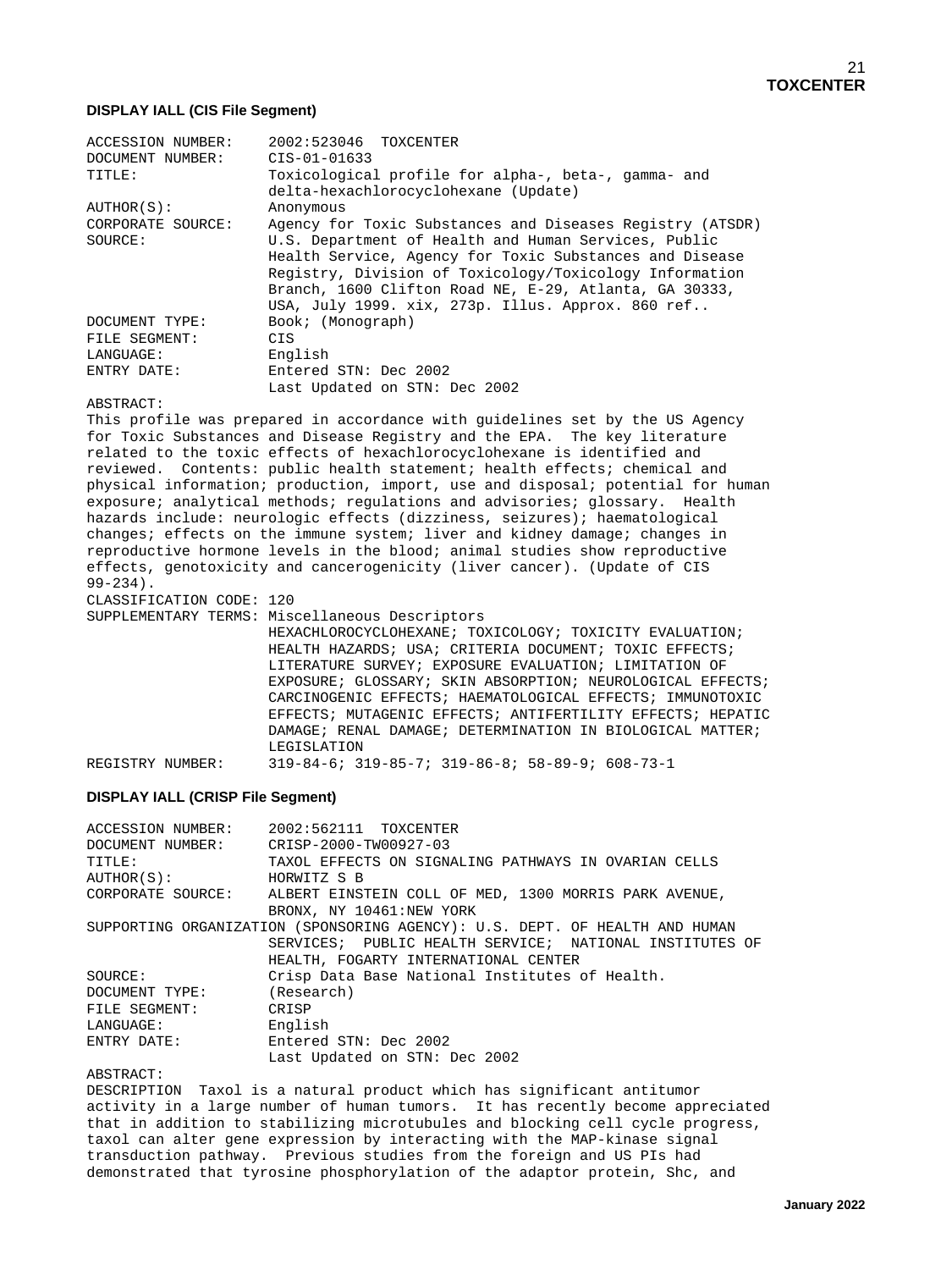formation of Shc/grb2/SOS complexes occurs in a taxol-treated murine macrophage cell line. The investigators propose to extend these observations to examine human ovarian carcinoma cells. The specific aims are to: 1. Study the effect of taxol on activation of the MAP-kinase pathway in human ovarian carcinoma cell lines; 2. Study the effect of taxotere and other taxol analogs compared to that of taxol on the activation of the Ras/MAPK signaling pathway and the relationship of this activity to effects on microtubule stabilization and cytotoxicity; 3. Compare taxol and taxotere in MAPK signaling pathway in taxol-sensitive and taxol-resistant human ovarian carcinoma cells. SUPPLEMENTARY TERMS: Miscellaneous Descriptors

 paclitaxel; antineoplastic; biological signal transduction; microtubule; chemical structure function; pharmacokinetics; drug adverse effect; drug resistance; drug screening ,evaluation; gene expression; human tissue; immunoprecipitation; phosphorylation; electrophoresis; tissue ,cell culture; cytotoxicity; analog; apoptosis; enzyme activity; mitogen activated protein kinase; cell proliferation

#### **DISPLAY IALL (DART File Segment)**

| <b>ACCESSION NUMBER:</b> | 2002:582299 TOXCENTER                                                                                                                           |
|--------------------------|-------------------------------------------------------------------------------------------------------------------------------------------------|
| DOCUMENT NUMBER:         | DART-TER-2001532                                                                                                                                |
| TITLE:                   | Basic fibroblast growth factor (bFGF) induces branching<br>and dilatation of developing renal tubules leading to cyst<br>formation.             |
| AUTHOR(S):               | Li Z; Liu X H; Xu L; Jerebstova M; Ye X; Ray P E                                                                                                |
| CORPORATE SOURCE:        | Centers for Molecular Physiology and Genetic Medicine,<br>Children's Research Institute, Children's National Medical<br>Center, Washington, DC. |
| SOURCE:                  | Pediatr Res 2002 Apr; 51(4 Pt 2): 435A. PEDIATRIC RESEARCH,<br>ISSN: 0031-3998.                                                                 |
| DOCUMENT TYPE:           | Abstract; (MEETING ABSTRACT)                                                                                                                    |
| FILE SEGMENT:            | DART                                                                                                                                            |
| LANGUAGE:                | English                                                                                                                                         |
| ENTRY DATE:              | Entered STN: Dec 2002                                                                                                                           |
|                          | Last Updated on STN: Dec 2002                                                                                                                   |

#### **DISPLAY IALL (DART File Segment) (cont'd)**

#### ABSTRACT:

BACKGROUND: Increased expression of bFGF has been detected in dysplastic kidneys. However, the role of bFGF and the signaling pathways modulating its activity in developing kidneys are not completely understood. OBJECTIVE: To determine whether bFGF modulates the growth of rat metanephric kidneys (MK) and define the signaling pathways involved in this process. DESIGN/METHODS: MK (n = 80) from 15 day old rat embryos were grown in serum free DMEM-F12 media in the presence or absence of bFGF (5-20 ng/mL), bFGF neutralizing antibodies, 8-Bromo-cAMP (10(-3) M) and Isoproterenol (10(-5) M). Immunohistochemistry and in situ hybridization studies were done using the following markers of cell differentiation: WT-1, Pax, Factor VIII, BF-2; alpha-smooth muscle action, vimentin, Dolichos biflorus agglutinin. Cell apoptosis and proliferation were detected with the TUNEL assay, PCNA, (3H)-thymidine, and cell counts. The number and length of branching developing tubules were measured by morphometric analysis using a computerized program. Cultured primary stromal mesenchymal cells (SMC) were grown and treated as described above for the MK. MAPK kinase (MEK 1-2) and cAMP activity were determined by Western blots and ELISA respectively. To determine the effects of bFGF in vivo, MK were infected with rAd vectors carrying either a secreted 18 kD form of bFGF or the beta-galactosidase gene, and transplanted under the kidney capsule of adult rats (n = 6 each group). Results were evaluated by one-way analysis of variance using the Newman-Keuls test. P values of less than 0.05 were considered significant. RESULTS: Basic FGF increased the branching of developing tubules and induced the growth of peritubular mesenchymal stromal and endothelial cells. These changes were partially inhibited by 8-Bromo-cAMP and Isoproterenol. Basic FGF increased (5 folds) the number of SMC through a

**January 2022**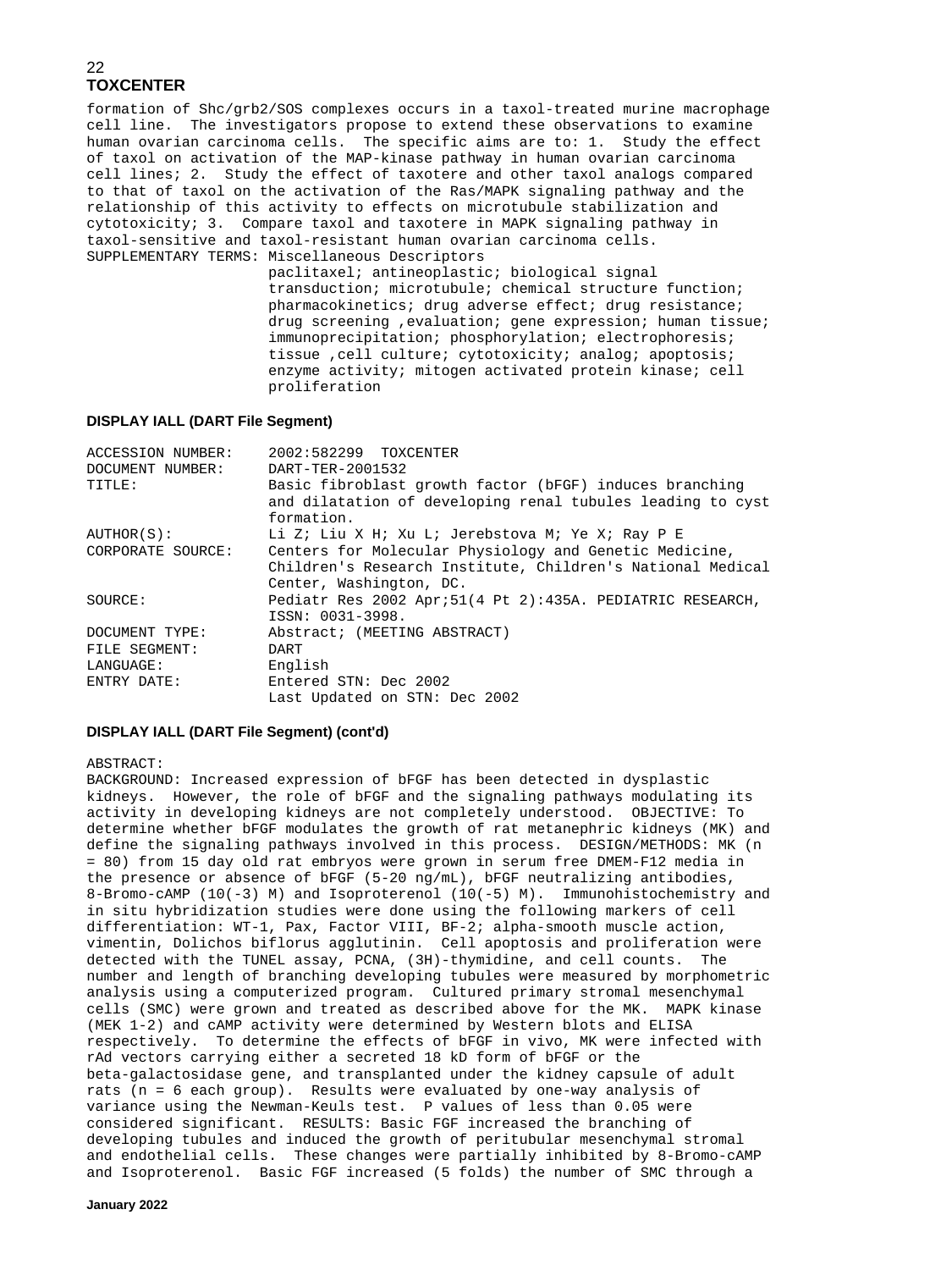#### MEK 1-2-dependent signaling pathway. cAMP blocked these effects. Transplanted MK infected with rAd-bFGF, but not with rAd-beta-gal, showed increased renal growth, angiogenesis, tubulogenesis, and formation of cystic structures. CONCLUSIONS: Basic FGF induces renal growth and facilitates the formation of tubular cystic structures at least partially through a MEK 1-2-dependent signaling pathway that could be inhibited by cAMP, both in vitro and in in vivo.

| CONTROLLED TERM: | Check Tags: Animal                                |
|------------------|---------------------------------------------------|
|                  | Rats                                              |
|                  | *Fibroblast Growth Factor 2: PH, PHYSIOLOGY       |
|                  | *Kidney Tubules: EM, EMBRYOLOGY                   |
|                  | *Kidney Tubules: CY, CYTOLOGY                     |
|                  | *Kidney Tubules: EN, ENZYMOLOGY                   |
|                  | Tissue Culture                                    |
|                  | Cell Division                                     |
|                  | Apoptosis                                         |
|                  | Mitogen-Activated Protein Kinases: ME, METABOLISM |
|                  | Immunohistochemistry                              |
|                  | Enzyme-Linked Immunosorbent Assay                 |
|                  | Blotting, Western                                 |
|                  | Signal Transduction                               |
| REGISTRY NUMBER: | 103107-01-3 (Fibroblast growth factor 2)          |
| CHEMICAL NAME:   | EC 2.7.1.- (Mitogen-activated protein kinases)    |

#### **DISPLAY IALL (EMIC File Segment)**

| <b>ACCESSION NUMBER:</b> | 2002:453936 TOXCENTER                                                                                                                                     |
|--------------------------|-----------------------------------------------------------------------------------------------------------------------------------------------------------|
| DOCUMENT NUMBER:         | EMIC-110877                                                                                                                                               |
| TITLE:                   | Impact of dimethyl sulfoxide and examples of combined<br>genotoxicity in the SOS chromotest.                                                              |
| AUTHOR(S):               | Gebel T; Koenig A                                                                                                                                         |
| CORPORATE SOURCE:        | Medical Institute of General Hygiene and Environmental<br>Health, University of Goettingen, Windausweg 2, D-37073,<br>Goettingen, Germany, tgebel@gwdg.de |
| SOURCE:                  | Mutation Research, (1999 Aug 18) 444 (2) 405-11.<br>Journal Code: NNA. ISSN: 0027-5107.                                                                   |
| DOCUMENT TYPE:           | Journal; Article; (JOURNAL ARTICLE)                                                                                                                       |
| FILE SEGMENT:            | EMIC                                                                                                                                                      |
| OTHER SOURCE:            | EMIC MED-99453366                                                                                                                                         |
| LANGUAGE:                | English                                                                                                                                                   |
| ENTRY DATE:              | Entered STN: Dec 2002                                                                                                                                     |
|                          | Last Updated on STN: Dec 2002                                                                                                                             |

#### ABSTRACT:

The bacterial SOS chromotest with Escherichia coli PQ37 was used for the assessment of genotoxicity of combined xenobiotic treatments. The modulation of test compound genotoxicity by dimethyl sulfoxide (DMSO), a common solvent for test compounds, was assessed as well. It was shown that DMSO modulated SOS chromotest genotoxicity of several xenobiotics: in comparison to test compound dissolution in water, the commonly used addition of  $3.2$ % (v/v) DMSO as solvent lead to a significant increase in the genotoxicity of  $K(2)RhCl(5)$  and beta-propiolactone (BPL). However, the effects of cisplatin decreased significantly when DMSO was added. Thus, albeit DMSO is not genotoxic in this test itself, it can interfere with SOS chromotest responses. Further experiments were performed in the absence of DMSO. BPL and cisplatin in combination showed an over-additive synergism in SOS genotoxicity as well as  $K(2)RhCl(5)$  and cisplatin did. Addition of  $Pd(NH(3))(4)Cl(2)$  and NaAsO(2), which are non-genotoxic in the SOS chromotest, did not enhance the  $K(2)RhCl(5)$ or BPL-mediated SOS sfiA induction. Nevertheless, at the highest subcytotoxic dose of NaAsO(2) tested (200 microM), a slight yet significant suppression of BPL-mediated SOS genotoxicity was observed. These results confirm that the SOS chromotest is a useful tool for the rapid evaluation of the combined genotoxicity of compound mixtures. However, the use of DMSO as test solvent has to be taken with caution.<br>CONTROLLED TERM: Cisplat Cisplatin: TO, TOXICITY

 Colorimetry \*Dimethyl Sulfoxide: PD, PHARMACOLOGY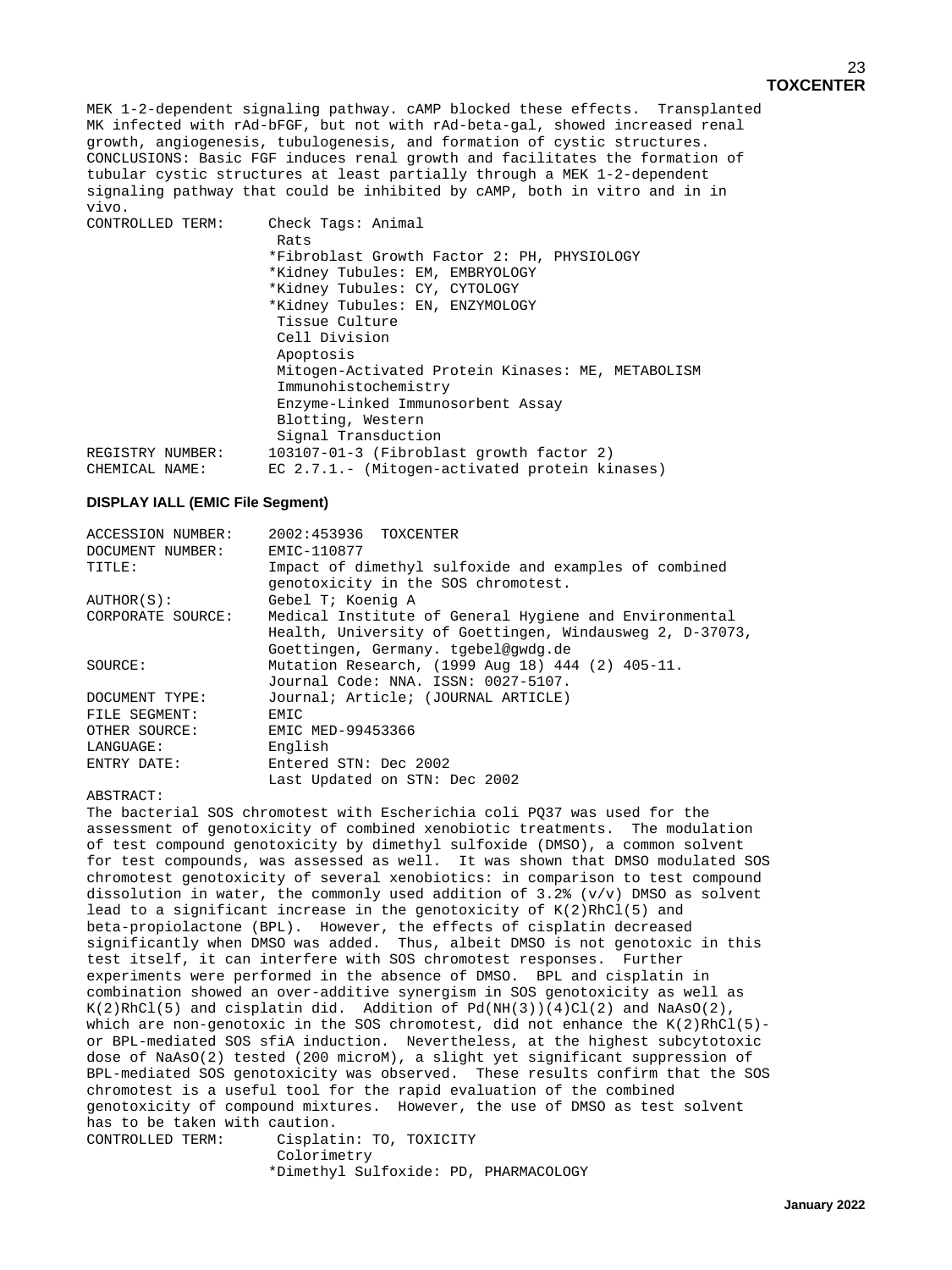|                  | *Escherichia coli: DE, DRUG EFFECTS                     |
|------------------|---------------------------------------------------------|
|                  | *Escherichia coli: GE, GENETICS                         |
|                  | *Mutagenicity Tests                                     |
|                  | *SOS Response (Genetics): DE, DRUG EFFECTS              |
|                  | SUPPLEMENTARY TERMS: Miscellaneous Descriptors          |
|                  | Taxonomic Name: ESCHERICHIA COLI, PO37                  |
|                  | Test Object: BACTERIA                                   |
|                  | EFFECTS ON NUCLEIC ACIDS: DNA DAMAGE-SOS INDUCTION-SFIA |
|                  | MISCELLANEOUS CATEGORY: AGENT INTERACTIONS              |
| REGISTRY NUMBER: | 67-68-5 (DMSO)                                          |
|                  | 57-57-8 (BETA-PROPIOLACTONE)                            |
|                  | $15663 - 27 - 1$ (CISPLATIN)                            |
|                  | 65980-75-8 (DIPOTATASSIUM PENTACHLORORHODATE)           |
|                  | 13815-17-3 (TETRAAMMINEPALLADIUM (2+) DICHLORIDE)       |
|                  | 7784-46-5 (SODIUM ARSENITE)                             |
|                  |                                                         |

#### **DISPLAY IALL (EPIDEM File Segment)**

| 2002:352326 TOXCENTER                                      |
|------------------------------------------------------------|
| EPIDEM-008891                                              |
| THE RELATION OF DIET, CIGARETTE SMOKING, AND ALCOHOL       |
| CONSUMPTION TO PLASMA BETA-CAROTENE AND ALPHA-TOCOPHEROL   |
| LEVELS.                                                    |
| STRYKER W S; KAPLAN L A; STEIN E A; STAMPFER M J; SOBER A; |
| WILLETT W C                                                |
| AM. J. EPIDEMIOL., (1988) 127 (2) 283-296.                 |
| Journal                                                    |
| <b>EPIDEM</b>                                              |
| Entered STN: Dec 2002                                      |
| Last Updated on STN: Dec 2002                              |
|                                                            |

ABSTRACT:

THE RELATION OF DIET AND NUTRITIONAL SUPPLEMENTS, CIGARETTE USE, ALCOHOL CONSUMPTION, AND BLOOD LIPIDS TO PLASMA LEVELS OF BETA-CAROTENE AND ALPHA-TOCOPHEROL WAS STUDIED AMONG 330 MEN AND WOMEN AGED 18-79 YEARS. DIETARY CAROTENE, PREFORMED VITAMIN A, AND VITAMIN E INTAKE WERE ESTIMATED BY A SELF-ADMINISTERED SEMIQUANTITATIVE FOOD FREQUENCY QUESTIONNAIRE. THE CORRELATION OF DIETARY CAROTENE WITH PLASMA BETA-CAROTENE WAS REDUCED IN SMOKERS COMPARED WITH NONSMOKERS (R = 0.02 VS. 0.44 AMONG MEN; R = 0.19 VS. 0.45 AMONG WOMEN). SMOKERS HAD MUCH LOWER PLASMA LEVELS OF BETA-CAROTENE THAN DID NONSMOKERS (GEOMETRIC MEAN 8.5 VS. 15.3 MICROGRAMS FOR MEN; 17.3 VS. 26.3 MICROGRAMS/DL FOR WOMEN) DESPITE ONLY SLIGHTLY LOWER INTAKES OF CAROTENOIDS. IN MULTIPLE REGRESSION ANALYSES, MEN WHO SMOKED ONE PACK PER DAY HAD 72% (95% CONFIDENCE INTERVAL (CI) 58-89) OF THE PLASMA BETA-CAROTENE LEVELS OF NONSMOKERS AFTER ACCOUNTING FOR DIETARY CAROTENE AND OTHER VARIABLES; FOR WOMEN, THE CORRESPONDING PERCENTAGE WAS 79% (CI 64-99). IN SIMILAR MODELS, MEN DRINKING 20 G OF ALCOHOL PER DAY HAD 76% (CI 65-88) OF THE BETA-CAROTENE LEVELS OF NONDRINKERS; WOMEN HAD 89% (CI 73-108) OF THE LEVELS OF NONDRINKERS. AN INTERACTION TERM FOR CAROTENE INTAKE AND SMOKING WAS STATISTICALLY SIGNIFICANT IN A MODEL COMBINING BOTH SEXES. THESE RESULTS SUGGEST THAT PLASMA LEVELS OF BETA-CAROTENE AMONG SMOKERS AND, PERHAPS, HEAVY CONSUMERS OF ALCOHOL MAY BE REDUCED SUBSTANTIALLY BELOW LEVELS DUE TO DIFFERENCES IN DIET. THE CORRELATION OF CALORIE-ADJUSTED INTAKE OF VITAMIN E WITH LIPID-ADJUSTED PLASMA LEVELS OF VITAMIN ALPHA-TOCOPHEROL WAS 0.53 FOR MEN (N = 137) AND 0.51 FOR WOMEN (N = 193) AND DID NOT DIFFER BY ALCOHOL CONSUMPTION AND CIGARETTE USE; THESE CORRELATIONS WERE LARGELY ACCOUNTED FOR BY USE OF VITAMIN SUPPLEMENTS. IN LINEAR REGRESSION MODELS, VITAMIN E INTAKE AND PLASMA LIPIDS WERE SIGNIFICANT PREDICTORS OF PLASMA ALPHA-TOCOPHEROL LEVELS./DRUG THERAPY SUPPLEMENTARY TERMS: Miscellaneous Descriptors VITAMIN E; CAROTENE; LYCOPENE; BETA-CAROTENE; VITAMIN A;

 ADOLESCENCE; ADULT; AGED; ALCOHOL DRINKING; ADMINISTRATION AND DOSAGE; BLOOD; CROSS SECTIONAL STUDIES; DIET; FEMALE; HUMAN; MALE; MIDDLE AGE; SMOKING; ANALYSIS; PLASMA; NUTRITION; EPIDEMIOLOGIC METHODS; LIPIDS; BODY WEIGHT; STATISTICS; CALORIC INTAKE REGISTRY NUMBER: 59-02-9; 36-88-4; 502-65-8; 7235-40-7; 68-26-8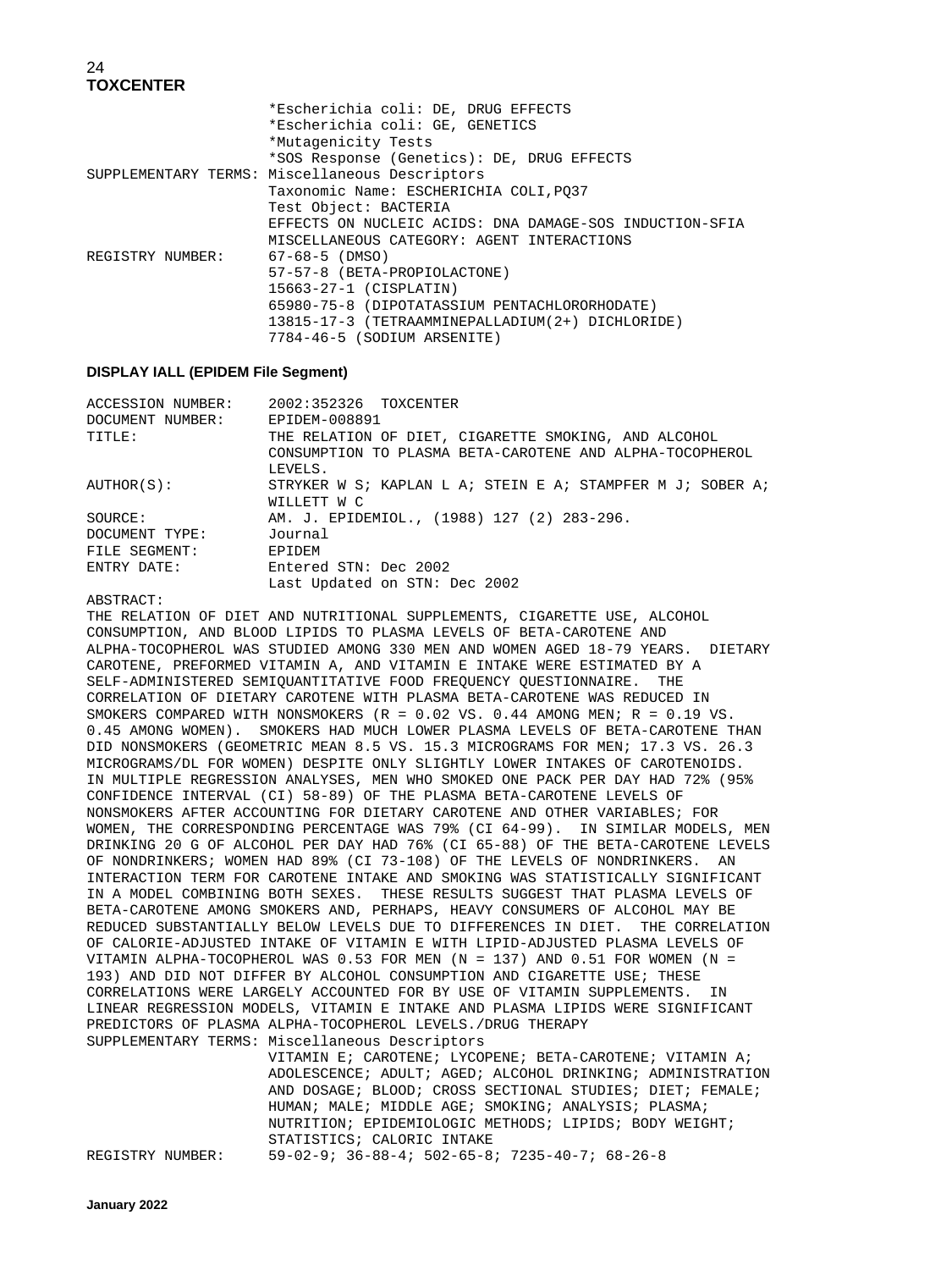#### **DISPLAY IALL (ETIC File Segment)**

|                                 | ACCESSION NUMBER: 2002:503699 TOXCENTER                                    |  |  |
|---------------------------------|----------------------------------------------------------------------------|--|--|
| DOCUMENT NUMBER: ETICBACK-49739 |                                                                            |  |  |
| TITLE:                          | EFFECTS OF TERBUTALINE SULFATE ON FETAL CARDIAC FUNCTION                   |  |  |
| AUTHOR(S):                      | PETERSEN R; CARTER L S; CHESCHEIR N C; KATZ V L; CEFALO R<br>$\mathcal{C}$ |  |  |
| SOURCE:                         | AM J OBSTET GYNECOL, (1989) (161) 509-512.<br>CODEN: AJOGA.                |  |  |
| DOCUMENT TYPE:                  | Journal                                                                    |  |  |
| FILE SEGMENT: ETIC              |                                                                            |  |  |
| LANGUAGE:                       | English                                                                    |  |  |
| ENTRY DATE:                     | Entered STN: Dec 2002                                                      |  |  |
|                                 | Last Updated on STN: Dec 2002                                              |  |  |
|                                 | SUPPLEMENTARY TERMS: Miscellaneous Descriptors                             |  |  |
|                                 | Taxonomic Name: CAVIA PORCELLUS, HARTLEY                                   |  |  |
|                                 | Test Object: MAMMAL, GUINEA PIG                                            |  |  |
|                                 | Assay Method: VIABILITY, FERTILITY AND MORTALITY;                          |  |  |
|                                 | CARDIOVASCULAR SYSTEM; GROWTH                                              |  |  |
|                                 | Maternal Effects: MATERNAL WEIGHT CHANGES; MATERNAL                        |  |  |
|                                 | CARDIOVASCULAR SYSTEM                                                      |  |  |
|                                 | Route Of Administration: SUBCUTANEOUS; INTRAPERITONEAL                     |  |  |
| REGISTRY NUMBER:                | 23031-32-5 (TERBUTALINE SULFATE)                                           |  |  |
|                                 | 9005-49-6 (HEPARIN)                                                        |  |  |

#### **DISPLAY IALL (FEDRIP File Segment)**

| <b>ACCESSION NUMBER:</b> | 2003:105024 TOXCENTER                                     |  |  |  |
|--------------------------|-----------------------------------------------------------|--|--|--|
| DOCUMENT NUMBER:         | FEDRIP-00199078                                           |  |  |  |
| TITLE:                   | Neuropsychological Functioning in Persian Gulf War Era    |  |  |  |
|                          | Veterans                                                  |  |  |  |
| AUTHOR(S):               | White Roberta F., Ph.D.                                   |  |  |  |
| CORPORATE SOURCE:        | 110326; Department of Veterans Affairs Research and       |  |  |  |
|                          | Development (15), 810 Vermont Ave. N.W., Washington, D.C. |  |  |  |
|                          | 20420 United States of America                            |  |  |  |
| FILE SEGMENT:            | FEDRIP                                                    |  |  |  |
| OTHER SOURCE:            | FEDRIP 200301-000167                                      |  |  |  |
| LANGUAGE:                | English                                                   |  |  |  |
| ENTRY DATE:              | Entered STN: 6 May 2003                                   |  |  |  |
|                          | Last Updated on STN: 6 May 2003                           |  |  |  |
|                          | BEGIN DATE (INITIAL PROJECT YEAR): 19960501               |  |  |  |

ABSTRACT:

PERSIAN GULF SYNDROME; INTERVIEWS; ENVIRONMENTAL EXPOSURE; AFFECTIVE SYMPTOMS Abstract Many Persian Gulf War (PGW) veterans have reported a significant decline in their health since returning from the War. These symptoms have included excessive fatigue skin rash, Joint pain, headaches, and disturbances of concentration and memory according to the Persian Gulf Registry questionnaires completed by 12,774 veterans. These veterans may have been exposed to several neurotoxicants ranging from diesel fuels, oil fire smoke, pesticides, and biological or chemical weapons. In addition, some of the reported health symptoms overlap with symptoms of post-traumatic stress disorder (PTSD), multiple chemical sensitivity (MCS), and chronic fatigue syndrome (CFS). Cognitive impairments have been noted in exposures to the previously mentioned neurotoxicants and in the three disorders noted above. In order to document these impairments in PGW veterans, neuropsychological tests of known validity and sensitivity have been used. OBJECTIVES: This study evaluates the neuropsychological functioning of PGW-era veterans who are seeking treatment for any type of health or adjustment complaint. PGW deployed veterans will be compared with non-deployed veterans. The purpose of the group comparisons is to isolate factors that may differentiate Persian Gulf War veterans from non-Gulf War veterans who served during the same time period. In this way, we hope to better understand the constellation of health complaints popularly referred to as Gulf War Syndrome." RESEARCH PLAN/ METHODS: All research subjects will be administered the previously mentioned neuropsychological battery. In addition, a standardized set of questionnaires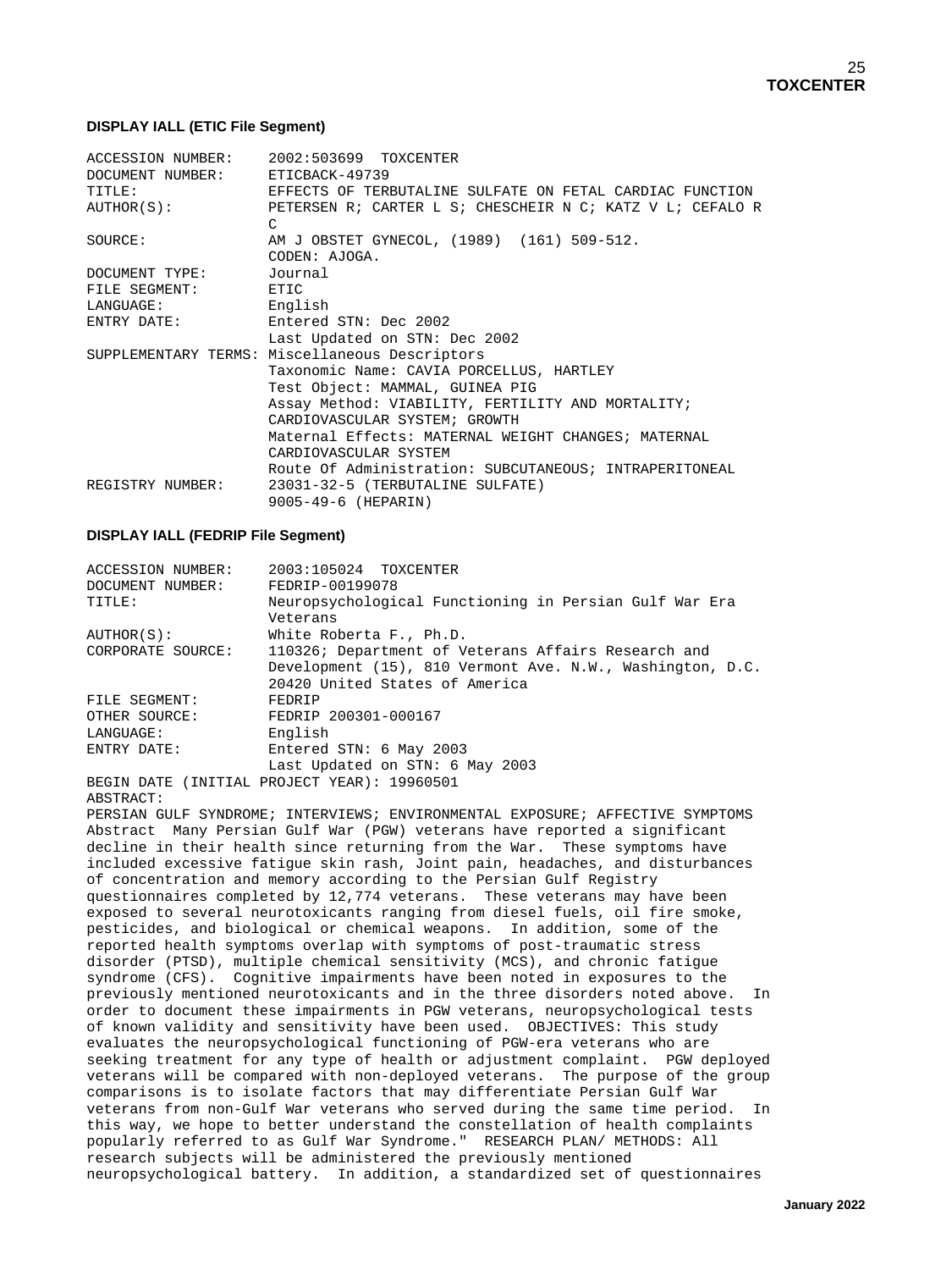and interviews will also be administered to identify health symptoms including physical and mental health conditions. These instruments permit diagnosis PTSD, MCS, CFS and other psychiatric disorders. The PGW veterans will be compared with non deployed veterans. Data from these groups will also be compared with those from a non-treatment seeking research sample of PGW veterans who are being studied using the same neuropsychological instruments. FINDINGS: The project's funding has ceased however, we are currently in a non-funded extension period in order to complete the data collection phase. To date, there are 137 subjects enrolled in the studs including 121 men and 16 women. As per Pi this project has ended as of 12/99. SUPPLEMENTARY TERMS: Miscellaneous Descriptors

 FEDRIP; RPROJ; va; U.S. DEPT. OF VETERANS AFFAIRS; PERSIAN GULF SYNDROME INTERVIEWS ENVIRONMENTAL EXPOSURE AFFECTIVE SYMPTOMS

#### **DISPLAY IALL (HAPAB File Segment)**

|                   | L11 ANSWER 2 OF 5987 TOXCENTER COPYRIGHT 2002 ACS                    |
|-------------------|----------------------------------------------------------------------|
| ACCESSION NUMBER: | 2002:311239 TOXCENTER                                                |
| DOCUMENT NUMBER:  | HAPAB-72-02714                                                       |
| TITLE:            | Determination of total bromine and of bromate in barley<br>and malt. |
| AUTHOR(S):        | Brookes P A; Martin P A                                              |
| SOURCE:           | J. Inst. Brewing London, (1972) 78 (2) 165-169. Ref: 17.             |
| FILE SEGMENT:     | HAPAR                                                                |
| ENTRY DATE:       | Entered STN: Dec 2002                                                |
|                   | Last Updated on STN: Dec 2002                                        |
|                   |                                                                      |

#### ABSTRACT:

Improved techniques for the determination of bromine and bromate in barley and malt were devised since published methods were found unsatisfactory. Bromate was determined directly on an aqueous extract of barley using an iodometric amplification reaction. Sodium molybdate/potassium fluoride reagent, potassium iodide solution, sulfuric acid, and starch solution were added to the extract and a titration was carried out with 0.02N sodium thiosulfate. Recoveries ranged from over 100% in wheat flour pellets and barley to as low as 85% in malt flour. Total bromine was determined using the same reaction after ashing the sample in an oxygen combustion flask and oxidizing the resulting bromide to bromate. It was necessary to dry steeped and germinating barleys for four hr at 105 DEG in order to grind samples and obtain satisfactory combustion. 1972 REGISTRY NUMBER:

#### **DISPLAY IALL (HMTC File Segment)**

| ACCESSION NUMBER: | 2002:353910 TOXCENTER                                  |  |  |
|-------------------|--------------------------------------------------------|--|--|
| DOCUMENT NUMBER:  | HMTC-94-0001885                                        |  |  |
| TITLE:            | EVALUATION OF XE-340 AS A TRAPPING MEDIUM FOR AIRBORNE |  |  |
|                   | ORGANOCHLORINE PESTICIDES                              |  |  |
| AUTHOR(S):        | Yeboah P O; Kilgore W W                                |  |  |
| SOURCE:           | Bulletin of Environmental Contamination and Toxicology |  |  |
|                   | $33(1):13-19, (1984)$                                  |  |  |
| FILE SEGMENT:     | $***$ HMTC***                                          |  |  |
| LANGUAGE:         | English                                                |  |  |
| ENTRY DATE:       | Entered STN: Dec 2002                                  |  |  |
|                   | Last Updated on STN: Dec 2002                          |  |  |
|                   |                                                        |  |  |

ABSTRACT:

Amberlite XAD, a porous polymer sorbent, is the most popular and least expensive commercial sampling system available to evaluate airborne organochlorine pesticides. However, its presampling cleanup procedure is lengthy. An alternative system which is just as effective but less time-consuming than XAD is the XE-340 system. XE-340 is a solid sorbent that incorporates activated carbon and polymeric principles. This paper presents the results of XE-340 sampling efficiency tests using seven organochlorine pesticides: alphachlordane, gamma-chlordane, lindane, heptachlor, heptachlor expoxide, aldrin, and dieldrin. Vapor pressures, fortification levels, and percent recoveries are presented.

SUPPLEMENTARY TERMS: Miscellaneous Descriptors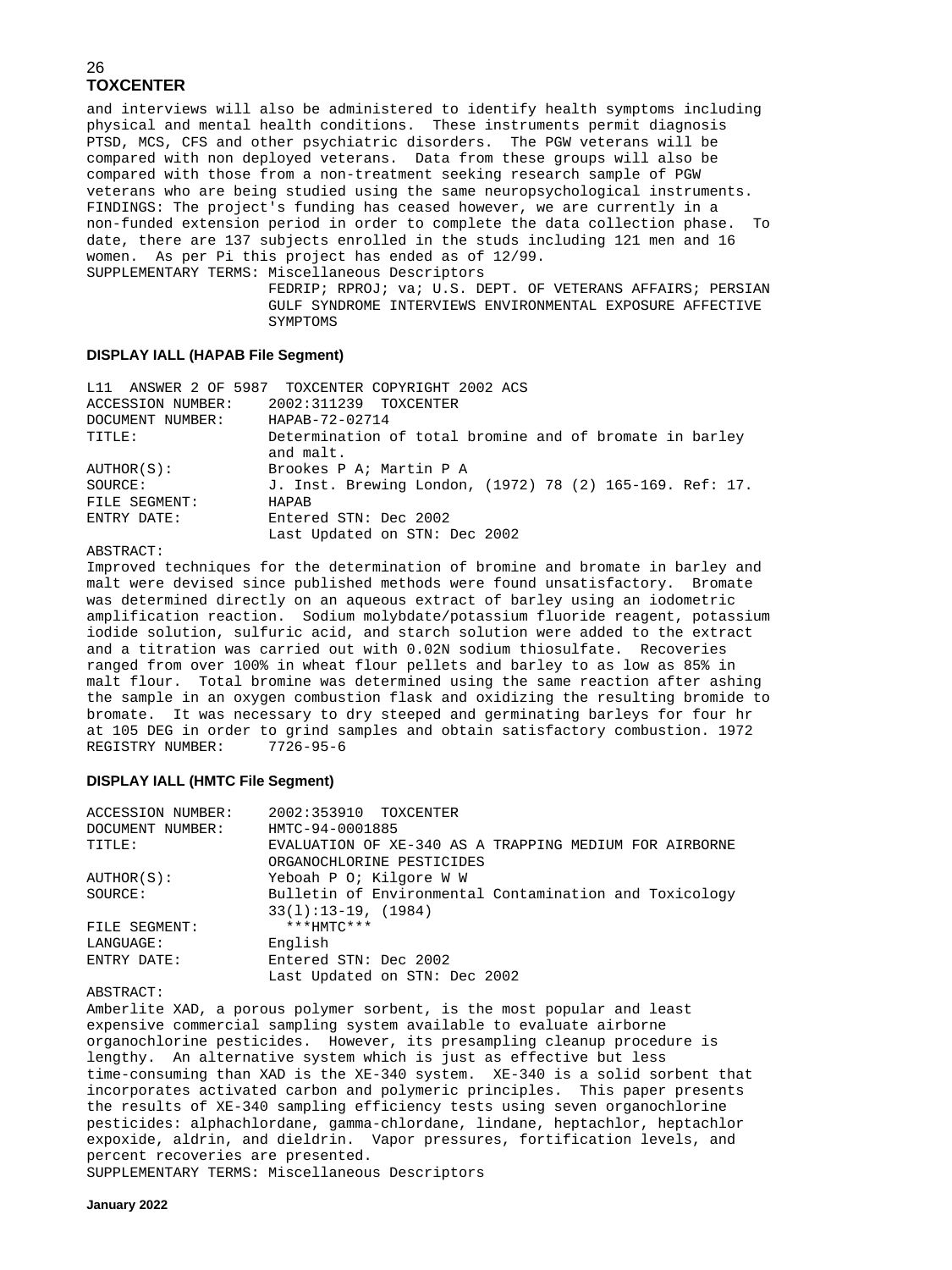alpha-chlordane; gamma-chlordane; U036; lindane; U129; heptachlor; U129; dieldrim; P037; Characteristics; Monitoring; Substance Identification; Chemical Industry; Agricultural Chemicals; Pesticides; Monitoring Methods; Air Analysis; Halogenated Organics REGISTRY NUMBER:

#### **DISPLAY IALL (PESTAB File Segment)**

| <b>ACCESSION NUMBER:</b> | 2002:346703 TOXCENTER                                                                                |  |  |
|--------------------------|------------------------------------------------------------------------------------------------------|--|--|
| DOCUMENT NUMBER:         | PESTAB-81-2783                                                                                       |  |  |
| TITLE:                   | Hydrogen peroxide and hydroxyl radical: intermediates in<br>indirect photolysis reactions in water.  |  |  |
| AUTHOR(S):               | Draper W M; Crosby D G                                                                               |  |  |
| CORPORATE SOURCE:        | Dep. Anim. Dairy & Vet. Sci., Utah State Univ., Logan, UT<br>84322                                   |  |  |
| SOURCE:                  | Journal of Agricultural and Food Chemistry, (1981) 29 (4)<br>$699 - 702$ . Ref: 22.<br>CODEN: JAFCA. |  |  |
| DOCUMENT TYPE:           | (Periodical)                                                                                         |  |  |
| FILE SEGMENT:            | PESTAB                                                                                               |  |  |
| ENTRY DATE:              | Entered STN: Dec 2002                                                                                |  |  |
|                          | Last Updated on STN: Dec 2002                                                                        |  |  |

ABSTRACT:

Thiobencarb (benthiocarb; I) photodecomposes slowly to thiobencarb S-oxide (II) in aqueous solutions exposed to sunlight. The rate of photodecomposition of I in water was greatly increased by addition of small amounts of hydrogen peroxide, tryptophan, or methylene blue. In these solutions, 2-hydroxythiobencarb (III), 3-hydroxythiobencarb (V), II, and N-monoethylthiobencarb (IV) were isolated as photooxidation products of I; the distributions of these products were similar in each case. Thiobencarb did not undergo reaction with photochemically generated, singlet molecular oxygen but was oxidized by hydroxyl radical (Fenton's reagent) to III, V, and II. The free radical photooxidation of I in aqueous acetone was unique; II and IV were among the photoproducts but the phenols, III and V, were absent. These results demonstrate the involvement and common intermediacy of hydrogen peroxide and hydroxyl radical in indirect photolysis reactions in aqueous solutions of hydrogen peroxide, tryptophan, and methylene blue. (Author abstract reprinted by permission of the American Chemical Society.)<br>REGISTRY NUMBER: 28249-77-6 REGISTRY NUMBER:

#### **DISPLAY IALL (PPBIB File Segment)**

| <b>ACCESSION NUMBER:</b> | 2002:351132 TOXCENTER                                     |
|--------------------------|-----------------------------------------------------------|
| DOCUMENT NUMBER:         | PPBIB-03654                                               |
| TITLE:                   | Trans-4-hydroxy-2-hexenal: A reactive metabolite from the |
|                          | macrocyclic pyrrolizidine alkaloid senecionine.           |
| AUTHOR(S):               | Segall H J; Wilson D W; Dallas J L; Haddon W F            |
| SOURCE:                  | Science, (1985) 229 (Aug 2) 472-475.                      |
| FILE SEGMENT:            | PPBIB                                                     |
| ENTRY DATE:              | Entered STN: Dec 2002                                     |
|                          | Last Updated on STN: Dec 2002                             |

ABSTRACT:

The toxicity of macrocyclic pyrrolizidine alkaloids in the livers of man and animals has been attributed to the formation of reactive pyrroles from dihydropyrrolizines. Now a novel metabolite, trans-4-hydroxy-2-hexenal, has been isolated from the macrocyclic pyrrolizidine alkaloid senecionine, in an in vitro hepatic microsomal system. Other alkenals such as trans-4-hydroxy-2 nonenal have previously been isolated from microsomal systems when treated with halogenated hydrocarbons or subjected to lipid peroxidation. The in vivo pathology caused by trans-4-hydroxy-2-hexenal appears to be identical to that previously attributed to reactive pyrroles. there are similarities between the toxic effects of this alkenal and those of centrilobular hepatotoxins such as CCl4 and other alkenals formed during lipid peroxidation. SUPPLEMENTARY TERMS: Miscellaneous Descriptors

Chemical analysis; Senecio; Compositae; Liver; Hepatic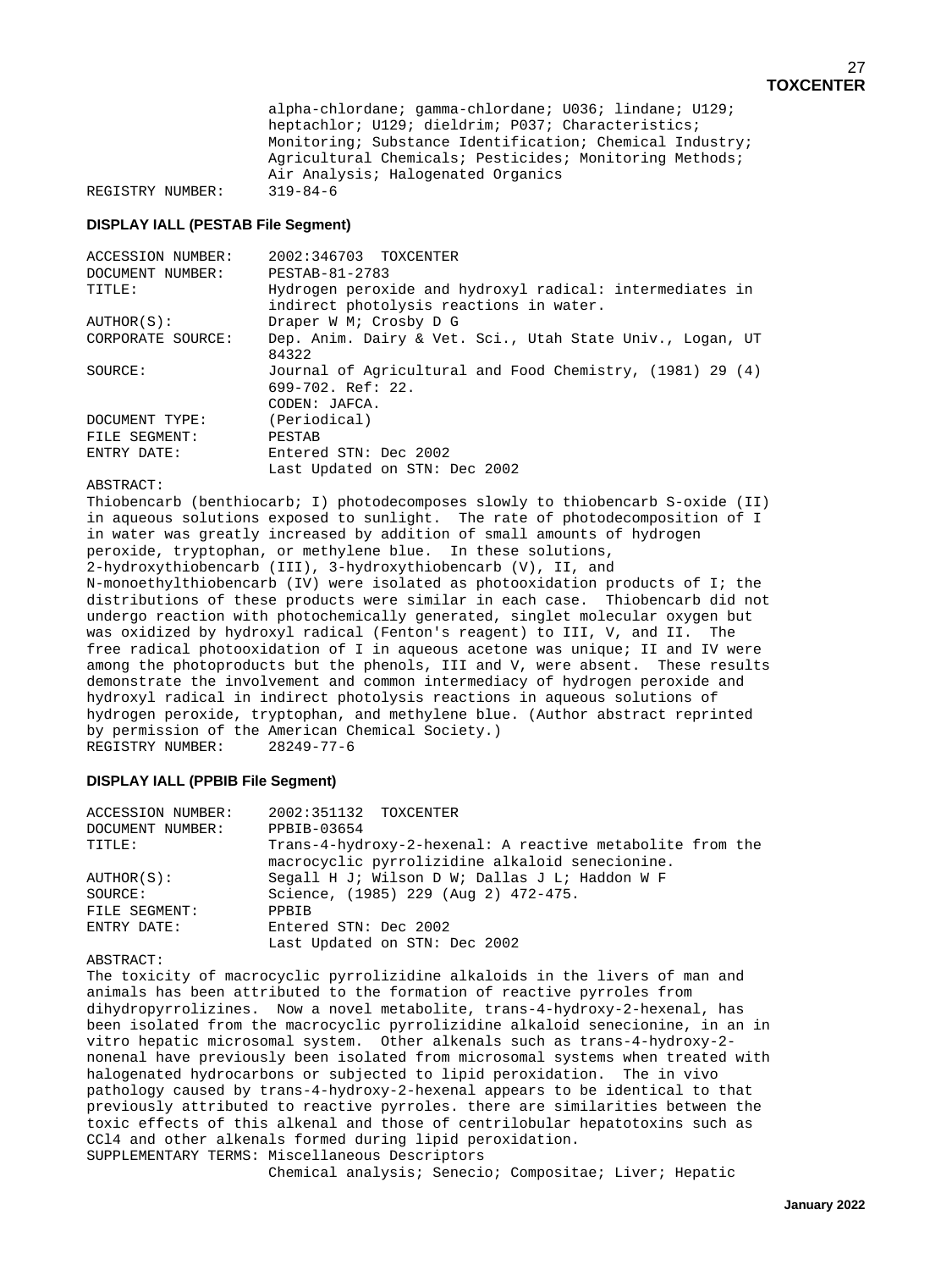microsomal enzyme; Centrilobular necrosis; Hepatotoxic REGISTRY NUMBER:

#### **DISPLAY IALL (RISKLINE File Segment)**

| <b>ACCESSION NUMBER:</b> | 2002:624842 TOXCENTER Full-text                                           |
|--------------------------|---------------------------------------------------------------------------|
| DOCUMENT NUMBER:         | RISKLINE-2001120009                                                       |
| TITLE:                   | Toxicology and carcinogenesis studies of                                  |
|                          | p, p'-Dichlorodiphenyl sulfone in F344/N rats and B6C3F1                  |
|                          | mice (feed studies)                                                       |
| AUTHOR(S):               | Anonymous                                                                 |
| SOURCE:                  | National Toxicology Program Technical Report Series,<br>(2001) 501 262 p. |
| FILE SEGMENT:            | RISKLINE                                                                  |
| LANGUAGE:                | English                                                                   |
| ENTRY DATE:              | Entered STN: 13 Jul 2004                                                  |
|                          | Last Updated on STN: 29 Nov 2005                                          |

#### ABSTRACT:

p,p'-Dichlorodiphenyl sulfone is used as a starting material in the production of polysulfones and polyethersulfones and as a component in reactive dyes in the textile industry; it is also a by-product of pesticide production. p,p'-Dichlorodiphenyl sulfone was nominated for study by the National Cancer Institute because of its history of high production and use, the prospect of increased production and use, and the absence of adequate toxicity testing. Male and female F344/N rats and B6C3F, mice were exposed to p,p'-dichlorodiphenyl sulfone (greater than 99% pure) in feed for 14 weeks or 2 years. Genetic toxicology studies were conducted in Salmonella typhimurium, cultured Chinese hamster ovary cells, and mouse bone marrow. 14-week study in rats. Groups of 10 male and 10 female F344/N rats were fed diets containing 0, 30, 100, 300, 1,000, or 3,000 ppm p,p'-dichlorodiphenyl sulfone (equivalent to average daily doses of approximately 2, 6, 19, 65, or 200 mg p,p'-dichlorodiphenyl sulfone/kg body weight) for 14 weeks. All rats survived until the end of the study. Mean body weights of groups exposed to 300 ppm or greater were significantly less than those of the controls. Liver weights of groups exposed to 100 ppm or greater and kidney weights of 1,000 and 3,000 ppm male rats were significantly greater than those of the controls. Centrilobular hepatocyte hypertrophy of the liver was observed in most male rats exposed to 100 ppm or greater and in all female rats exposed to 300 ppm or greater, and the severities were increased in 300 ppm males and 1,000 and 3,000 ppm males and females. The incidences of nephropathy in 1,000 and 3,000 ppm female rats were significantly increased. Dose-related increases in severity of nephropathy were observed in male rats. 14-week study in mice. Groups of 10 male and 10 female B6C3F1 mice were fed diets containing 0, 30, 100, 300, 1,000, or 3,000 ppm p,p'-dichlorodiphenyl sulfone (equivalent to average daily doses of approximately 3.5, 15, 50, 165, or 480 mg/kg) for 14 weeks. All mice survived until the end of the study. Mean body weights of groups exposed to 300 ppm or greater were significantly less than those of the controls. Liver weights of groups exposed to 300 ppm or greater were significantly increased. Centrilobular hypertrophy of the liver was observed in most males exposed to 100 ppm or greater and in all females exposed to 1,000 or 3,000 ppm, and the severities generally increased with increasing exposure concentration. 2-year study in rats. Groups of 50 male and 50 female rats were fed diets containing 0,10 (males), 30,100, or 300 (females) ppm p,p'-dichlorodiphenyl sulfone for 105 weeks. Dietary concentrations of 10, 30, and 100 ppm resulted in average daily doses of approximately 0.5, 1.5, and 5.0 mg/kg to males. Dietary concentrations of 30, 100, and 300 ppm resulted in average daily doses of approximately 1.6, 5.4, and 17 mg/kg to females. Additional groups of 10 male and 10 female rats were fed the same  $p, p'$ -dichlorodiphenyl sulfone-containing diets for 18 months and bled for plasma determinations of p,p'-dichlorodiphenyl sulfone at approximately 2 weeks and 3, 12, and 18 months. Survival of all exposed groups of male and female rats was similar to that of the control groups. Mean body weights of 30 and 100 ppm males were generally less than those of the controls during the latter part of the study, and mean body weights of 100 and 300 ppm female rats were less from weeks 30 and 18, respectively. Feed consumption by the exposed groups was similar to that by the controls throughout the study. The incidences of centrilobular hepatocyte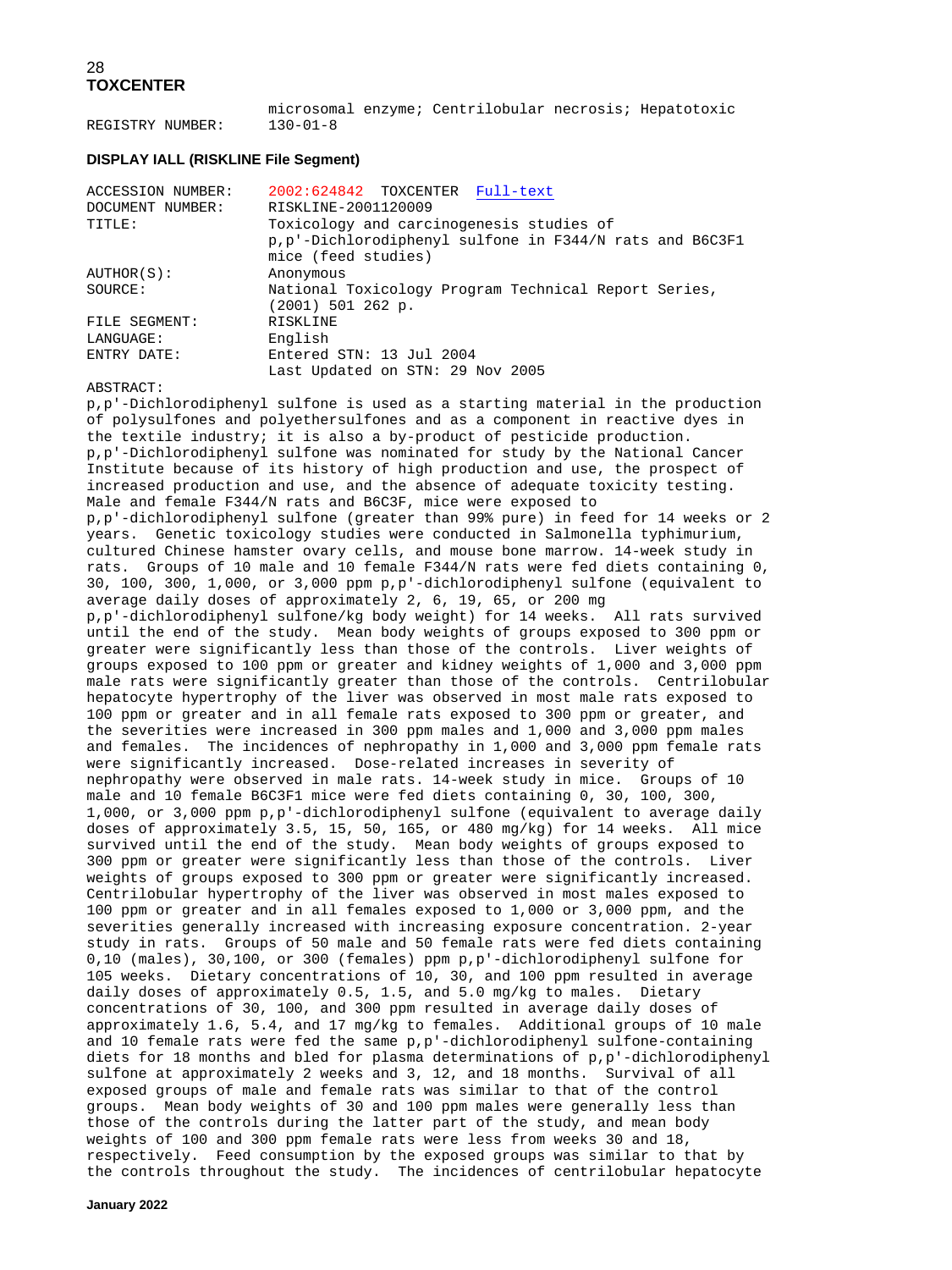hypertrophy in 100 ppm male and 100 and 300 ppm female rats were significantly greater than those in the controls. The incidences of bile duct hyperplasia and centrilobular degeneration were also significantly increased in 100 and 300 ppm females. No neoplasms were related to chemical exposure. 2-year study in mice. Groups of 50 male and 50 female mice were fed diets containing 0, 30, 100, or 300 ppm p,p'-dichlorodiphenyl sulfone for 105 to 106 weeks. Dietary concentrations of 30, 100, and 300 ppm delivered average daily doses of approximately 4, 13, and 40 mg/kg to males and approximately 3, 10, and 33 mg/kg to females. Additional groups of 10 male and 10 female mice were fed the same p,p'-dichlorodiphenyl sulfone-containing diets for up to 12 months; three mice in each group were bled for plasma determinations of p,p'-dichloro-diphenyl sulfone at approximately 2 weeks or 3 or 12 months. Survival of all exposed groups of male and female mice was similar to that of the control groups. Mean body weights of 300 ppm mice were less than those of the controls throughout most of the study. Feed consumetion by the exposed groups was similar to that by the controls throughout the study. The incidences of centdlobular hepatocyte hypertrophy in all exposed groups of male mice and in 100 and 300 ppm females were significantly greater than those in the controls. The incidence of eosinophilic foci in 300 ppm females was significantly increased. No neoplasms were related to chemical exposure. Pharmacokinetics. Of p,p'-Dichlorodiphenyl sulfone. p,p'-Dichlorodiphenyl sulfone is rapidly absorbed from the gut and metabolized by a saturable process. Although some p,p'-dichlorodiphenyl sulfone is eliminated unchanged in feces and urine, most of the elimination is via metabolism. Mathematical modeling of the toxicokinetics supports the view that p,p'-dichlorodiphenyl sulfone induces enzymes involved in its metabolism. Genetic toxicology. p,p'-Dichlorodiphenyl sulfone was not mutagenic in any of several strains of Salmonella typhimurium, with or without metabolic activation enzymes (S9). Results of the sister chromatid exchange test in cultured Chinese hamster ovary cells were judged to be negative in the presence of S9 and equivocal in the absence of S9, but no induction of chromosomal aberrations was noted, with or without S9. In contrast to the in vitro results, positive results were obtained in an acute in vivo mouse bone marrow micronucleus assay with p,p'-dichlorodiphenyl sulfone administered by intraperitoneal injection three times over a dose range of 200 to 800 mg/kg. Conclusions. Under the conditions of these 2-year feed studies, there was no evidence of carcinogenic activity of p,p'-dichlorodiphenyl sulfone in male F344/N rats exposed to 10, 30, or 100 ppm or in female F344/N rats exposed to 30, 100, or 300 ppm. There was no evidence of carcinogenic activity of p,p'-dichlorodiphenyl sulfone in male or female B6C3F1 mice exposed to 30, 100, or 300 ppm. Exposure to p,p'-dichlorodiphenyl sulfone for 2 years caused increased incidences of nonneoplastic lesions of the liver in male and female rats and mice. SUPPLEMENTARY TERMS: Miscellaneous Descriptors

> ANIMAL; acute toxicity; subacute toxicity; chronic toxicity; carcinogenicity; genetic toxicity; toxicokinetics; liver; dose response; textile industry; pesticides

REGISTRY NUMBER: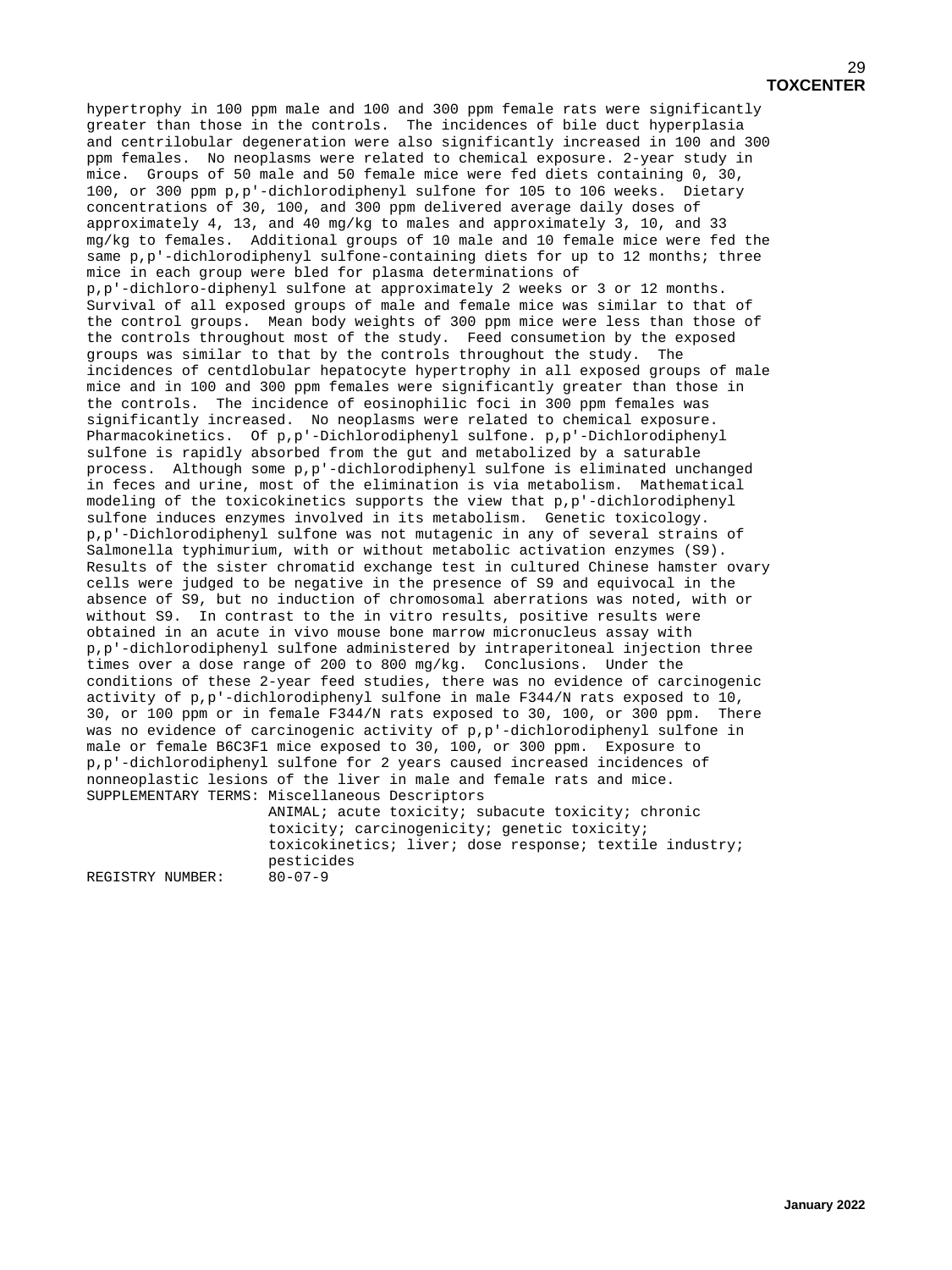### 30 **TOXCENTER DISPLAY IALL (TSCATS File Segment)**

| ACCESSION NUMBER: | 2002:612111 TOXCENTER                                  |
|-------------------|--------------------------------------------------------|
| DOCUMENT NUMBER:  | TSCATS-452426                                          |
| TITLE:            | MUTAGENICITY EVALUATION OF HEXAMETHYLDISILOXANE. FINAL |
|                   | REPORT.                                                |
| CORPORATE SOURCE: | LITTON BIONETICS INC                                   |
| ORDER NUMBER:     | NTIS/0TS0572722                                        |
| SOURCE:           | EPA/OTS; Doc #86940001687.                             |
| FILE SEGMENT:     | TSCATS                                                 |
| ENTRY DATE:       | Entered STN: Dec 2002                                  |
|                   | Last Updated on STN: Dec 2002                          |

#### ABSTRACT:

Hexamethyldisiloxane did not produce responses in the L5178Y mouse lymphoma cells which indicated consistent genetic activity. Several scattered increases appeared to be the result of spurious fluctuations and cytotoxicity. The only evidence of a genotoxic response was the induction of chromosome aberrations under non-activation test conditions. These data can be considered evidence for weak clastogenic activity. CLASSIFICATION CODE: TSCA Sect. 8D Rec 04/28/94 SUPPLEMENTARY TERMS: Miscellaneous Descriptors INDUS HLTH FOUNDATION INC; HEXAMETHYLDISILOXANE (CAS# 107-46-0); HEALTH EFFECTS; GENOTOXICITY; GENE MUTATIONS; MAMMALS; MICE; IN VITRO<br>107-46-0 REGISTRY NUMBER:

#### **EXPAND in /BC Thesaurus**

#### **=> E FUNGI+ALL/BC**

| E1             | 0     | Super Taxa/BC<br>BT3 |                                       |
|----------------|-------|----------------------|---------------------------------------|
| E2             | 0     | BT2                  | Super Taxa Terms/BC                   |
| E3             | 27236 | BT1                  | Plantae/BC                            |
| E4             | 11787 | $--&>$               | Fungi/BC                              |
| E <sub>5</sub> | 11785 | UF                   | 15000/BC                              |
| E6             | 11787 | UF                   | 15000 Fungi/BC                        |
| E7             | 8930  | NT1                  | Ascomycetes/BC                        |
| E8             | 5155  | NT1                  | Basidiomycetes/BC                     |
| E <sub>9</sub> | 30548 | NT1                  | Fungi Imperfecti or Deuteromycetes/BC |
| E10            | 197   | NT1                  | Myxophyta/BC                          |
| E11            | 2547  | NT1                  | Phycomycetes/BC                       |
| **********     | END   | **********           |                                       |

#### **EXPAND in /CN Thesaurus**

**=> E SERICYSTATIN+ALL/CN** 

E1 0 --> Sericystatin/CN<br>E2 6 USE CSTA protein. USE CSTA protein, human/CN \*\*\*\*\*\*\*\*\*\* END \*\*\*\*\*\*\*\*\*\*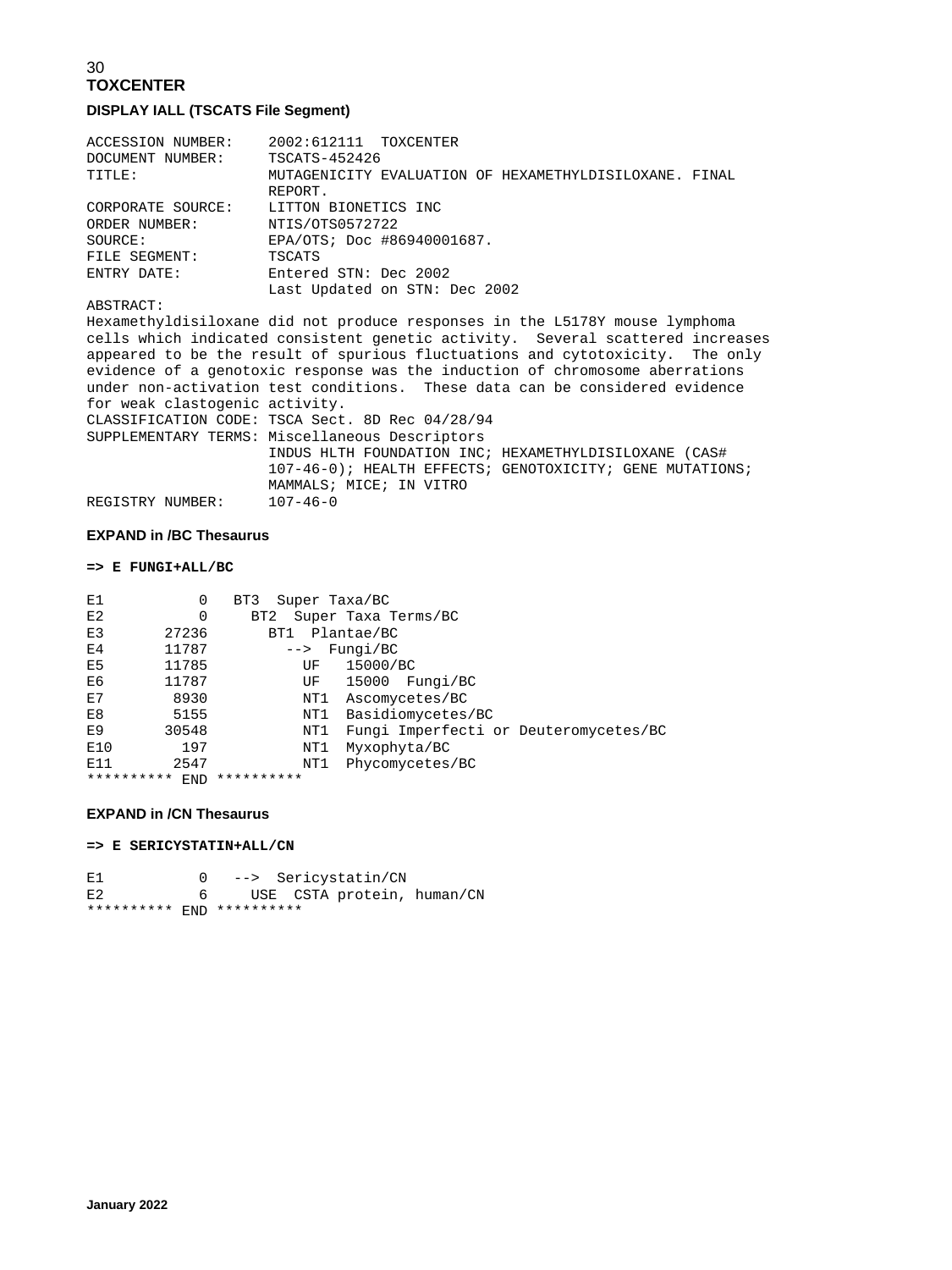### **EXPAND in /CT Thesaurus**

|                | => E SUNSCREENING AGENTS+ALL/CT |                                                       |  |  |
|----------------|---------------------------------|-------------------------------------------------------|--|--|
| E1             | 0                               | BT4<br>J Technology, Industry, Agriculture/CT         |  |  |
| E2             | 0                               | Technology, Industry, and Agriculture/CT<br>BT3       |  |  |
| E3             | 824                             | BT <sub>2</sub><br>Household Products/CT              |  |  |
| E4             |                                 | D Chemicals and Drugs/CT<br>0<br>BT4                  |  |  |
| E <sub>5</sub> | $\mathbf 0$                     | Chemical Actions and Uses/CT<br>BT3                   |  |  |
| E6             | 3                               | BT <sub>2</sub><br>Specialty Uses of Chemicals/CT     |  |  |
| E7             | 2453                            | BT1<br>Cosmetics/CT                                   |  |  |
| E8             |                                 | D Chemicals and Drugs/CT<br>0<br>BT5                  |  |  |
| E9             | $\mathbf 0$                     | Chemical Actions and Uses/CT<br>BT4                   |  |  |
| E10            | $\mathbf 0$                     | BT3<br>Pharmacologic Actions/CT                       |  |  |
| E11            | $\mathbf{1}$                    | BT <sub>2</sub><br>Therapeutic Uses/CT                |  |  |
| E12            | 3476                            | BT1<br>Dermatologic Agents/CT                         |  |  |
| E13            |                                 | D Chemicals and Drugs/CT<br>0<br>BT6                  |  |  |
| E14            | 0                               | Chemical Actions and Uses/CT<br>BT <sub>5</sub>       |  |  |
| E15            | $\mathbf 0$                     | BT4<br>Pharmacologic Actions/CT                       |  |  |
| E16            |                                 | 0<br>Physiological Effects of Drugs/CT<br>BT3         |  |  |
| E17            | 0                               | BT <sub>5</sub><br>D Chemicals and Drugs/CT           |  |  |
| E18            | 0                               | Chemical Actions and Uses/CT<br>BT4                   |  |  |
| E19            | 3                               | Specialty Uses of Chemicals/CT<br>BT3                 |  |  |
| E20            | 1861                            | BT <sub>2</sub><br>Protective Agents/CT               |  |  |
| E21            | 6182                            | BT1<br>Radiation-Protective Agents/CT                 |  |  |
| E22            | 1885                            | $--&>$<br>Sunscreening Agents/CT                      |  |  |
| E23            | 1885                            | MN<br>D27.505.696.706.776.800./CT                     |  |  |
| E24            | 1885                            | D27.505.954.444.695./CT<br>MN                         |  |  |
| E25            | 1885                            | D27.720.269.800./CT<br>MN                             |  |  |
| E26            | 1885                            | D27.720.799.763.764./CT<br>MN                         |  |  |
|                |                                 | an INDEX MEDICUS major descriptor<br>DC.              |  |  |
|                |                                 | NOTE Chemical or physical agents that protect the     |  |  |
|                |                                 | skin from sunburn and erythema by absorbing or        |  |  |
|                |                                 | blocking ultraviolet radiation.                       |  |  |
|                |                                 | $D25-26$ qualif<br>INDX                               |  |  |
|                |                                 | AQ<br>AD AE AN CH CL CS CT DU EC HI IP ME PD PK PO RE |  |  |
|                |                                 | SD ST TO TU                                           |  |  |
|                |                                 | 72(66)<br><b>HNTE</b>                                 |  |  |
|                |                                 | NLM (1966)<br>MHTH                                    |  |  |
| E27            | 0                               | Agents, Sunscreening/CT<br>UF                         |  |  |
| E28            | 0                               | Sunscreens/CT<br>UF                                   |  |  |
| E29            | 900                             | NT1<br>Zinc Oxide/CT                                  |  |  |
| E30            | 9                               | RT<br>Sun Protection Factor/CT                        |  |  |
|                | **********                      | END **********                                        |  |  |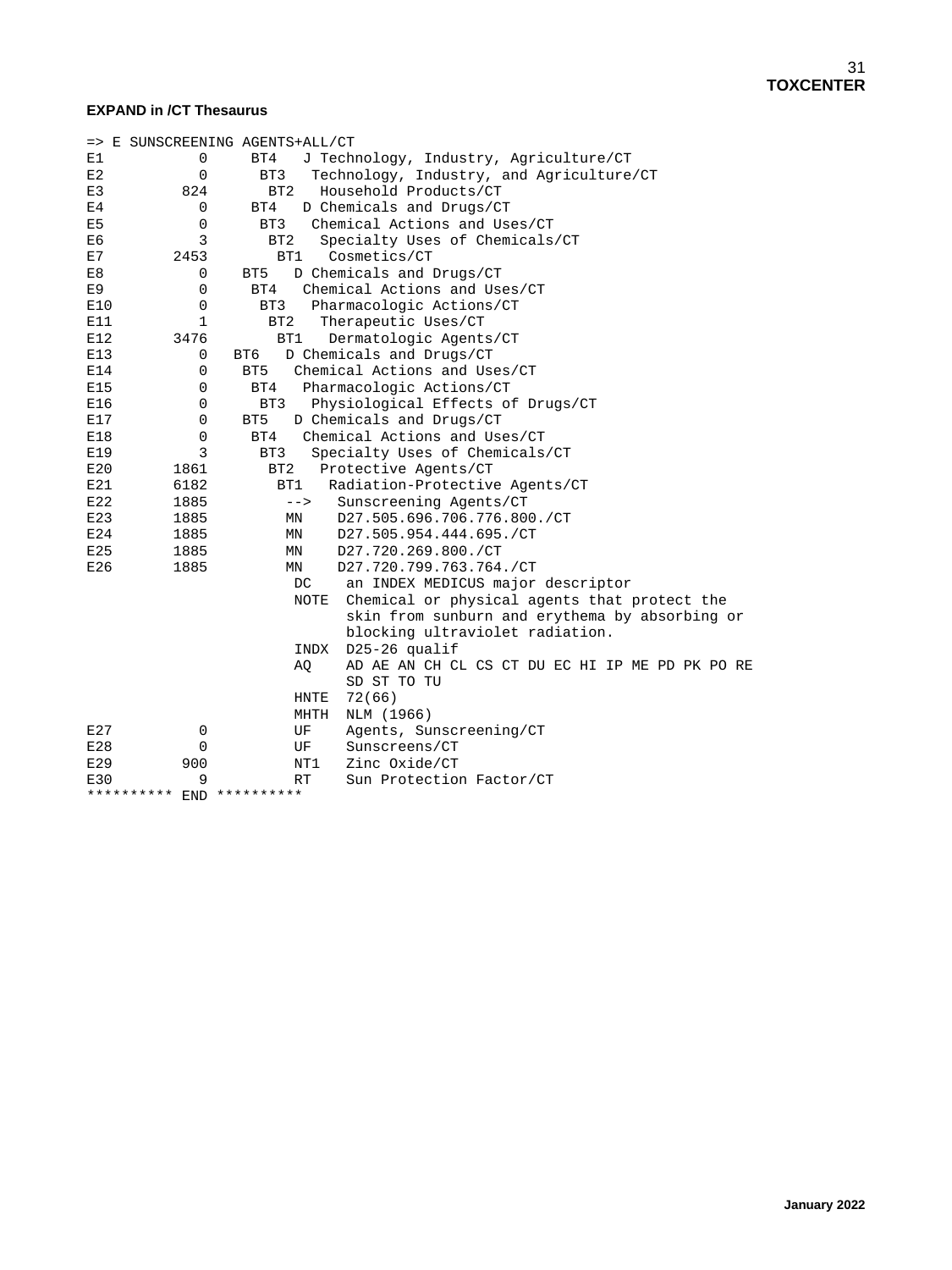### 32 **TOXCENTER EXPAND in /GT Thesaurus**

### **=> E AFRICA+ALL/GT**

| E1         | 0          | BT3                 | Geopolitical Locations/GT   |
|------------|------------|---------------------|-----------------------------|
| E2         | 0          | BT2                 | Geographic Classifiers/GT   |
| E3         | 2827       | BT1                 | Ethiopian region/GT         |
| E4         | 0          | BT3                 | Geopolitical Locations/GT   |
| E5         | 0          | BT <sub>2</sub>     | Geographic Classifiers/GT   |
| E6         | 38036      | BT1                 | Palearctic region/GT        |
| E7         | 3188       | $--&$               | Africa/GT                   |
| E8         | 9          | NT1                 | Angola/GT                   |
| E9         | 52         | NT1                 | Benin/GT                    |
| E10        | 15         | NT1                 | Botswana/GT                 |
| E11        | 1          | NT1                 | Burkina-Faso/GT             |
| E12        | 5          | NT1                 | Burundi/GT                  |
| E13        | 57         | NT1                 | Cameroon/GT                 |
| E14        | 8          | NT1                 | Central African Republic/GT |
| E15        | 7          | NT1                 | Chad/GT                     |
| E16        | 19         | NT1                 | Conqo/GT                    |
| E17        | 0          | NT1                 | Congo River/GT              |
| E18        | 5          | NT1                 | Djibouti/GT                 |
| E19        | 3          | NT1                 | Equatorial Guinea/GT        |
| E20        | 4          | NT1                 | Eritrea/GT                  |
| E21        | 67         | NT1                 | Ethiopia/GT                 |
| E22        | 11         | NT1                 | Gabon/GT                    |
| E23        | 26         | NT1                 | Gambia/GT                   |
| E24        | 105        | NT1                 | Ghana/GT                    |
| E25        | 10         | NT1                 | Guinea/GT                   |
| E26        | 11         | NT1                 | Guinea-Bissau/GT            |
| E27        | 26         | NT1                 | Ivory Coast/GT              |
| E28        | 162        | NT1                 | Kenya/GT                    |
| E29        | 6          | NT1                 | Lesotho/GT                  |
| E30        | 5          | NT1                 | Liberia/GT                  |
| E31        | 36         | NT1                 | Madagascar/GT               |
| E32        | 32         | NT1                 | Malawi/GT                   |
| E33        | 24         | NT1                 | Mali/GT                     |
| E34        | 9          | NT1                 | Mauritania/GT               |
| E35        | 28         | NT1                 | Mozambique/GT               |
| E36        | 12         | NT1                 | Namibia/GT                  |
| E37        | 15         | NT1                 | Niger/GT                    |
| E38        | 432        | NT1                 | Nigeria/GT                  |
| E39        | 9          | NT1                 | Rwanda/GT                   |
| E40        | 0          | NT1                 | Sao Tome and Principe/GT    |
| E41        | 45         | NT1                 | Senegal/GT                  |
| E42        | 8          | NT1                 | Sierra Leone/GT             |
| E43        | 13         | NT1                 | Somalia/GT                  |
| E44        | 842        | NT1                 | South Africa/GT             |
| E45        | 55         | NT1                 | Sudan/GT                    |
| E46        | 7          | NT1                 | Swaziland/GT                |
| E47        | 102        | NT1                 | Tanzania/GT                 |
| E48        | 15         | NT1                 | Togo/GT                     |
| E49        | 86         | NT1                 | Uganda/GT                   |
| E50        | 9          | NT1                 | Zaire/GT                    |
| E51        | 39         | NT1                 | Zambia/GT                   |
| E52        | 71         | NT1                 | Zimbabwe/GT                 |
| E53        | 44         | NT1                 | Algeria/GT                  |
| E54        | 411        | NT1                 | Eqypt/GT                    |
| E55        | 13         | NT1                 | Libya/GT                    |
| E56        | 162        | NT1                 | Morocco/GT                  |
| E57        | 125        | NT1                 | Tunisia/GT                  |
| ********** | <b>END</b> | * * * * * * * * * * |                             |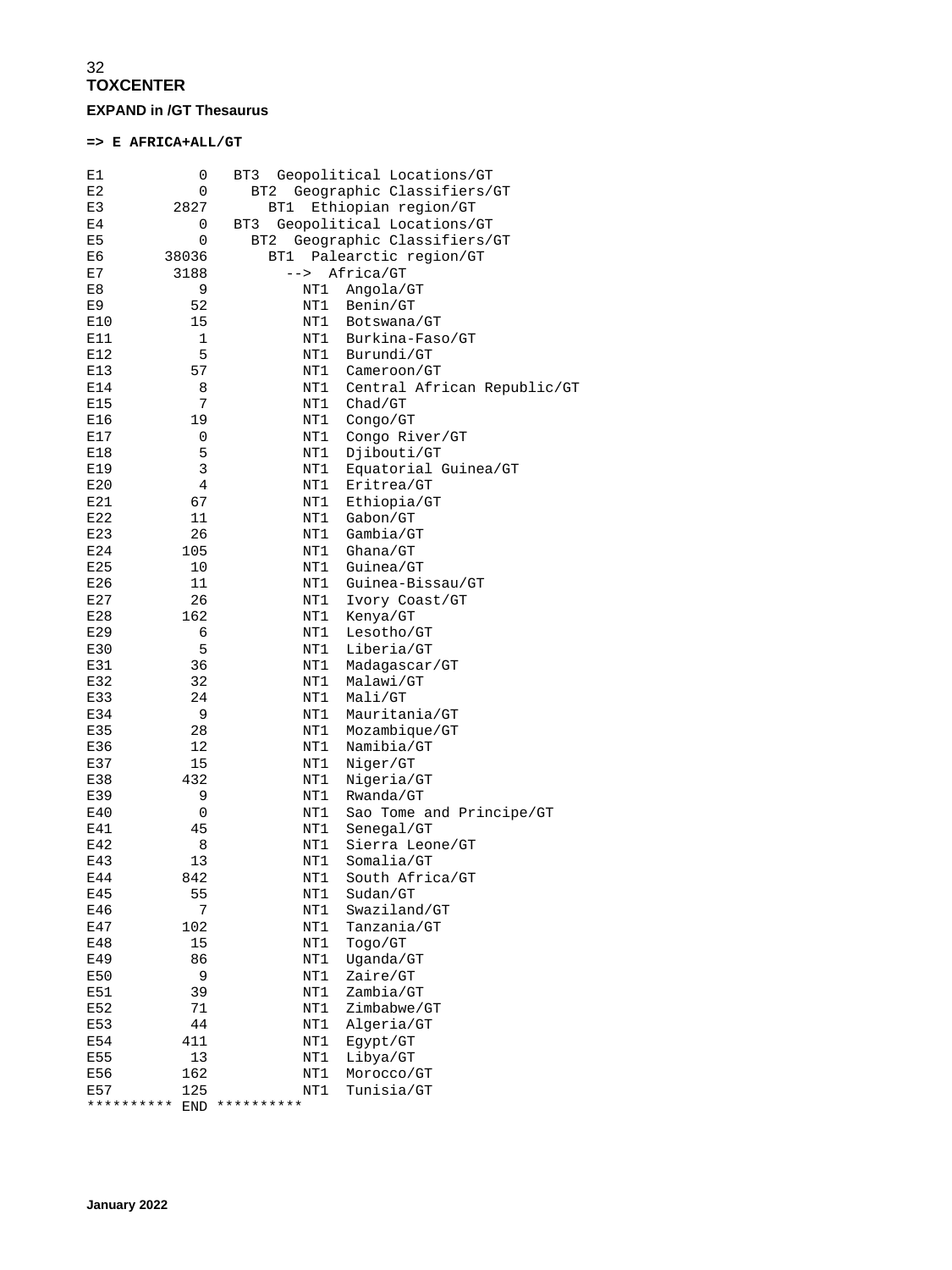#### **EXPAND in /MN Thesaurus**

| $=$ > E D27.720.269.800.+ALL/MN |                 |                                                   |
|---------------------------------|-----------------|---------------------------------------------------|
| E1                              | BT4             | J Technology, Industry, Agriculture/MN            |
| E2                              | BT3             | Technology, Industry, and Agriculture/MN          |
| E3                              | BT <sub>2</sub> | Household Products/MN                             |
| E <sub>4</sub>                  | BT4             | D Chemicals and Drugs/MN                          |
| E <sub>5</sub>                  | BT3             | Chemical Actions and Uses/MN                      |
| E6                              | BT <sub>2</sub> | Specialty Uses of Chemicals/MN                    |
| E7                              |                 | BT1 Cosmetics/MN                                  |
| E8                              | BT5             | D Chemicals and Drugs/MN                          |
| E <sub>9</sub>                  | BT4             | Chemical Actions and Uses/MN                      |
| E10                             | BT3             | Pharmacologic Actions/MN                          |
| E11                             | BT2             | Therapeutic Uses/MN                               |
| E12                             | BT1             | Dermatologic Agents/MN                            |
| E13                             | BT6             | D Chemicals and Drugs/MN                          |
| E14                             | BT5             | Chemical Actions and Uses/MN                      |
| E15                             | BT4             | Pharmacologic Actions/MN                          |
| E16                             | BT3             | Physiological Effects of Drugs/MN                 |
| E17                             | BT <sub>5</sub> | D Chemicals and Drugs/MN                          |
| E18                             | BT4             | Chemical Actions and Uses/MN                      |
| E19                             | BT3             | Specialty Uses of Chemicals/MN                    |
| E20                             | BT <sub>2</sub> | Protective Agents/MN                              |
| E21                             | BT1             | Radiation-Protective Agents/MN                    |
| E22                             | $--\rightarrow$ | D27.720.269.800./MN                               |
| E23                             | MH              | Sunscreening Agents/MN                            |
|                                 | DC              | an INDEX MEDICUS major descriptor                 |
|                                 |                 | NOTE Chemical or physical agents that protect the |
|                                 |                 | skin from sunburn and erythema by absorbing or    |
|                                 |                 | blocking ultraviolet radiation.                   |
|                                 |                 | INDX D25-26 qualif                                |
|                                 | AO              | AD AE AN CH CL CS CT DU EC HI IP ME PD PK PO RE   |
|                                 |                 | SD ST TO TU                                       |
|                                 | HNTE            | 72(66)                                            |
|                                 | MHTH            | NLM (1966)                                        |
| E24                             | UF              | Agents, Sunscreening/MN                           |
| E25                             | UF              | Sunscreens/MN                                     |
| E26                             | RT              | Sun Protection Factor/MN                          |
| ********** END **********       |                 |                                                   |

#### **EXPAND in /ORGN Thesaurus**

#### **=> E RODENTIA+ALL/ORGN**

| E1             | 0       | BT6<br>Super Taxa/ORGN                   |
|----------------|---------|------------------------------------------|
| E2             | 0       | BT <sub>5</sub><br>Super Taxa Terms/ORGN |
| E3             | 1369945 | Animalia/ORGN<br>BT4                     |
| E <sub>4</sub> | 1293434 | BT3<br>Chordata/ORGN                     |
| E5             | 1291289 | Vertebrata/ORGN<br>BT <sub>2</sub>       |
| E6             | 1219228 | Mammalia/ORGN<br>BT1                     |
| E7             | 449350  | Rodentia/ORGN<br>$--&>$                  |
| E8             | 2699    | 86265/ORGN<br>UF                         |
| E9             | 0       | BC86265/ORGN<br>UF                       |
| E10            | 4       | NT1<br>Abrocomidae/ORGN                  |
| E11            | 39      | NT1<br>Anomaluridae/ORGN                 |
| E12            | 5       | Aplodontiidae/ORGN<br>NT1                |
| E13            | 9       | Bathyergidae/ORGN<br>NT1                 |
| E14            | 24      | NT1<br>Capromyidae/ORGN                  |
| E15            | 35      | Castoridae/ORGN<br>NT1                   |
| E16            | 21967   | NT1<br>Caviidae/ORGN                     |
| E17            | 208     | Chinchillidae/ORGN<br>NT1                |
| E18            | 19987   | Cricetidae/ORGN<br>NT1                   |
| E19            | 37      | NT1<br>Ctenodactylidae/ORGN              |
| E20            | 5       | NT1<br>Ctenomyidae/ORGN                  |
| E21            | 20      | Dasyproctidae/ORGN<br>NT1                |
| E22            | 6       | Dinomyidae/ORGN<br>NT1                   |
|                |         |                                          |